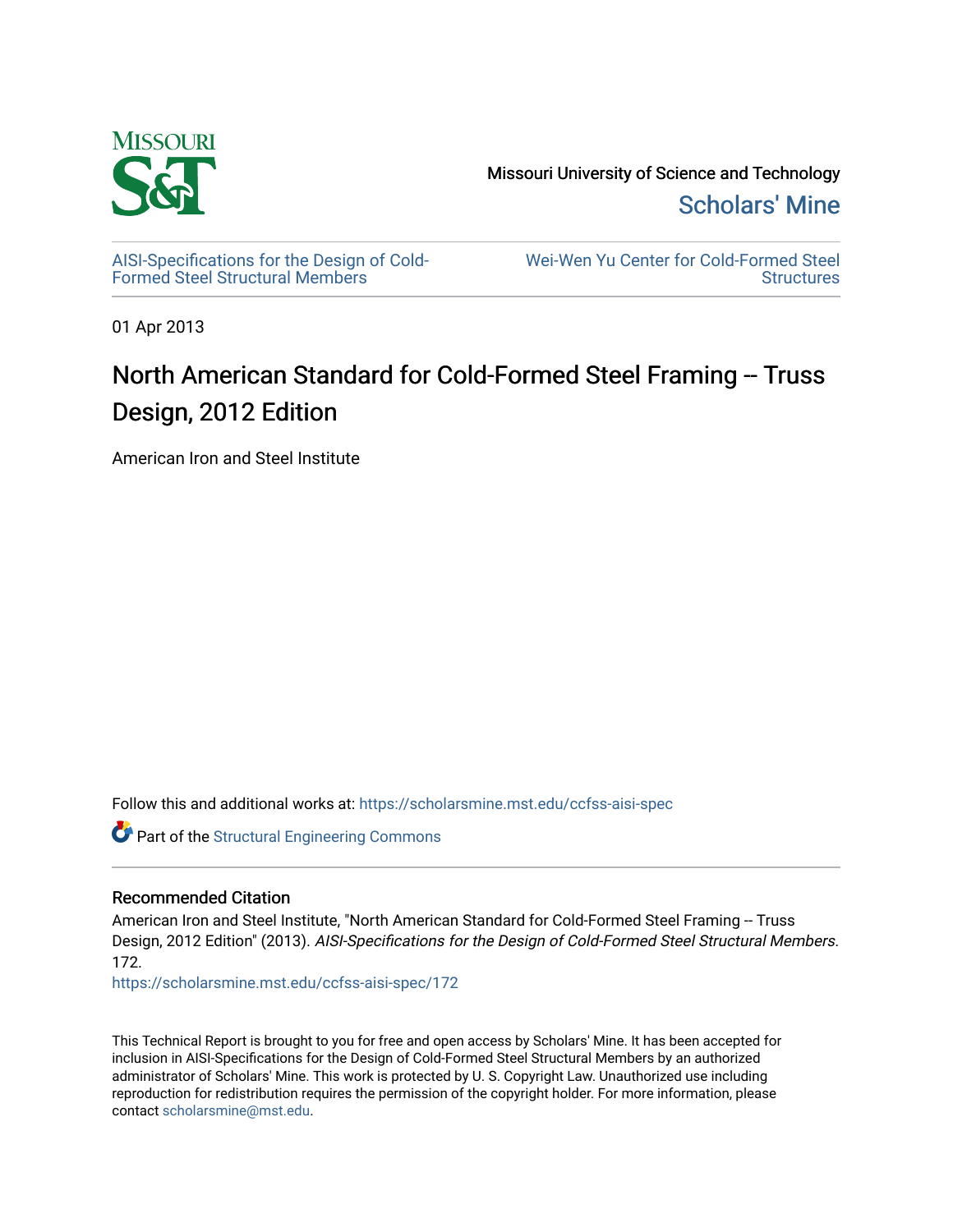

AISI S214-12



# **AISI** STANDARD

North American Standard for Cold-Formed Steel Framing— Truss Design

2012 Edition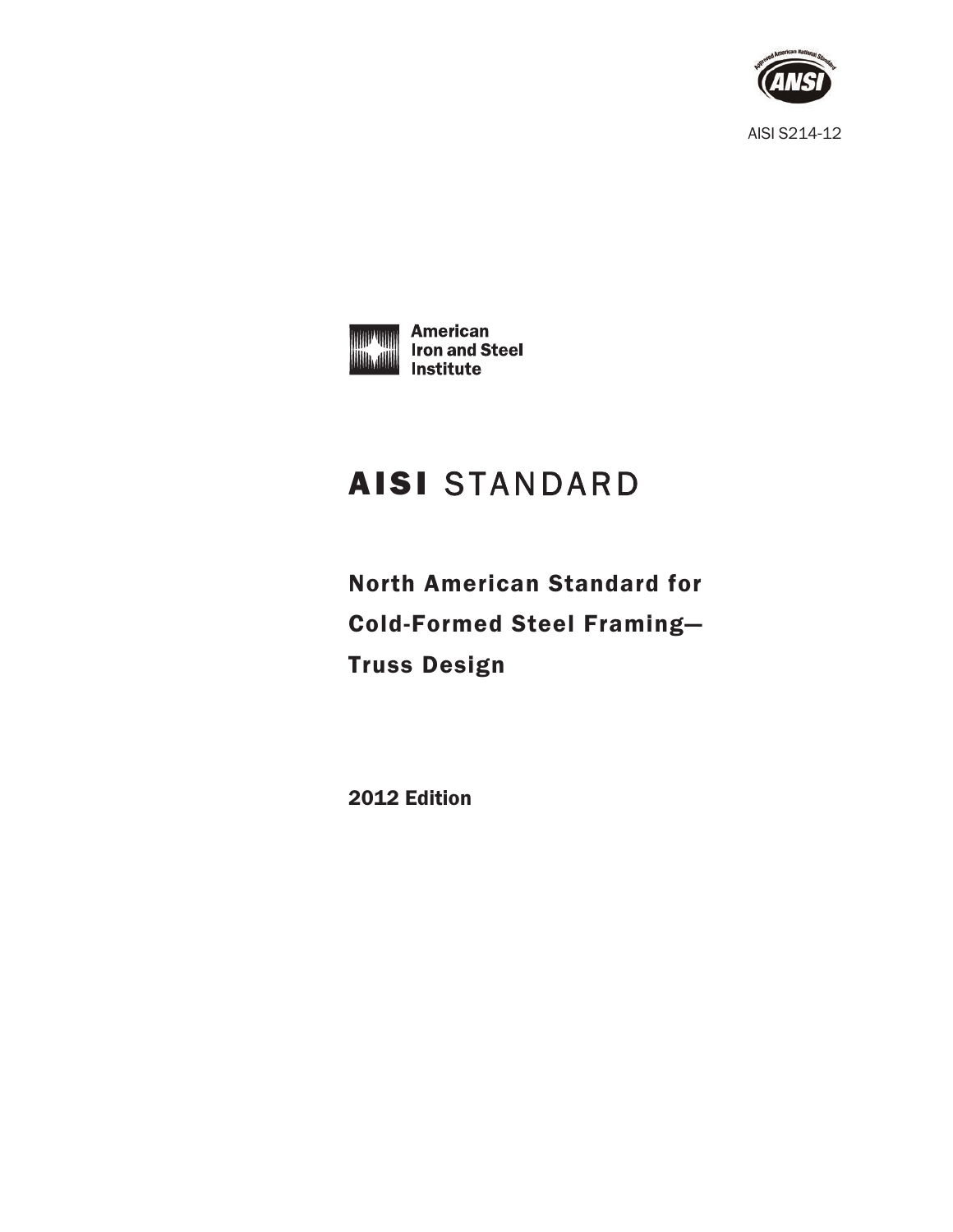# DISCLAIMER

The material contained herein has been developed by the American Iron and Steel Institute (AISI) Committee on Framing Standards. The Committee has made a diligent effort to present accurate, reliable, and useful information on cold-formed steel framing design and installation. The Committee acknowledges and is grateful for the contributions of the numerous researchers, engineers, and others who have contributed to the body of knowledge on the subject. Specific references are included in the *Commentary*.

With anticipated improvements in understanding of the behavior of cold-formed steel framing and the continuing development of new technology, this material will become dated. It is anticipated that AISI will publish updates of this material as new information becomes available, but this cannot be guaranteed.

The materials set forth herein are for general purposes only. They are not a substitute for competent professional advice. Application of this information to a specific project should be reviewed by a design professional. Indeed, in many jurisdictions, such review is required by law. Anyone making use of the information set forth herein does so at their own risk and assumes any and all liability arising therefrom.

1st Printing – April 2013

Copyright American Iron and Steel Institute 2012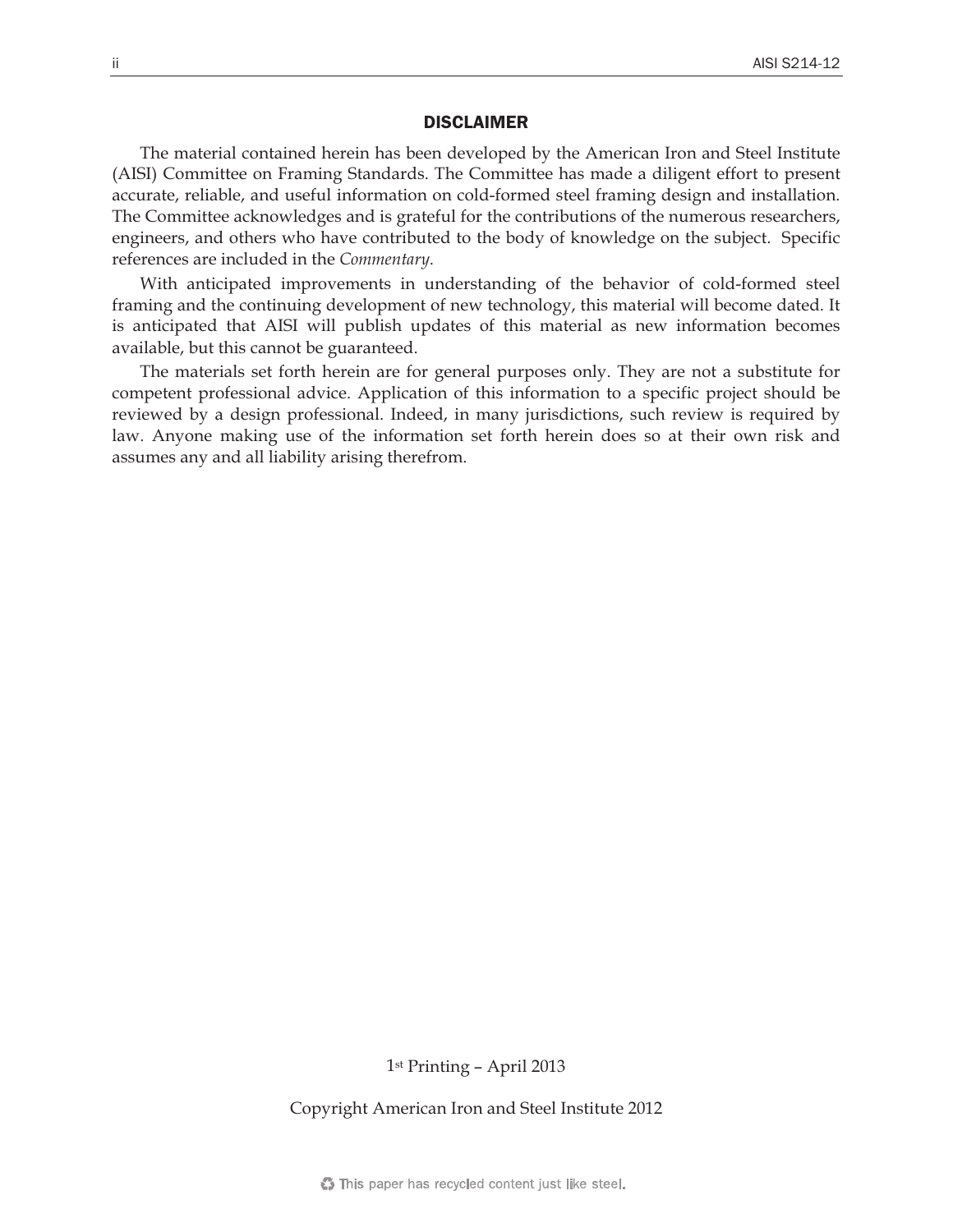# PREFACE

The American Iron and Steel Institute (AISI) Committee on Framing Standards has developed AISI S214-12, *North American Standard For Cold-Formed Steel Framing - Truss Design*, to provide technical information and specifications on cold-formed steel truss construction. This standard is intended for adoption and use in the United States, Canada and Mexico. This edition supersedes the previous edition, designated as AISI S214-2007, and Supplement 2, designated as AISI S214-07/S2-08.

The major changes in this edition include:

- (1) *Truss* responsibility provisions were extracted from Section I1 of AISI S202-2011, *Code of Standard Practice for Cold-Formed Steel Structural Framing*, and renumbered as Chapter B in this standard, and
- (2) Section D1, Materials, was revised as a result of the consolidations and clarifications between AISI cold-formed steel framing standards regarding applicable materials.

The Committee acknowledges and is grateful for the contributions of the numerous engineers, researchers, producers and others who have contributed to the body of knowledge on the subjects.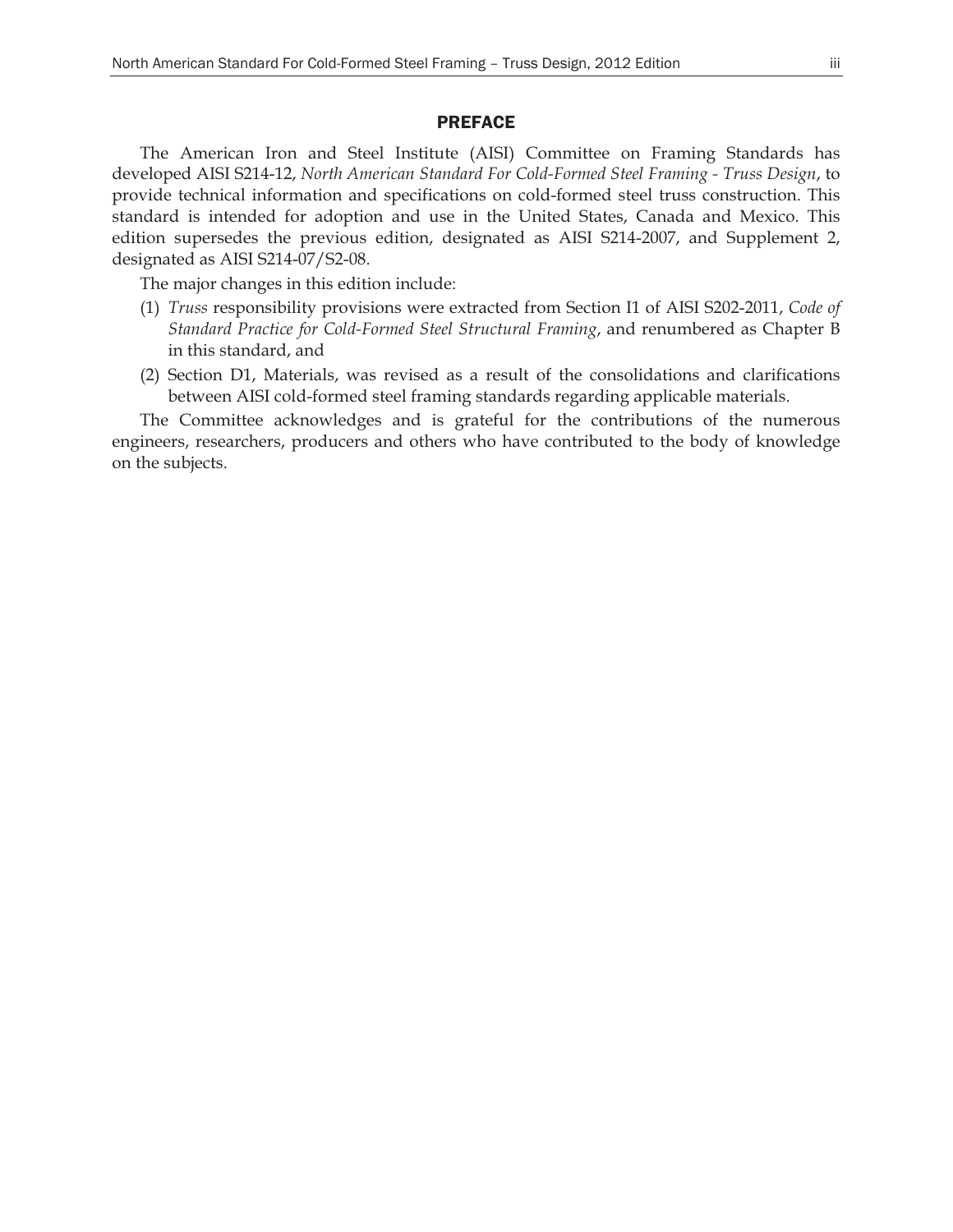This page is Intentionally Left Blank.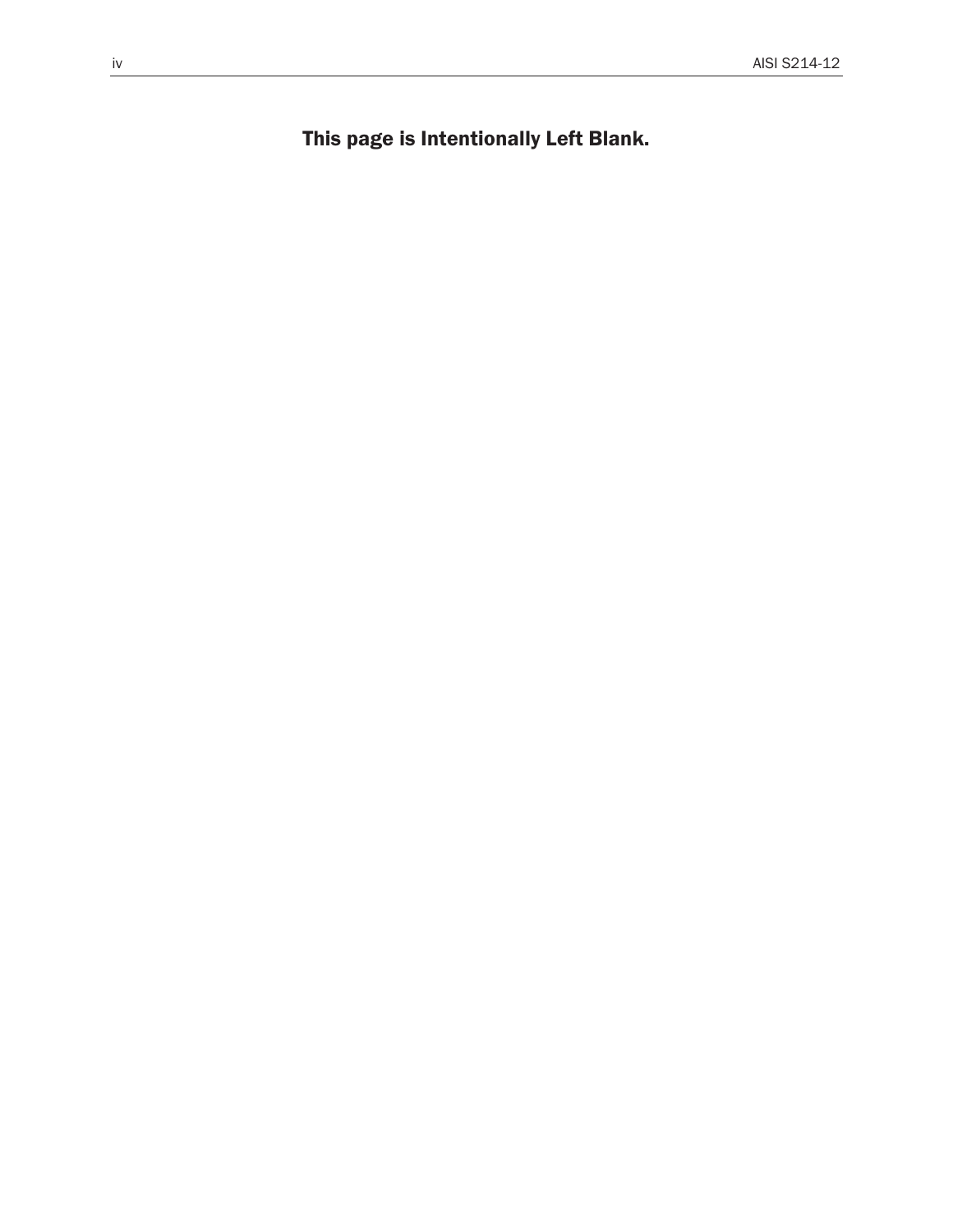# AISI COMMITTEE ON FRAMING STANDARDS

| Richard Haws, Chairman   | <b>Nucor Corporation</b>                             |
|--------------------------|------------------------------------------------------|
| Steve Fox, Vice Chairman | Canadian Sheet Steel Building Institute              |
| Helen Chen, Secretary    | American Iron and Steel Institute                    |
| Don Allen                | DSi-Engineering, LLC                                 |
| <b>Bill Babich</b>       | ITW Building Components Group                        |
| Jeff Brink               | National Council of Structural Engineers Association |
| <b>Brad Cameron</b>      | Cameron & Associates Engineering                     |
| Randy Daudet             | Simpson-Strong Tie                                   |
| Nader Elhajj             | FrameCAD Solutions                                   |
| Pat Ford                 | Steel Framing Industry Association                   |
| <b>Curt Kinney</b>       | <b>Super Stud Building Products</b>                  |
| Jeff Klaiman             | <b>ADTEK Engineers</b>                               |
| Roger LaBoube            | Wei-Wen Yu Center for Cold-Formed Steel Structures   |
| Rob Madsen               | Supreme Steel Framing System Association             |
| John Matsen              | Matsen Ford Design Associates                        |
| Cris Moen                | Virginia Polytechnic Institute and State University  |
| <b>Jim Moses</b>         | LiteSteel Technologies America                       |
| Kenneth Pagano           | Scosta Corporation                                   |
| Mike Pellock             | <b>Aegis Metal Framing</b>                           |
| Nabil Rahman             | The Steel Network                                    |
| Greg Ralph               | <b>ClarkDietrich Building Systems</b>                |
| <b>Ben Schafer</b>       | Johns Hopkins University                             |
| Fernando Sesma           | California Expanded Metal Products                   |
| <b>Sutton Stephens</b>   | Pacific Northwest Engineering                        |
| Tom Trestain             | T.W.J. Trestain Structural Engineering               |
| <b>Steven Walker</b>     | Steven H. Walker, P. Eng                             |
| Robert Wessel            | <b>Gypsum Association</b>                            |
| Lei Xu                   | University of Waterloo                               |
| Cheng Yu                 | University of North Texas                            |
| Rahim Zadeh              | Steel Stud Manufacturers Association                 |
|                          |                                                      |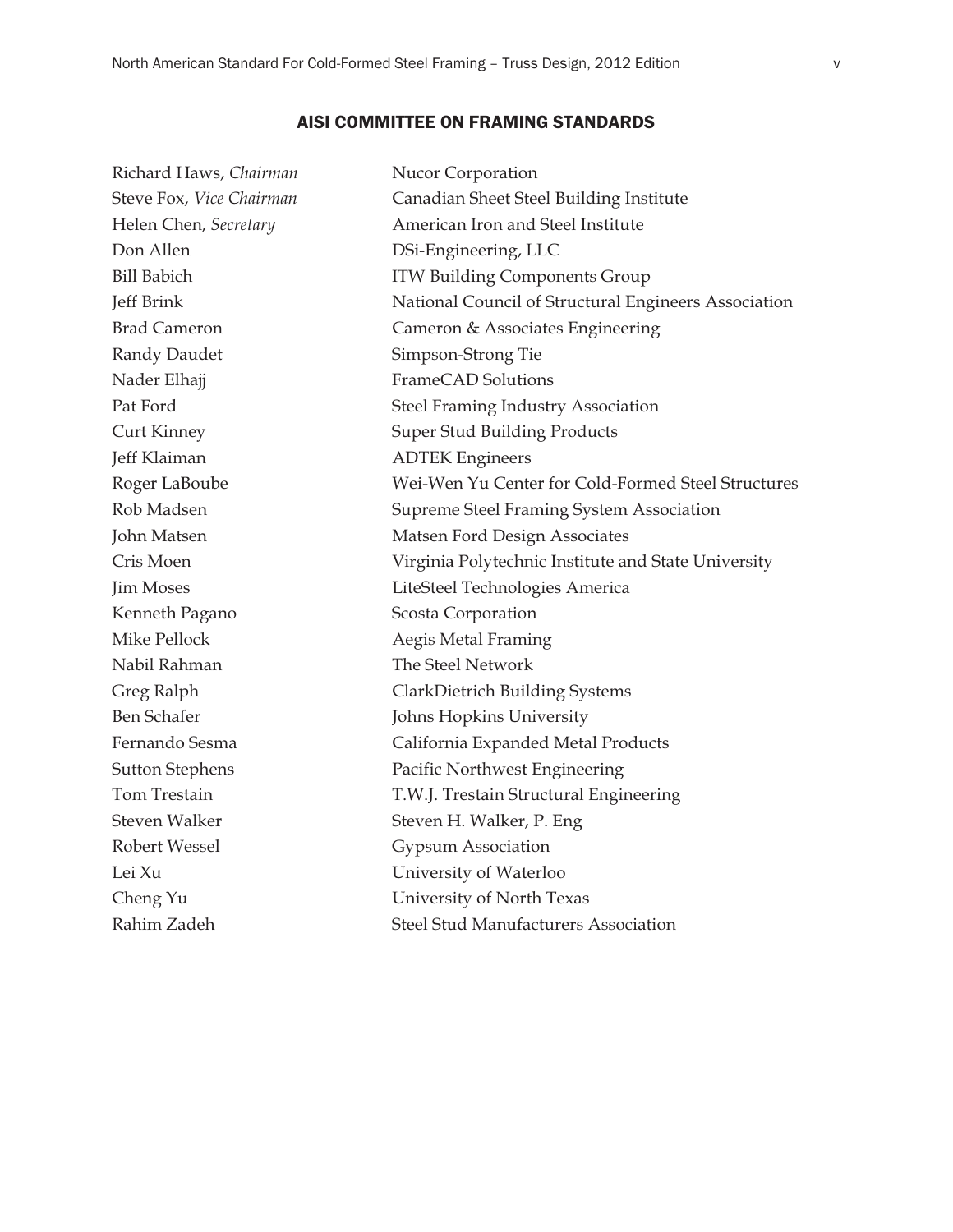# TRUSS DESIGN SUBCOMMITTEE

| Bill Babich, Chairman | <b>ITW Building Components Group</b>                 |
|-----------------------|------------------------------------------------------|
| Helen Chen, Secretary | American Iron and Steel Institute                    |
| Jeff Brink            | National Council of Structural Engineers Association |
| John Calvert          | Keymark Engineering                                  |
| <b>Brad Cameron</b>   | Cameron & Associates Engineering                     |
| Nader Elhajj          | FrameCAD Solutions                                   |
| Pat Ford              | <b>Steel Framing Industry Association</b>            |
| Perry Green           | <b>Bechtel Power Corporation</b>                     |
| Kirk Grundahl         | <b>Structural Building Components Association</b>    |
| Joseph Jun            | Allied Tube and Conduit                              |
| Jeff Klaiman          | <b>ADTEK Engineers</b>                               |
| Roger LaBoube         | Wei-Wen Yu Center for Cold-Formed Steel Structures   |
| Stephen Linch         | Telling Industries                                   |
| Kenneth Pagano        | Scosta Corporation                                   |
| Mike Pellock          | Aegis Metal Framing                                  |
| Randy Shackelford     | Simpson-Strong Tie                                   |
| <b>Steven Walker</b>  | Steven H. Walker, P. Eng.                            |
| Lei Xu                | University of Waterloo                               |
| Greg Zhang            | <b>Teck Cominco Limited</b>                          |
|                       |                                                      |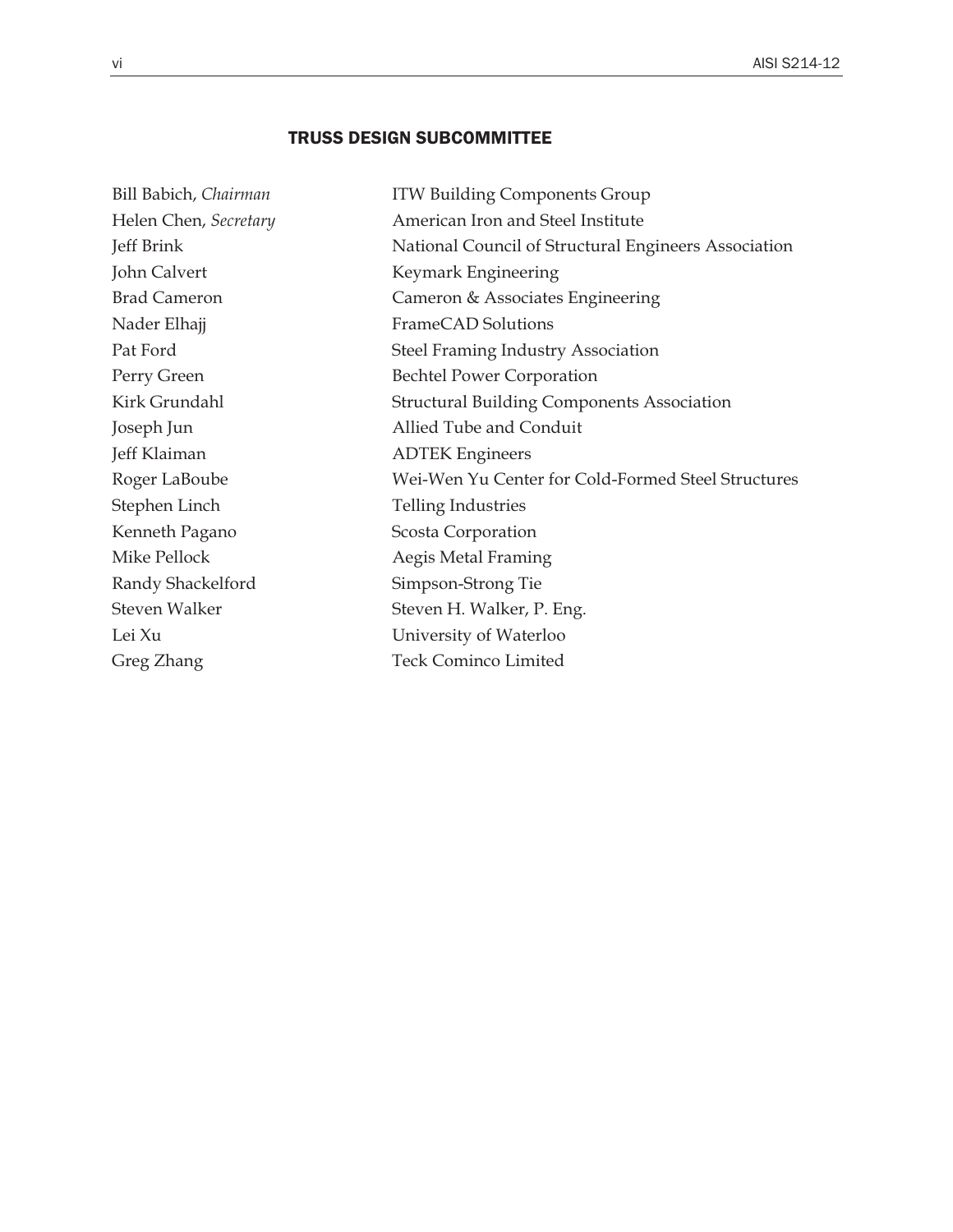# **TABLE OF CONTENTS** NORTH AMERICAN STANDARD FOR COLD-FORMED STEEL FRAMING -**TRUSS DESIGN**

| B              |                |              |                                                        |  |
|----------------|----------------|--------------|--------------------------------------------------------|--|
|                | B <sub>1</sub> |              |                                                        |  |
|                | B2             |              |                                                        |  |
|                |                | B2.1         |                                                        |  |
|                |                |              | <b>B2.1.1</b>                                          |  |
|                |                |              | B <sub>2.1.2</sub>                                     |  |
|                |                | <b>B2.2</b>  | Truss Design Criteria, Assumptions and Calculations  4 |  |
|                |                | <b>B2.3</b>  |                                                        |  |
|                |                | <b>B2.4</b>  |                                                        |  |
|                | B <sub>3</sub> |              |                                                        |  |
|                |                | <b>B3.1</b>  |                                                        |  |
|                |                | <b>B3.2</b>  |                                                        |  |
|                |                | <b>B3.3</b>  |                                                        |  |
|                |                | <b>B</b> 3.4 |                                                        |  |
|                |                | <b>B3.5</b>  |                                                        |  |
|                | <b>B4</b>      |              |                                                        |  |
|                |                | <b>B4.1</b>  |                                                        |  |
|                |                | <b>B4.2</b>  |                                                        |  |
|                |                | <b>B4.3</b>  |                                                        |  |
|                |                | <b>B4.4</b>  |                                                        |  |
|                |                | <b>B4.5</b>  |                                                        |  |
|                | B <sub>5</sub> |              |                                                        |  |
|                |                | <b>B5.1</b>  |                                                        |  |
|                |                | <b>B5.2</b>  |                                                        |  |
|                |                | <b>B5.3</b>  |                                                        |  |
|                |                | <b>B5.4</b>  |                                                        |  |
|                |                | <b>B5.5</b>  |                                                        |  |
|                |                | <b>B5.6</b>  |                                                        |  |
|                | B <sub>6</sub> |              |                                                        |  |
| C.             |                |              |                                                        |  |
| D.             |                |              |                                                        |  |
|                |                |              |                                                        |  |
|                |                |              |                                                        |  |
| D <sub>3</sub> |                |              |                                                        |  |
|                |                |              |                                                        |  |
|                |                |              |                                                        |  |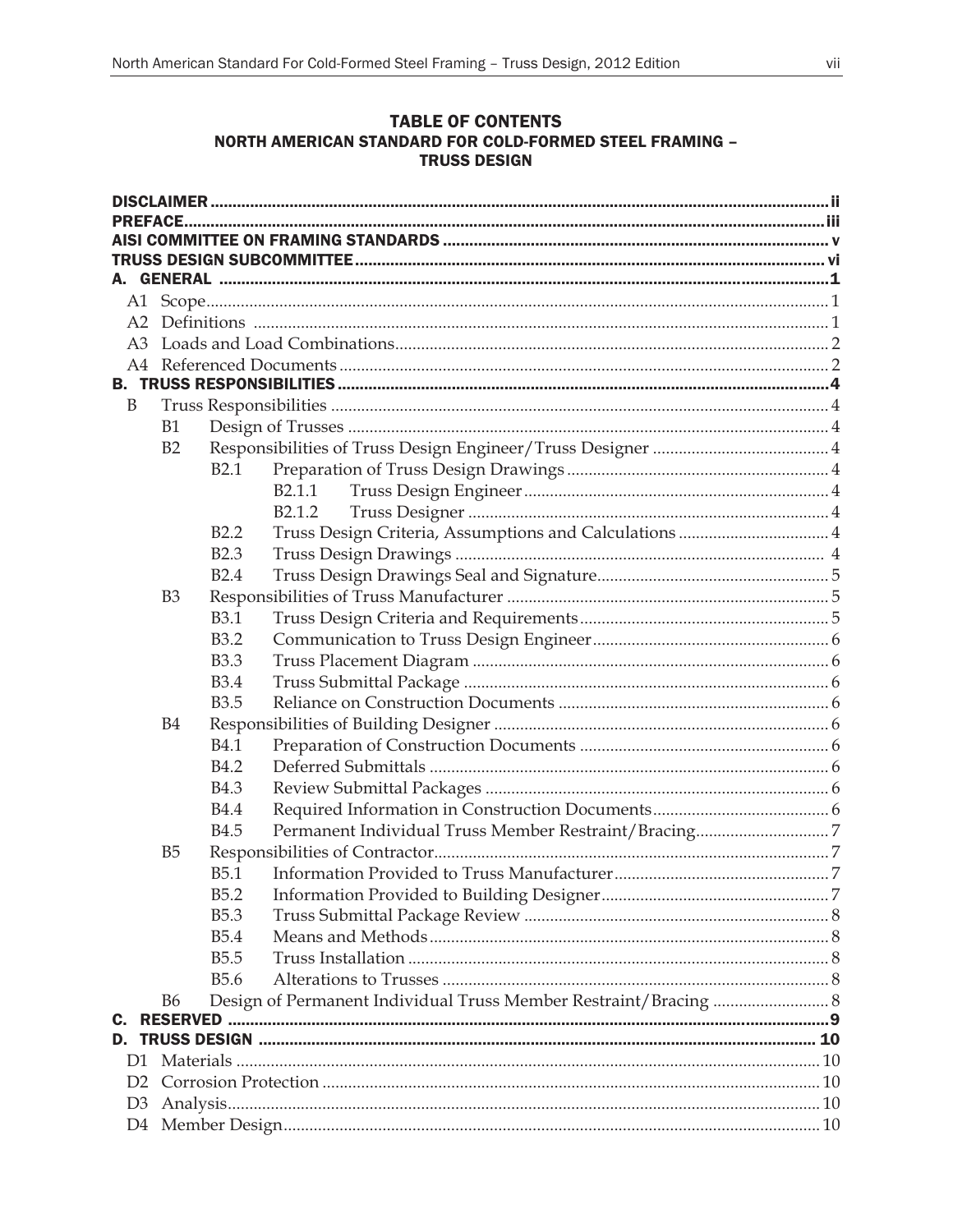|                | D <sub>4.3</sub> |        |  |
|----------------|------------------|--------|--|
|                | D4.4             |        |  |
|                | D <sub>4.5</sub> |        |  |
|                |                  |        |  |
|                |                  |        |  |
|                |                  |        |  |
|                |                  |        |  |
|                |                  |        |  |
|                |                  |        |  |
|                |                  |        |  |
| E1             |                  |        |  |
| E2             |                  |        |  |
| E <sub>3</sub> |                  |        |  |
|                |                  |        |  |
| F1             |                  |        |  |
|                | F1.1             |        |  |
|                | F1.2             |        |  |
|                | F1.3             |        |  |
|                |                  |        |  |
|                |                  |        |  |
|                |                  |        |  |
|                |                  |        |  |
|                |                  |        |  |
|                |                  |        |  |
|                |                  | G1.1.4 |  |
|                |                  | G1.1.5 |  |
|                |                  | G1.1.6 |  |
|                |                  | G1.1.7 |  |
|                |                  |        |  |
|                |                  |        |  |
|                |                  |        |  |
|                |                  |        |  |
|                | G2.3             |        |  |
|                | G2.4             |        |  |
|                | G2.5             |        |  |
|                | G2.6             |        |  |
|                | G2.7             |        |  |
|                | G2.8             |        |  |
|                | G2.9             |        |  |
| G <sub>3</sub> |                  |        |  |
|                | G3.1             |        |  |
|                | G3.2             |        |  |
|                | G3.3             |        |  |
|                | G3.4             |        |  |
|                | G3.5             |        |  |
|                |                  |        |  |
|                |                  |        |  |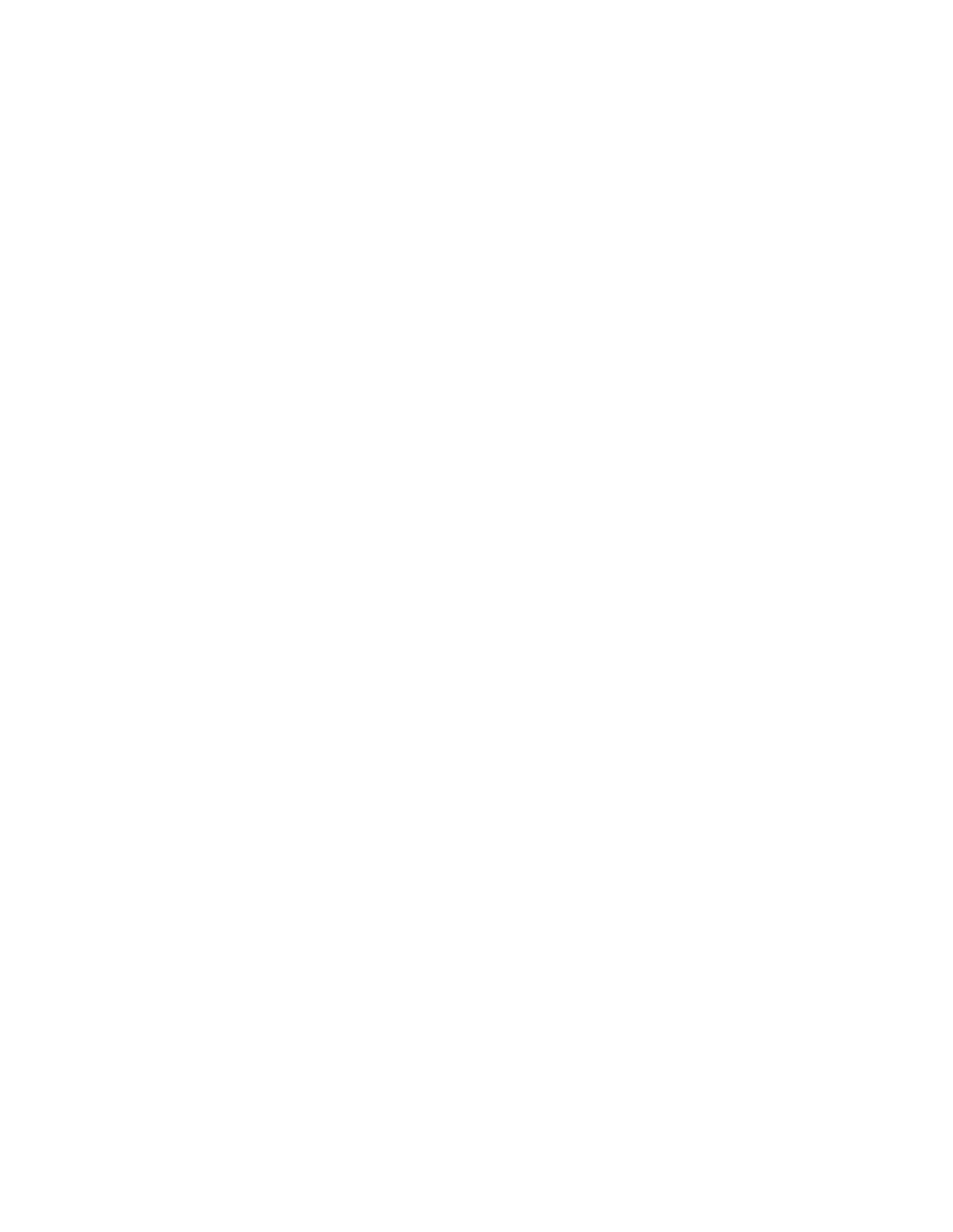# NORTH AMERICAN STANDARD FOR COLD-FORMED STEEL FRAMING – TRUSS DESIGN 2012 EDITION

# A. GENERAL

## A1 Scope

The design of *cold-formed steel trusses* for load-carrying purposes in buildings shall be in accordance with AISI S100 [CSA S136] and AISI S200, except as modified by the provisions of this standard. This standard shall also apply to manufacturing, quality criteria, installation and testing as they relate to the design of *cold-formed steel trusses*.

This standard shall not preclude the use of other materials, assemblies, structures or designs not meeting the criteria herein, when the other materials, assemblies, structures or designs demonstrate equivalent performance for the intended use to those specified in this standard. Where there is a conflict between this standard and other reference documents, the requirements contained within this standard shall govern.

The responsibilities defined in this standard are not intended to preclude alternate provisions as agreed upon by the parties involved.

This standard includes Sections A through G in their entirety.

## A2 Definitions

In this standard, "shall" is used to express a mandatory requirement, i.e., a provision that the user is obliged to satisfy in order to comply with the standard. Provisions described as "permitted" are optional, and the election to use such provisions is at the discretion of the user.

Where terms appear in this standard in italics, such terms shall have meaning as defined in this section or in AISI S200. Terms included in square brackets are specific to *Limit States Design* (*LSD*) terminology. Terms not italicized shall have the ordinary accepted meaning in the context for which they are intended.

The following definitions are extracted from AISI S202, Section A2:

 *Building Designer*. *Owner* of the building or the person that *contracts* with the *owner* for the design of the framing structural system or who is responsible for the preparation of the *construction documents*. When mandated by the legal requirements, the *building designer* shall be a *registered design professional* (e.g., architect or structural engineer-of-record). Also referred to as owner's representative for design, but hereinafter will be referred to as *building designer*.

 *Construction Documents*. Written, graphic and pictorial documents prepared or assembled for describing the design (including the framing structural system), location and physical characteristics of the elements of a building necessary to obtain a building permit and construct a building.

 *Contract*. The legally recognized agreement between two parties which defines, among other items, the responsibilities of the parties involved in bidding, purchasing, designing, supplying, and installing *CFS framing*.

 *Contractor*. *Owner* of the building, or the person that *contracts* with the *owner*, who constructs or manages the construction of the building in accordance with the *construction documents*. Also referred to as owner's representative for construction, but hereinafter will be referred to as *contractor*.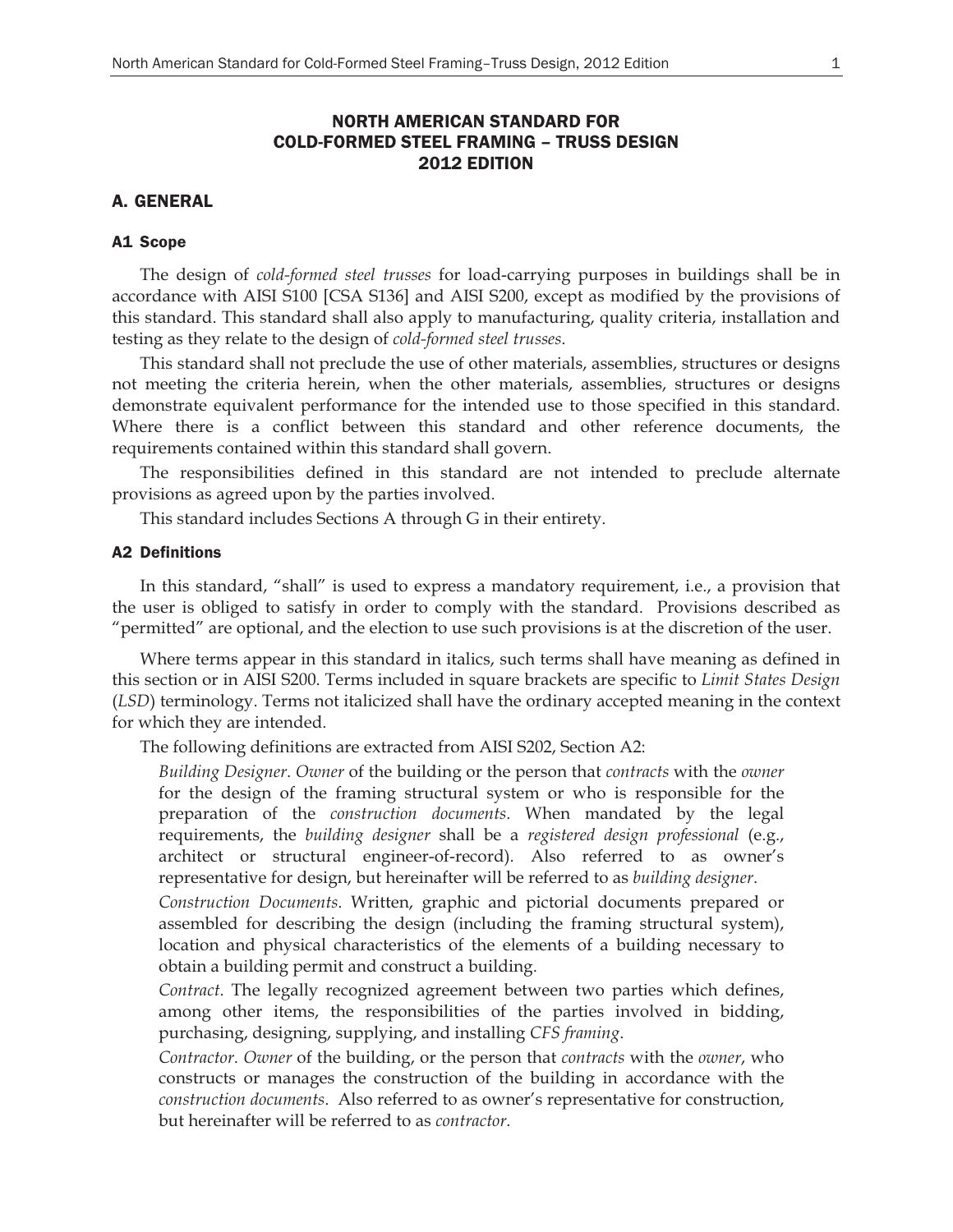*Owner*. The individual or entity organizing and financing the design and construction of the project.

 *Owner's Representative*. The *owner* or individual designated contractually to act for the *owner*. Referred to as *building designer* when referencing owner's representative for design. Referred to as *contractor* when referencing owner's representative for construction.

 *Registered Design Professional*. Architect or engineer who is licensed to practice their respective design profession as defined by the legal requirements of the jurisdiction in which the building is to be constructed.

 *Truss Placement Diagram*. Illustration identifying the assumed location of each *truss*.

 *Truss Submittal Package*. Package consisting of each individual *truss design drawing*, and, as applicable, the *truss placement diagram*, the cover/truss index sheet, permanent individual *truss member* restraint/bracing details designed in accordance with generally accepted engineering practice, applicable permanent individual *truss member* restraint/bracing details, and any other structural details germane to the *trusses*.

# A3 Loads and Load Combinations

Buildings or other structures, and all parts therein, shall be designed to safely support all loads that are expected to affect the structure during its life in accordance with the *applicable building code*. In the absence of an *applicable building code*, the loads, forces, and combinations of loads shall be in accordance with accepted engineering practice for the geographical area under consideration as specified by the applicable sections of *Minimum Design Loads for Buildings and Other Structures* (ASCE 7) in the United States and Mexico, and the *National Building Code of Canada* (NBCC) in Canada.

# A4 Referenced Documents

The following documents or portions thereof are referenced within this standard and shall be considered as part of the requirements of this document.

1. American Iron and Steel Institute (AISI), 25 Massachusetts Avenue NW, Suite 800, Washington, DC 20001:

 AISI S100-12, *North American Specification for the Design of Cold-Formed Steel Structural Members*

AISI S200-12, *North American Standard for Cold-Formed Steel Framing - General Provisions*

AISI S202-11, *Code of Standard Practice for Cold-Formed Steel Structural Framing*

AISI S902-08, *Stub-Column Test Method for Effective Area of Cold-Formed Steel Columns*

AISI S905-08, *Test Methods for Mechanically Fastened Cold-Formed Steel Connections*

- 2. American Society of Civil Engineers, 1801 Alexander Bell Drive, Reston, VA 20191: ASCE 7-10, *Minimum Design Loads for Buildings and Other Structures*, Including Supplement No. 1
- 3. ASTM International, 100 Barr Harbor Drive, West Conshohocken, PA 19428-2959: ASTM A500/A500M-10a, *Standard Specification for Cold-Formed Welded and Seamless Carbon Steel Structural Tubing in Rounds and Shapes*

 ASTM A653-08/A653M-11, *Standard Specification for Steel Sheet, Zinc-Coated (Galvanized) or Zinc-Iron Alloy-Coated (Galvannealed) by the Hot-Dip Process*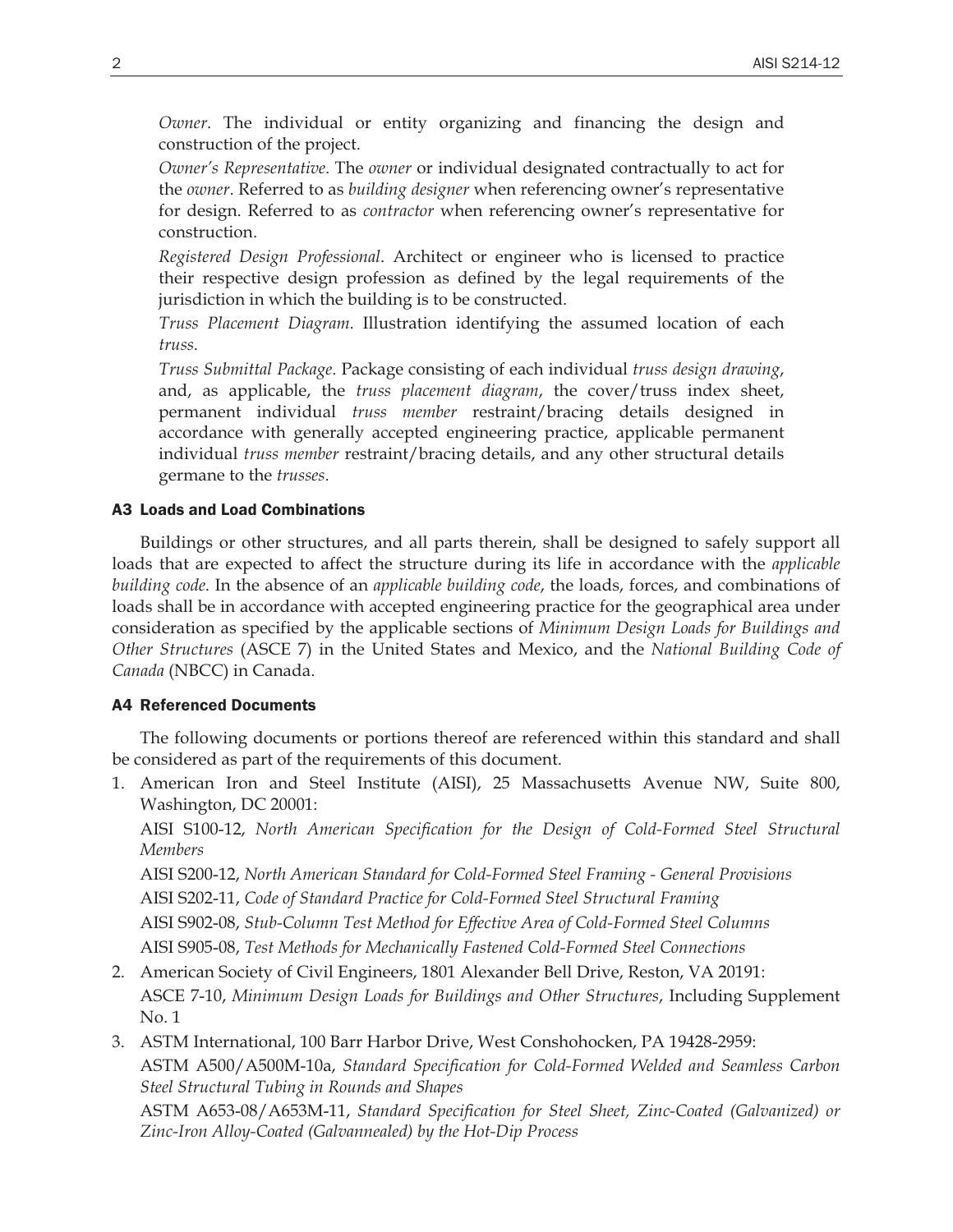ASTM A1003/A1003M-11, *Standard Specification for Sheet Steel, Carbon, Metallic and Non-Metallic Coated for Cold-Formed Framing Members*

4. Canadian Standards Association, 5060 Spectrum Way, Mississauga, Ontario, Canada L4W 5N6:

 CAN/CSA-S136-12, *North American Specification for the Design of Cold-Formed Steel Structural Members*, Canadian Standards Association, Mississauga, Ontario, Canada.

5. National Research Council of Canada, 1200 Montréal Road, Ottawa, Ontario, Canada K1A OR6.

NBCC 2010, *National Building Code of Canada*, 2010 Edition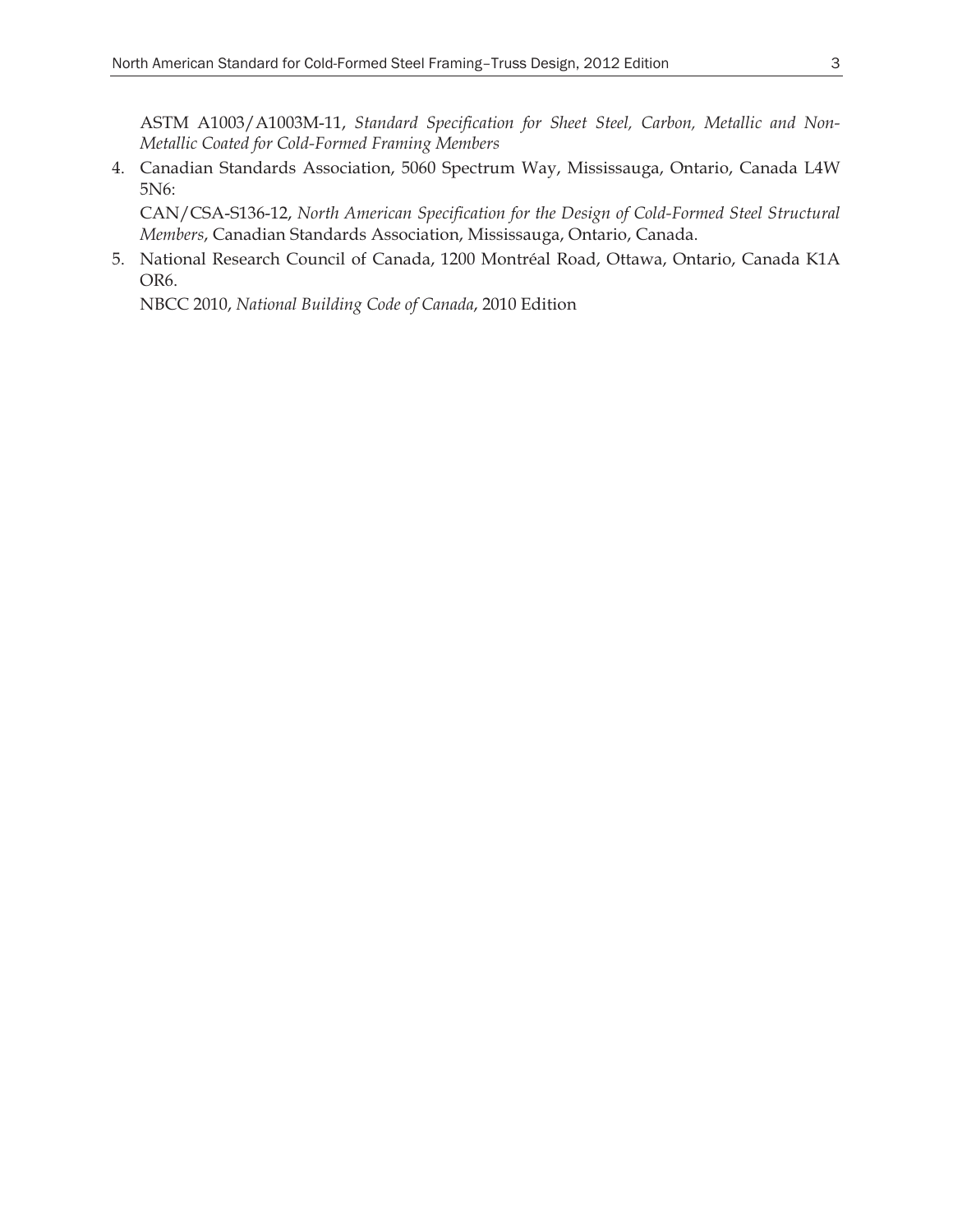# B. TRUSS RESPONSIBILITIES

Truss responsibilities shall be in accordance with Section I1 of AISI S202, which is extracted into Chapter B as follows:

## [Beginning of Extraction of Section I1 of AISI S202]

## B Truss Responsibilities

## B1 Design of Trusses

*Trusses* shall be designed in accordance with one of the following methods:

- (a) **Designed by a Design Professional.** If the *building designer* or a delegated *registered design professional* designs the *trusses*, all design criteria, details and specifications with respect to the *trusses* shall be indicated on the *construction documents* or *contract* as required by the *applicable building code*.
- (b) **Designed by a** *Truss Design Engineer* **or** *Truss Designer***.** *Truss* design shall be in accordance with Sections B2.1, B2.2 and B2.3.

## B2 Responsibilities of Truss Design Engineer/Truss Designer

## B2.1 Preparation of Truss Design Drawings

# B2.1.1 Truss Design Engineer

The *truss design engineer* shall supervise the preparation of the *truss design drawings* based on the *truss* design criteria and requirements set forth in the *construction documents*, or as otherwise set forth in writing by the *building designer*, as supplied to the *truss design engineer* by the *contract* or through the *truss manufacturer*.

## B2.1.2 Truss Designer

The *truss designer* shall be responsible for the individual *truss* component design and the preparation of the *truss design drawings* based on the *truss* design criteria and requirements set forth in the *construction documents,* or as otherwise set forth in writing by the *building designer* as supplied to the *truss designer* by the *truss manufacturer*.

## B2.2 Truss Design Criteria, Assumptions and Calculations

The *truss designer* shall make available, as part of the *truss submittal package*, upon request by the *owner's representative* or building official, design calculations, including the following:

- (a) Loads and load combinations considered,
- (b) Axial forces, moments, and shears resulting from the applied loads and load combinations, and
- (c) Design assumptions.

## B2.3 Truss Design Drawings

The *truss design drawings* shall consist of the individual *truss design drawings* and referenced details, if any. The *truss design drawings* shall be part of the *truss submittal package* and include, at a minimum, the information specified below:

(1) *Applicable building code* used for design, unless specified on a cover/truss index sheet,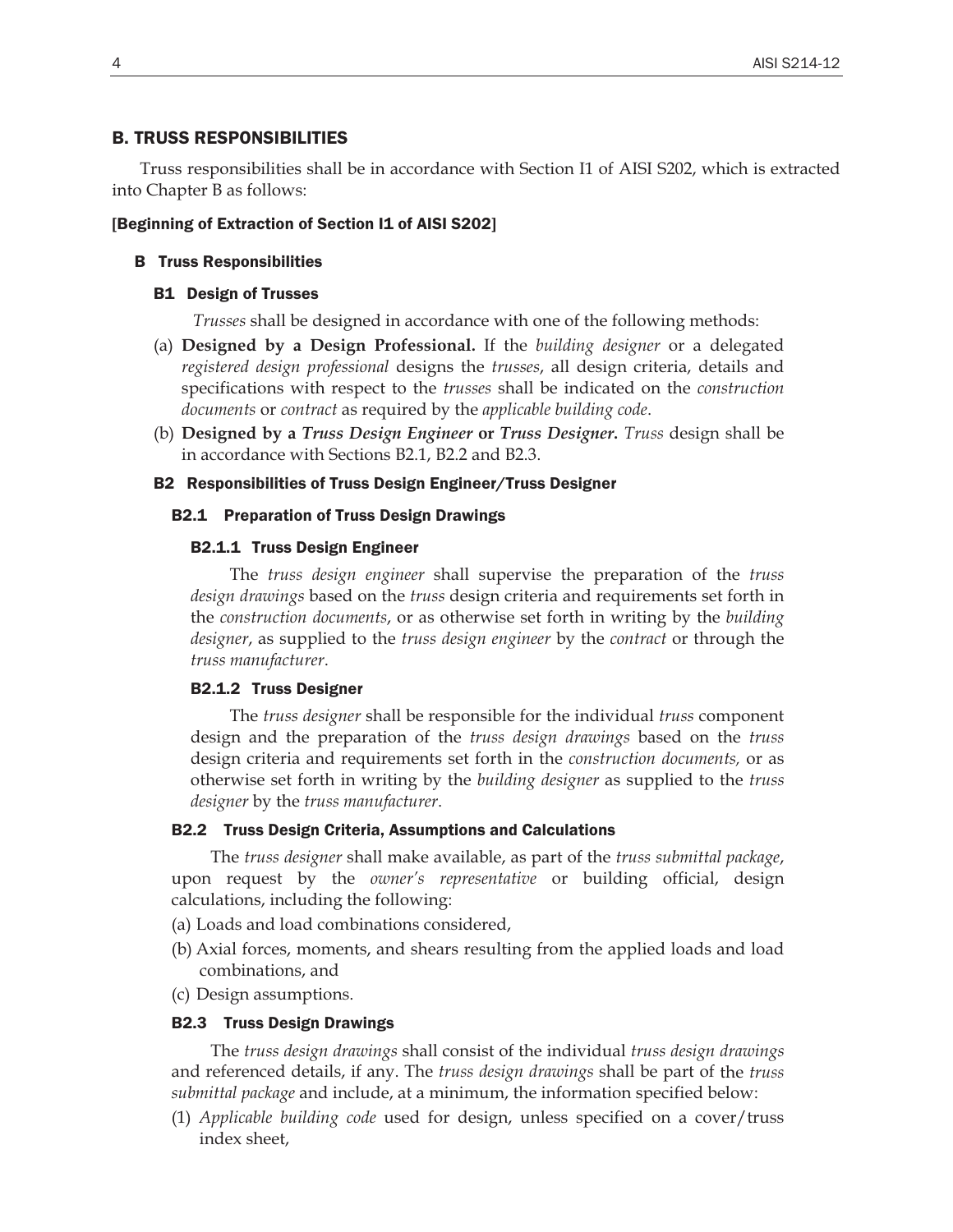- (2) Slope or depth, span, and spacing,
- (3) Number of plies if greater than one,
- (4) Bearing locations and minimum bearing lengths,
- (5) Design loading(s) as applicable, including:
	- (a) Top chord roof or floor live load,
	- (b) Top chord roof snow load,
	- (c) Top chord dead load,
	- (d) Bottom chord live load,
	- (e) Bottom chord dead load,
	- (f) Additional loads and locations,
	- (g) Environmental design loads (e.g., wind and snow) and all applicable factors as required to calculate the *truss* loads, and
	- (h) Other lateral loads, including drag strut loads.
- (6) Reaction forces and direction, including maximum downward, lateral and uplift reaction forces, where applicable, based on *nominal* [*specified*] *loads*,
- (7) Location of all *truss member* connections,
- (8) *Gusset plate* locations, sizes, and material specifications,
- (9) Fastening type, size, quantities, and locations,
- (10) Shape and material specification for each *truss member*,
- (11) Maximum axial compressive and tension forces in all truss members based on nominal [specified] loads,
- (12) Truss-to-truss connection and truss field assembly requirements,
- (13) Calculated span-to-deflection ratio or maximum vertical and horizontal deflection for nominal [specified] live and total load, as applicable,
- (14) Locations of required permanent individual truss member restraint in accordance with Section B6(a) or B6(c), if required, and
- (15) Design and details for individual truss member reinforcement in accordance with Section B6(b), if required.

## B2.4 Truss Design Drawings Seal and Signature

Where required by the *building designer* or the authority having jurisdiction, each individual *truss design drawing* shall bear the seal and signature of the *truss design engineer*. When an individual *truss design drawing* has multiple pages, only the first page shall be required to be signed and sealed by the *truss design engineer*. When a cover/truss index sheet is used, it shall be the only document required to be signed and sealed by the *truss design engineer*.

# B3 Responsibilities of Truss Manufacturer

## B3.1 Truss Design Criteria and Requirements

The *truss manufacturer* shall obtain the *truss* design criteria and requirements from the *construction documents*.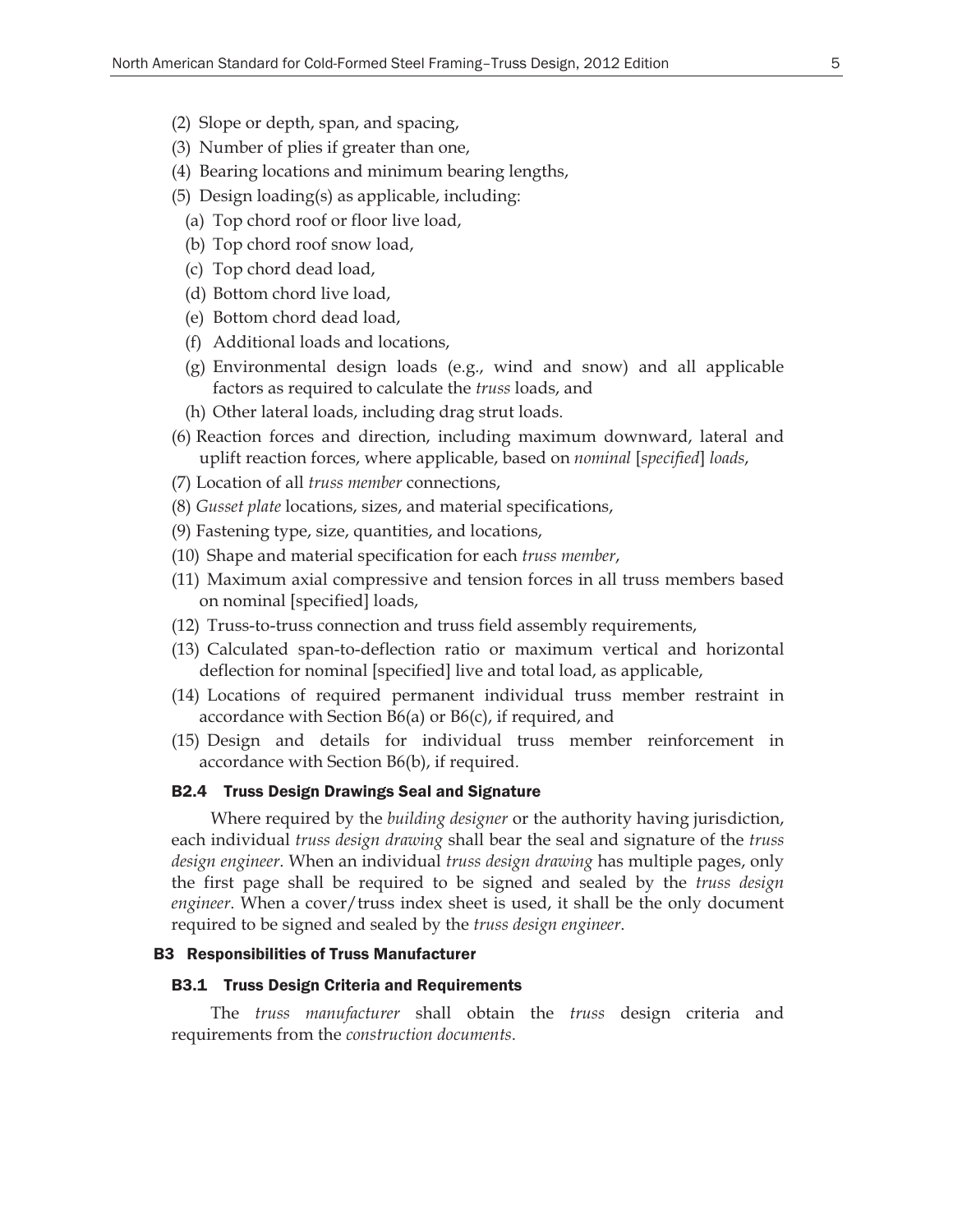## B3.2 Communication to Truss Design Engineer

The *truss manufacturer* shall communicate the *truss* design criteria and requirements to the *truss design engineer* or *truss designer*, as applicable.

### B3.3 Truss Placement Diagram

Where required by the *construction documents* or *contract*, the *truss manufacturer* shall prepare the *truss placement diagram* that identifies the assumed location for each individually designated *truss* and references the corresponding *truss design drawing*. The *truss placement diagram* is permitted to include identifying marks for other products, including structural elements, so that they may be more easily identified by the *contractor* during field installation. When the *truss placement diagram* serves only as a guide for *truss* installation and requires no engineering input, it does not require the seal of any *truss design engineer* or *registered design professional*.

## B3.4 Truss Submittal Package

Where required by the *construction documents*, *contract* or the building official, the *truss manufacturer* shall provide the appropriate *truss submittal package* for review or approval to one or more of the following: *building designer,* building official or *contractor* in accordance with Section D3 of AISI S202.

## B3.5 Reliance on Construction Documents

The *truss manufacturer* is permitted to rely on the accuracy and completeness of information furnished in the *construction documents* or otherwise furnished in writing by the *building designer* or *contractor*.

## B4 Responsibilities of Building Designer

#### B4.1 Preparation of Construction Documents

The *construction documents* shall be prepared by the *building designer* and shall be of sufficient clarity to indicate the location, nature and extent of the work proposed in accordance with the *applicable building code*.

## B4.2 Deferred Submittals

The *building designer* shall list the deferred submittals on the *construction documents*. The *building designer* shall review deferred submittals in accordance with Section B4.3.

## B4.3 Review Submittal Packages

The *building designer* shall review the *truss submittal package*. All such submittals shall include a notation indicating that they have been reviewed.

## B4.4 Required Information in Construction Documents

The *building designer*, through the *construction documents*, shall provide information sufficiently accurate and reliable to be used for facilitating the supply of the structural elements and other information for developing the design of the *trusses* for the building, and shall provide the following:

(1) All *truss* and structural element orientations and locations,

(2) Information to fully determine all *truss* profiles,

(3) All structural element and *truss* support locations and bearing conditions,

(4) The location, direction, and magnitude of all dead, live, and lateral loads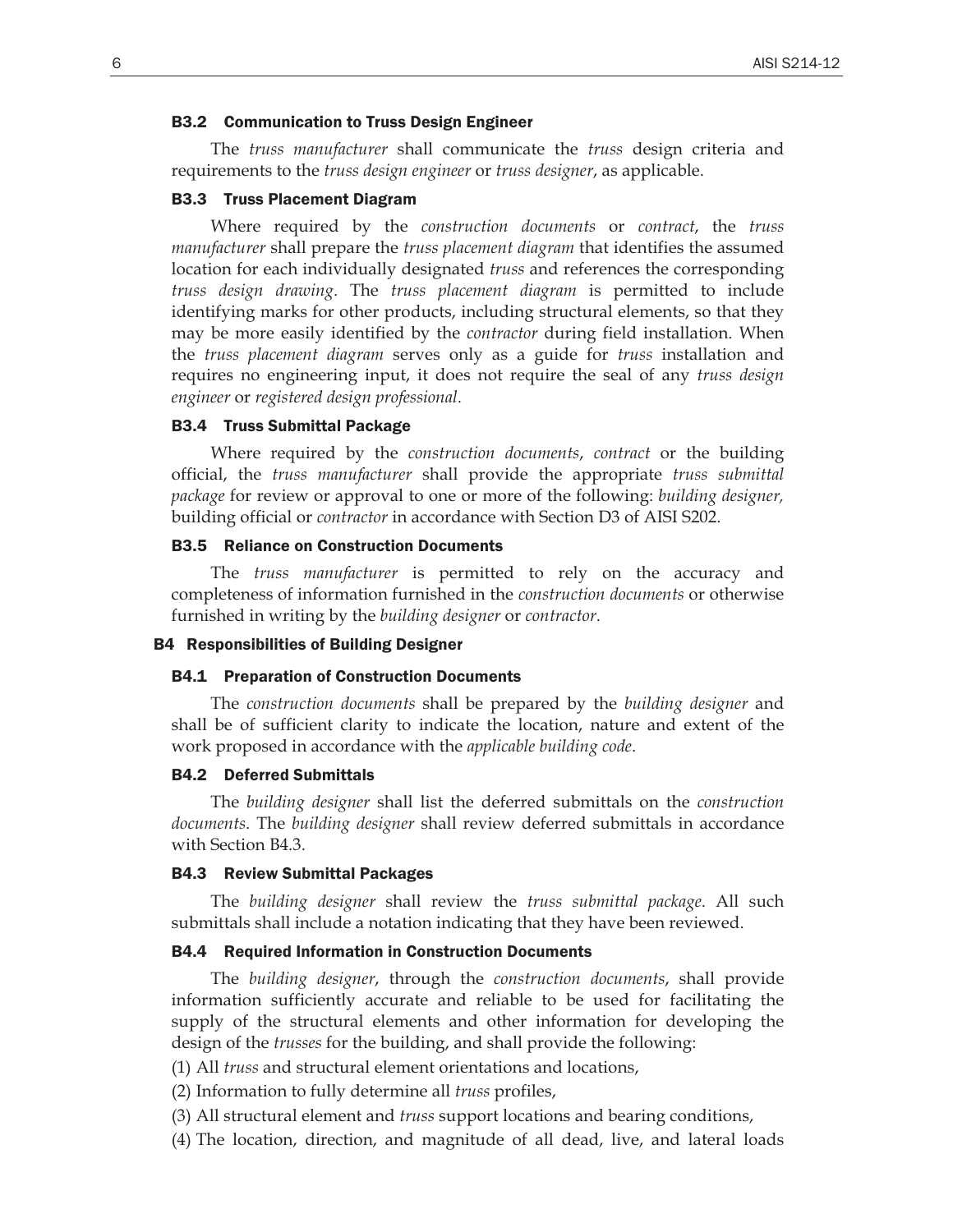applicable to each *truss* including, but not limited to, loads attributable to: roof, floor, partition, mechanical, fire sprinkler, attic storage, rain and ponding, wind, snow (including snow drift and unbalanced snow), seismic, and any other loads on the *truss*;

- (5) All *truss* anchorage required to resist uplift, gravity, and lateral loads by specifying either
	- (a) Pre-engineered anchors or fasteners, or
	- (b) Methods designed by a registered design professional;
- (6) *Truss*-to-structural element connections, but not *truss*-to-*truss* connections, by specifying either
	- (a) Pre-engineered anchors or fasteners, or
	- (b) Methods designed by a registered design professional;
- (7) Permanent building stability *bracing*, including *truss* anchorage connections to the permanent building stability *bracing*,
- (8) Criteria related to serviceability issues, including:
	- (a) Allowable vertical, horizontal or other required deflection criteria;
	- (b) Any dead load and live load deflection criteria for flat roofs subject to ponding loads;
	- (c) Any differential deflection criteria from *truss*-to-*truss* or *truss*-to-adjacent structural member;
	- (d) Any deflection and vibration criteria for floor *trusses*, including any strongback bridging requirements or any dead load and live load deflection criteria for floor *trusses* supporting stone or ceramic tile finishes; and
	- (e) Anticipated moisture, temperature, corrosive chemicals and gases expected to affect the *trusses* and requirements for any additional corrosion protection.

# B4.5 Permanent Individual Truss Member Restraint/Bracing

The *building designer* is permitted to specify the method of the permanent individual *truss member* restraint/bracing in accordance with Section B6.

# B5 Responsibilities of Contractor

# B5.1 Information Provided to Truss Manufacturer

The *contractor* shall provide to the *truss manufacturer* a copy of all *construction documents* pertinent to the framing structural system and the design of the *trusses* (i.e., framing plans, specifications, details, structural notes) and the name of the *building designer* if not noted on the *construction documents*.

Amended *construction documents*, upon approval through the plan review/permitting process, shall be immediately communicated to the *truss manufacturer*.

## B5.2 Information Provided to Building Designer

The *contractor*, after approving the *truss submittal package*, shall forward the *truss submittal package* for review by the *building designer*.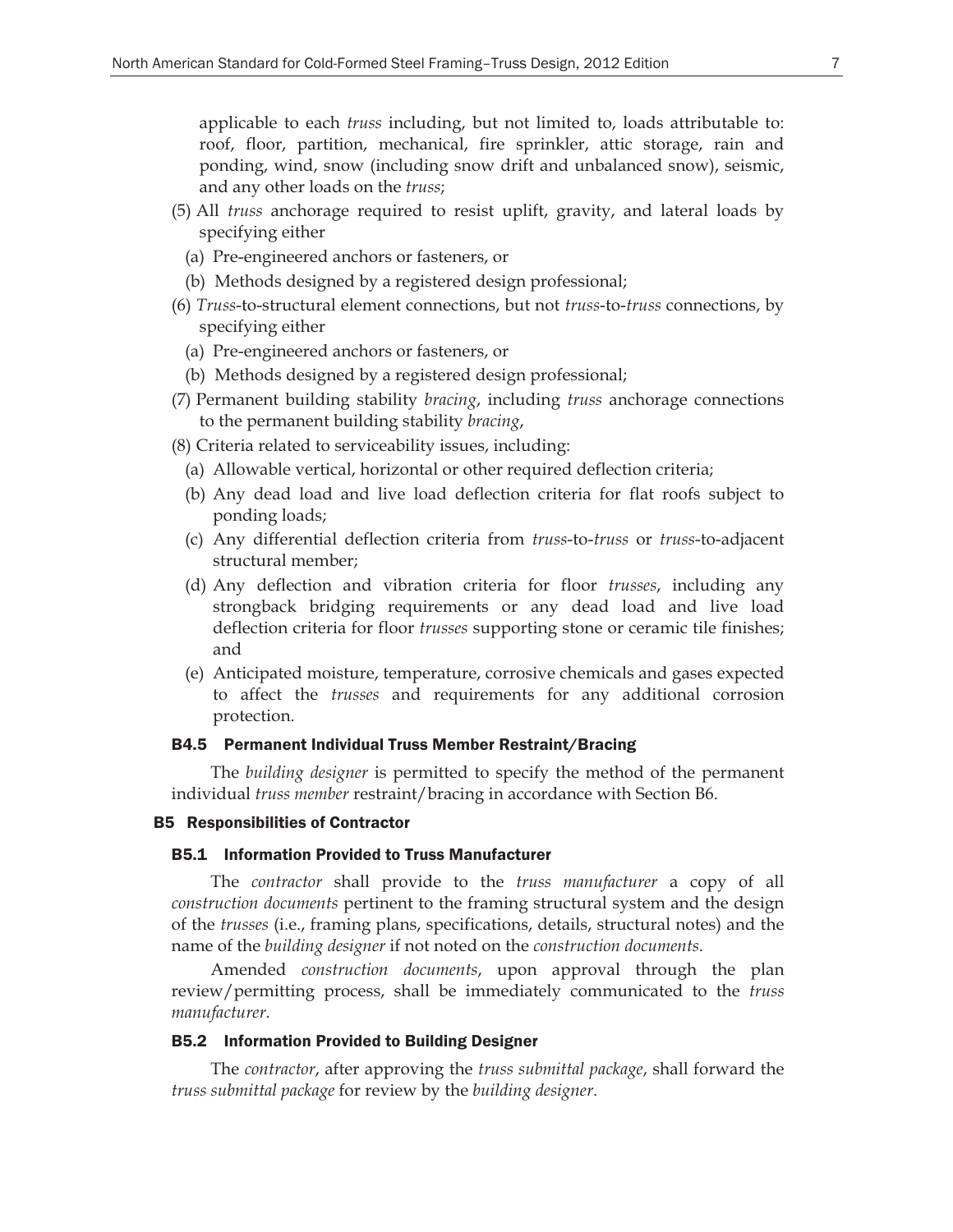## B5.3 Truss Submittal Package Review

The *contractor* shall not proceed with the *truss* installation until the *truss submittal package* has been reviewed by the *building designer*.

#### B5.4 Means and Methods

The *contractor* is responsible for the construction means, methods, techniques, sequences, procedures, programs, and safety in connection with the receipt, storage, handling, installation, restraining, and bracing of the *trusses*.

## B5.5 Truss Installation

The *contractor* shall ensure that the building support conditions are of sufficient strength and stability to accommodate the loads applied during the *truss* installation process. *Truss* installation shall comply with installation tolerances shown in the standard industry details. Permanent individual *truss member* restraint/bracing for the completed building in accordance with Section B6 and any other construction work related directly or indirectly to the *trusses* shall be installed by the *contractor*.

## B5.6 Alterations to Trusses

*Truss members* and components shall not be cut, notched, drilled, spliced or otherwise altered in any way without written concurrence and acceptance of any *registered design professional*. Alterations resulting in the addition of loads to any member (i.e., HVAC equipment, piping, additional roofing or insulation, etc.) shall not be permitted without verification by the *truss design engineer* or *truss designer* that the *truss* is capable of supporting such additional loading.

## B6 Design of Permanent Individual Truss Member Restraint/Bracing

Where permanent individual *truss member* restraint/bracing is required, it shall be accomplished by one of the following methods:

- (a) **Standard Industry Details.** Standard industry permanent individual *truss member* restraint/bracing details supplied in accordance with B3.4.
- (b) **Substitution with Reinforcement.** *Truss member* reinforcement designed by the *truss design engineer* or *truss designer* to eliminate the need for permanent individual *truss member* restraint/bracing. The permanent individual *truss member* reinforcement design and details shall be noted/shown on the *truss* design drawings or on supplemental *truss member* buckling reinforcement details provided by the *truss design engineer* or *truss designer*.
- (c) **Project-Specific Design.** A project-specific permanent individual *truss member* restraint/bracing design by any *registered design professional*, as specified in the *contracts* or *construction documents*, and supplied in accordance with B3.4*.*

## [End of Extraction of Section I1 of AISI S202]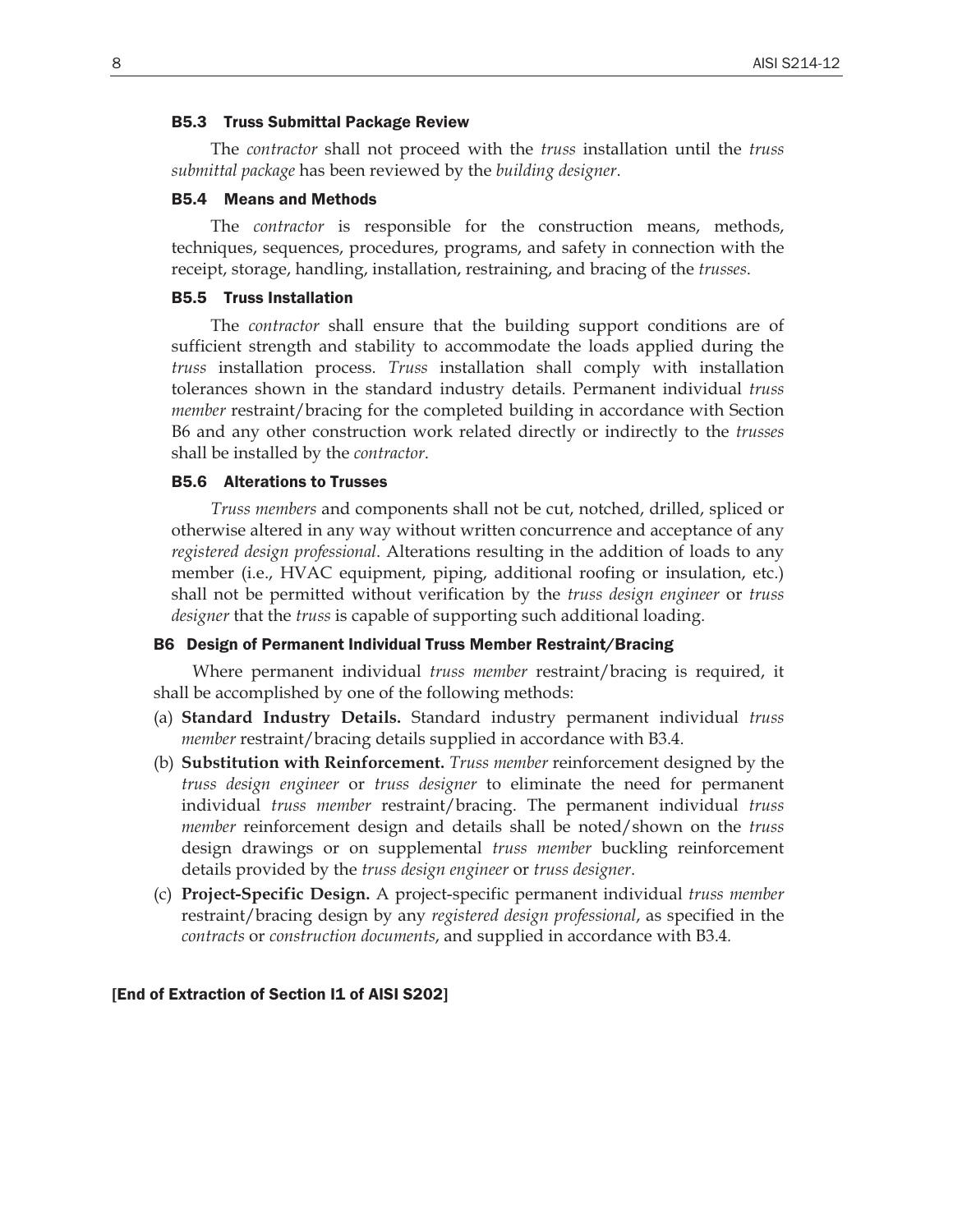# C. RESERVED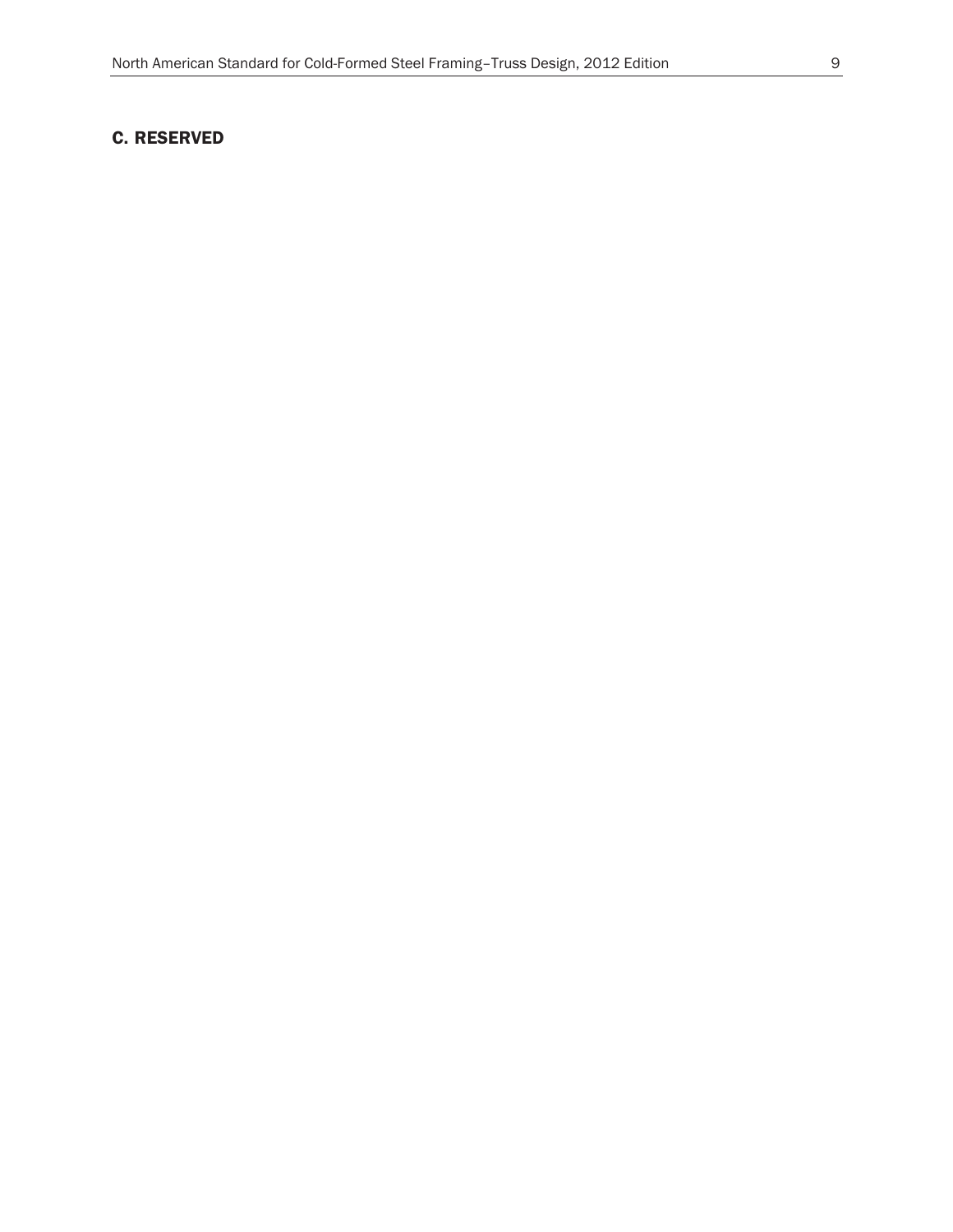## D. TRUSS DESIGN

Except as modified or supplemented in this standard, strength determinations shall be in accordance with AISI S100 [CSA S136].

# D1 Materials

Sheet steel materials utilized in steel *truss* construction shall comply with ASTM A1003/A1003M type H or ASTM A653/A653M type SS, HSLAS, or HSLAS-F. *Cold-formed steel*  welded tubing utilized in steel *truss* construction shall comply with ASTM A500*.* 

## D2 Corrosion Protection

*Truss members*, including *gusset plates*, shall have corrosion protection as required by AISI S200.

## D3 Analysis

In lieu of a rational analysis to define joint flexibility, the following analysis model assumptions shall be used:

- (1) *Chord members* are continuous, except members are assumed to have pinned connections at the *heel*, *pitch breaks*, and *chord splices*.
- (2) *Web members* are assumed to have pinned connections at each end.

Use of a specific joint stiffness other than the complete rotational freedom of a pin for a connection is permitted if the connection is designed for the forces resulting from a structural analysis with this specific joint stiffness.

## D4 Member Design

## D4.1 Properties of Sections

For *C-shapes* and other simple cross-section geometries, the properties of sections shall be determined in accordance with conventional methods of structural design. Properties shall be based on full cross-section properties, except where use of a reduced cross-section or effective design width is required by AISI S100 [CSA S136]*.* For other cross-section geometries*,* properties shall be based on tests in accordance with Section G1.

## D4.2 Compression Chord Members

The compression *chord member* shall be evaluated for axial load alone using Section C4 of AISI S100 [CSA S136], bending alone using Section C3.1 of AISI S100 [CSA S136] and combined axial load and bending using Section C5.2 of AISI S100 [CSA S136].

- D4.2.1 For *nominal* axial *strength* [*resistance*] determination, the effective length, KL, shall be determined by rational analysis, testing, or the following design assumptions as appropriate:
- (a) For *C-shape chord members* with the x-axis as the axis of symmetry.  $L_x$  shall be equal to the distance between *panel points*, and  $C_m$  shall be taken as 0.85, unless an analysis is performed to justify another value. Where the *chord member* is continuous over at least one intermediate *panel point* and where sheathing is directly attached to the *chord member*,  $K_x$  shall be taken as 0.75. Otherwise,  $K_x$  shall be taken as unity. As an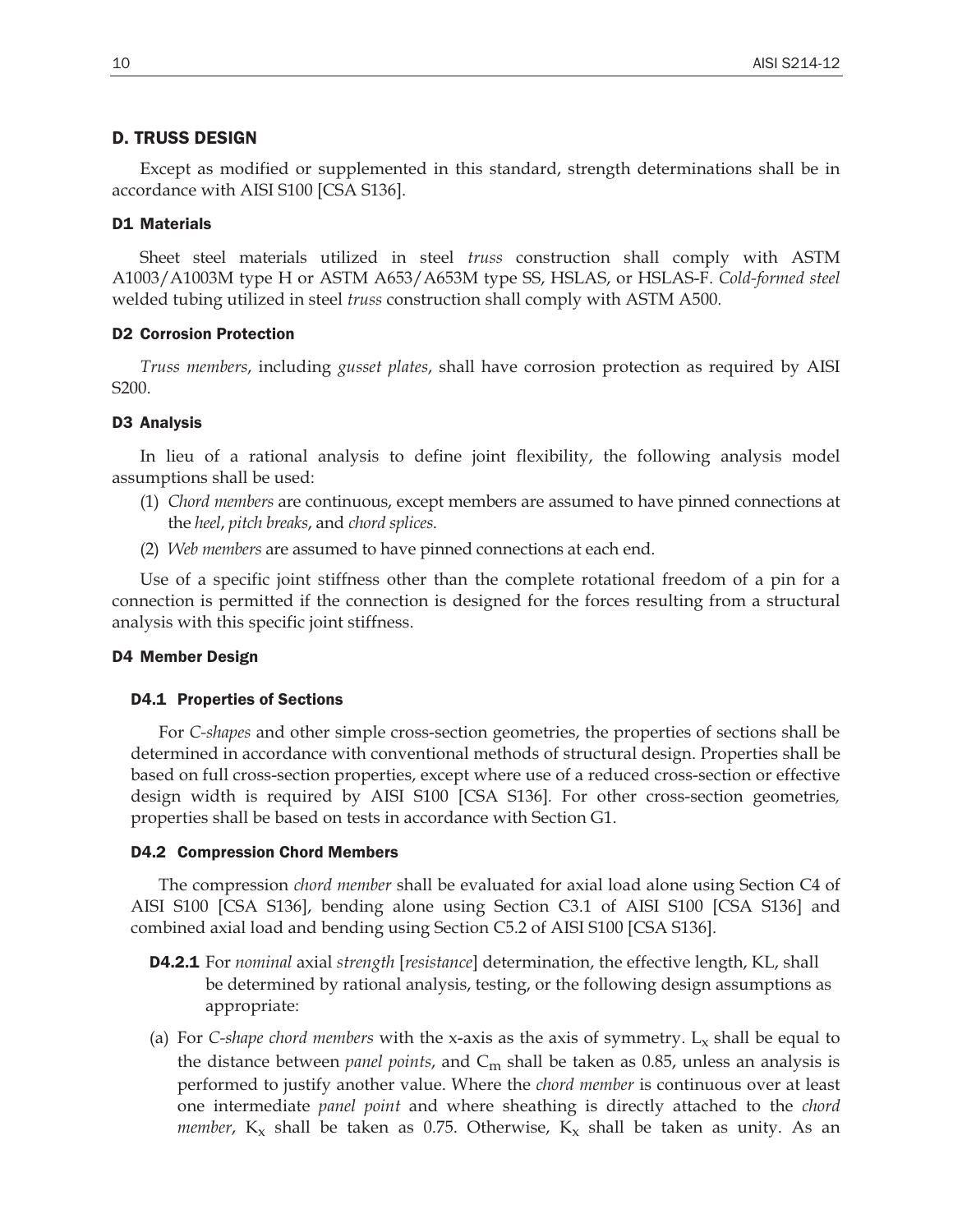alternative,  $L_x$  shall be the distance between points of contraflexure with  $C_m$  and  $K_x$ taken as unity. Where sheathing is attached to the *chord member*, L<sub>y</sub> shall be equal to the distance between sheathing connectors and  $K_v$  shall be taken as 0.75. Where purlins are attached to the *chord member*, Ly shall be the distance between purlins with Ky equal to unity. L<sub>t</sub> shall be equal to the distance between *panel points*. Where the *chord member* is continuous over at least one intermediate *panel point* between the *heel* and *pitch break* and where sheathing is directly attached to the *chord member*, K<sub>t</sub> shall be taken as 0.75. Otherwise,  $K_t$  shall be taken as unity. As an alternative,  $L_t$  shall be the distance between points of contraflexure with  $K_t$  taken as unity.

Where:

- $C_m$  = end moment coefficient in interaction formula
- $K_t$  = effective length factor for torsion
- $K_x$  = effective length factor for buckling about x-axis
- $K_v$  = effective length factor for buckling about y-axis
- $L_t$  = unbraced length of compression member for torsion
- $L_x$  = unbraced length of compression member for bending about x-axis
- $L_v$  = unbraced length of compression member for bending about y-axis
- (b) For *hat-shapes* with the x-axis as the axis of symmetry. Where sheathing is attached to the *chord member*,  $L_x$  shall be equal to the distance between sheathing connectors and  $K_x$  shall be taken as 0.75. Where purlins are attached to the *chord member*,  $L_x$  shall be the distance between purlins with  $K_x$  equal to unity. L<sub>y</sub> shall be equal to the distance between *panel points*, and C<sub>m</sub> shall be taken as 0.85, unless an analysis is performed to justify another value. Where the *chord member* is continuous over at least one intermediate *panel point* and where sheathing is directly attached to the *chord member*,  $K_v$  shall be taken as 0.75. Otherwise,  $K_v$  shall be taken as unity. As an alternative,  $L_v$ shall be the distance between points of contraflexure with  $C_m$  and  $K_v$  taken as unity.  $L_t$ shall be equal to the distance between sheathing connectors or purlin spacing. Where the *chord member* is continuous over at least one intermediate *panel point* between the *heel* and *pitch break* and where sheathing is directly attached to the *chord member*, K<sub>t</sub> shall be taken as 0.75. Otherwise,  $K_t$  shall be taken as unity. As an alternative,  $L_t$  shall be the distance between the points of contraflexure with  $K_t$  taken as unity.
- (c) For *Z-shapes* with the x-axis as out of the plane of the *truss*.  $L_x$  shall be equal to the distance between *panel points*, and C<sub>m</sub> shall be taken as 0.85, unless an analysis is performed to justify another value. Where the *chord member* is continuous over at least one intermediate *panel point* and where sheathing is directly attached to the *chord member*,  $K_x$  shall be taken as 0.75. Otherwise,  $K_x$  shall be taken as unity. As an alternative,  $L_x$  shall be the distance between points of contraflexure with  $C_m$  and  $K_x$ taken as unity. Where sheathing is attached to the *chord member*, Ly shall be equal to the distance between sheathing connectors and  $K_v$  shall be taken as 0.75. Where purlins are attached to the *chord member*, Ly shall be the distance between purlins with Ky equal to unity. Where the *chord member* depth is less than 6 inches (152 mm), L<sub>t</sub> shall be equal to the distance between sheathing connectors or purlin spacing. For *Z-shapes* where the *chord member* depth is greater than or equal to 6 inches (152 mm),  $L_t$  shall be equal to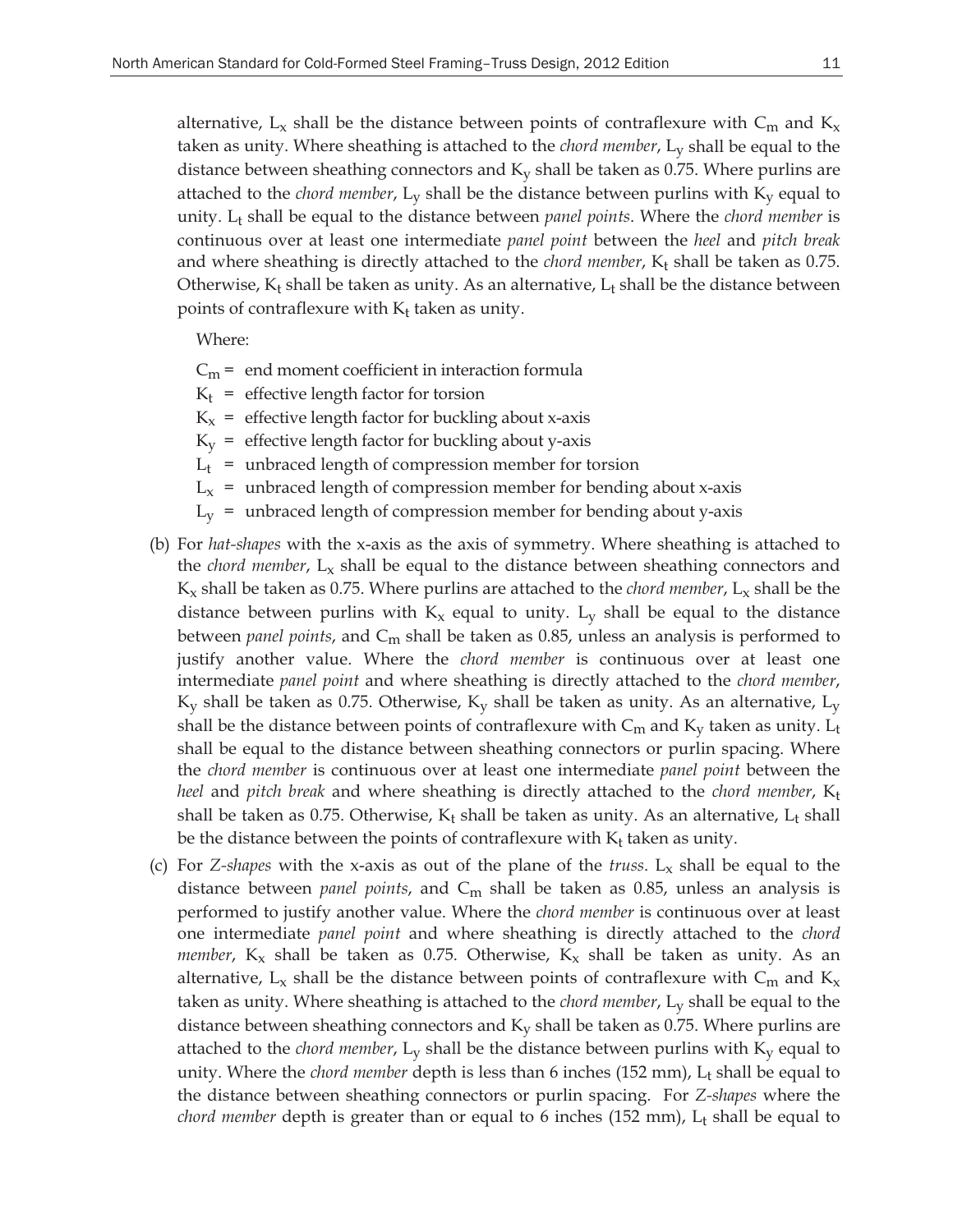the distance between *panel points*. Where the *chord member* is continuous over at least one intermediate *panel point* between the *heel* and *pitch break* and where sheathing is directly attached to the *chord member*,  $K_t$  shall be taken as 0.75. Otherwise,  $K_t$  shall be taken as unity. As an alternative,  $L_t$  shall be equal to the distance between points of contraflexure with  $K_t$  taken as unity.

- D4.2.2 For *nominal* bending *strength* [*resistance*] determination, the effective length, KL, shall be determined by rational analysis, testing, or the following design assumptions as appropriate:
- (a) Where sheathing is attached to the compression flange,  $M_n = S_eF_v$  in accordance with Section C3.1.1 of AISI S100 [CSA S136].
- (b) Where purlins are attached to the compression flange between *panel points*,  $M_n = S_cF_c$ in accordance with Section C3.1.2.1 of AISI S100 [CSA S136] with  $KL_v$  and  $KL_t$  for  $C$ shapes and *Z-shapes* determined in accordance with D4.2.1 and KL<sub>x</sub> and KL<sub>t</sub> for hat*shapes* taken as the distance between purlins.
- (c) Where sheathing or purlins are attached to the tension flange and the compression flange is laterally unbraced,  $M_n = S_cF_c$  in accordance with Section C3.1.2.1 of AISI S100 [CSA S136]. For continuous span *chord members*, Mn in the region of the *panel point* shall be determined with KL<sub>v</sub> and KL<sub>t</sub> for *C-shapes* and *Z-shapes* determined in accordance with D4.2.1 and KL<sub>x</sub> and KL<sub>t</sub> for *hat-shapes* taken as the distance between the *panel point* and the point of contraflexure, and  $C_b$  shall be taken as unity. For simple and continuous span *chord members*, M<sub>n</sub> in the mid-span region shall be determined with the effective length taken as the distance between *panel points* and C<sub>b</sub> shall be computed in accordance with Section C3.1.2.1 of AISI S100 [CSA S136].

Where:

- $C_b$  = bending coefficient dependent on moment gradient
- $F_c$  = critical buckling stress
- Fy = *yield strength* used for design
- $K_t$  = effective length factor for torsion
- $K_x$  = effective length factor for buckling about x-axis
- $K_v$  = effective length factor for buckling about y-axis
- $L_t$  = unbraced length of compression member for torsion
- $L_x$  = unbraced length of compression member for bending about x-axis
- $L_v$  = unbraced length of compression member for bending about y-axis
- Mn = *nominal* flexural *strength* [*resistance*]
- $S_c$  = elastic section modulus of effective section calculated relative to extreme compression fiber at  $F_c$
- $S_e$  = elastic section modulus of effective section calculated relative to extreme compression fiber at  $F_v$
- D4.2.3 When a *C-shaped* section compression *chord member* is subject to concentrated load at a *panel point*, the interaction of axial compression, bending and web crippling shall be considered as follows: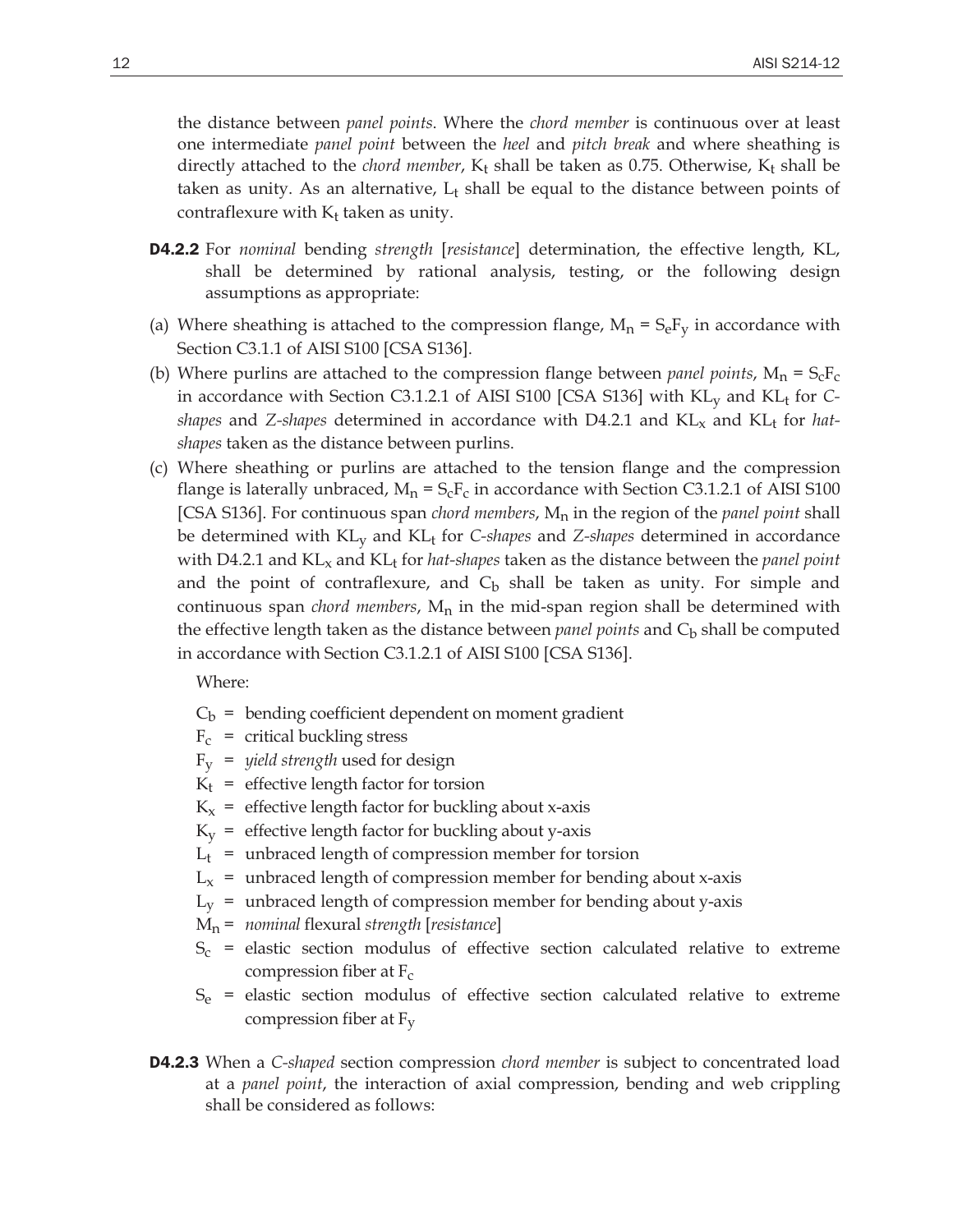For *ASD*:

$$
\frac{P}{P_{\text{no}}} + \frac{M}{M_{\text{nxo}}} + \frac{R}{R_{\text{n}}} \le \frac{1.49}{\Omega}
$$
 (*Eq. D4.2.3-1*)  
\nwhere  
\n $P = required$  compressive axial strength  
\n $M_x = required$  the overall strength  
\n $R = required$  concentrated load strength  
\n $P_{\text{no}} = nominal$  axial strength computed at  $f = F_y$   
\n $M_{\text{nxo}} = nominal$  the thermal strength computed at  $f = F_y$   
\n $R_n = nominal$  interior one-flange web cripping strength  
\n $\Omega = 1.95$   
\nFor *LRFD* and *LSD*:  
\n $\frac{\overline{P}}{P_{\text{no}}} + \frac{M_x}{M_{\text{nxo}}} + \frac{\overline{R}}{R_n} \le 1.49\phi$  (*Eq. D4.2.3-2*)  
\nwhere  
\n $\overline{P} = required$  compressive axial strength [axial force due to *factored loads*]  
\n $\overline{M}_x = required$  the overall strength [moment due to *factored loads*]  
\n $\overline{R}_x = required$  concentrated load strength [concentrated load due to *factored loads*]  
\n $P_{\text{no}} = nominal$  axial strength [resistance] computed at  $f = F_y$   
\n $M_{\text{nxo}} = nominal$  the thermal strength [resistance] computed at  $f = F_y$   
\n $R_n = nominal$  interval strength [resistance] computed at  $f = F_y$   
\n $R_n = nominal$  interior one-flange loading web cripping strength [resistance]  
\n $\phi = 0.85$  for *LRFD*  
\n= 0.80 for *LSD*

# D4.3 Tension Chord Members

The tension *chord member* shall be evaluated for axial load alone using Section C2 of AISI S100 [CSA S136], bending alone using Section C3.1 of AISI S100 [CSA S136] and combined axial load and bending using Section C5.1 of AISI S100 [CSA S136]. The axial load shall be permitted to be taken as acting through the centroid of the section.

# D4.4 Compression Web Members

Compression *web members* shall be evaluated for axial load alone using Section C4 of AISI S100 [CSA S136] and combined axial load and bending using Section C5.2 of AISI S100 [CSA S136], and the requirements of this section, as applicable.

(a) For a *C-shaped* compression *web member* that is attached at each end through its *web* element back-to-back with the *web* of a *C-shaped chord member* and is not subjected to applied loads between its ends, the interaction of axial compression and out-of-plane bending shall be determined by the following interaction equation: For *ASD*:

$$
\frac{\Omega_{\rm c}RP}{P_{\rm n}} + \frac{\Omega_{\rm b}C_{\rm my}RPe}{M_{\rm ny}\alpha_{\rm y}} \le 1.0
$$
 (Eq. D4.4-1)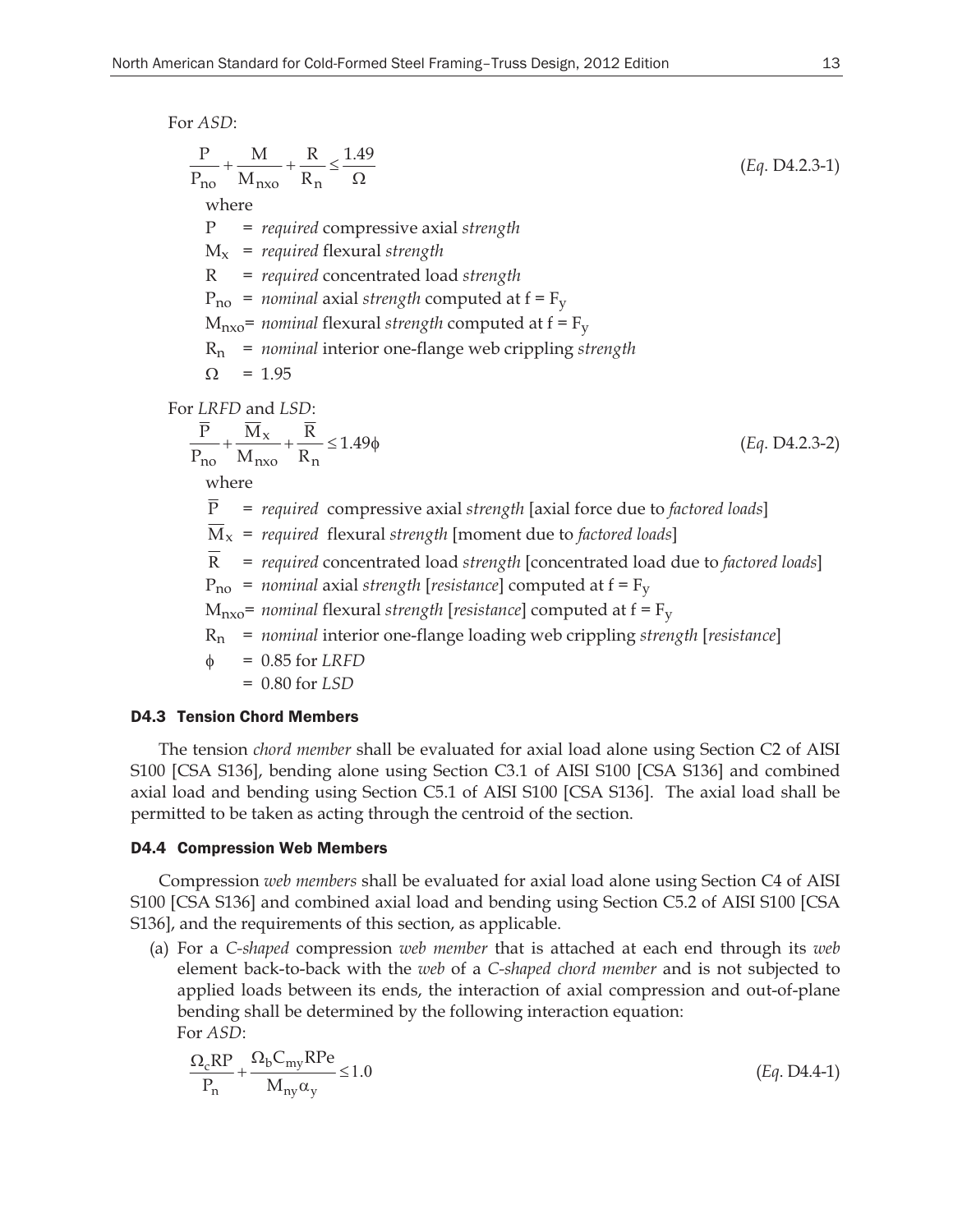For *LRFD* and *LSD*:

$$
\frac{\overline{RP}}{\phi_c P_n} + \frac{C_{my} \overline{RPe}}{\phi_b M_{ny} \alpha_y} \le 1.0
$$
 (Eq. D4.4-2)

where

$$
R = -\left(\frac{L/r}{173}\right)^2 + \frac{L/r}{88} - 0.22 \ge 0.6
$$
 (Eq. D4.4-3)

- L = unbraced length of the compression *web member*
- $r =$  radius of gyration of the full section about the minor axis
- Pn= *nominal* axial *strength* [*resistance*] based on Section C4.1 of AISI S100 [CSA S136]. Only flexural buckling need be considered.
- e = eccentricity of compression force with respect to the centroid of the full section of the *web member*

P,  $\Omega_b$ ,  $\Omega_c$ ,  $C_{\text{my}}$ ,  $M_{\text{ny}}$ ,  $\overline{P}$ ,  $\phi_c$ ,  $\phi_b$  and  $\alpha_y$  shall be as defined in accordance with Section C5.2.1 (*ASD*) or C5.2.2 (*LRFD* and *LSD*) of AISI S100 [CSA S136].

When computing the *available strength* [*factored resistance*], the effective lengths, K<sub>x</sub>L<sub>x</sub>,  $K_vL_v$  and  $K_tL_t$ , shall be taken as the distance between the centers of the member's end connection patterns.

- (b) For other compression *web members* that are concentrically loaded, the axial compression load is permitted to be taken as acting through the centroid of the section.
- (c) For other compression *web members* that are not concentrically loaded, proper regard for eccentricity shall be considered.

### D4.5 Tension Web Members

Tension *web members* shall be evaluated for axial load alone using Section C2 of AISI S100 [CSA S136]. For tension *web members* which are symmetrically loaded, the axial tension load is permitted to be taken as acting through the centroid of the section. For other tension members that are not symmetrically loaded, proper regard for eccentricity shall be considered.

## D4.6 Eccentricity in Joints

An analysis using multiple nodes or an analysis using single node that includes proper regard for the effects of eccentricity shall be performed.

*Chord member* shear and moments in joints shall include the following considerations:

- (a) Where the *web member* lap length is greater than or equal to 75% of the *chord member* depth, the *chord member* shall be investigated for combined bending and shear in accordance with Equation C3.3.1-2 (*ASD*) or C3.3.2-2 (*LRFD* and *LSD*) of AISI S100 [CSA S136]. For *C-shaped* section *trusses* where screws are used as the connector, a minimum of four screws shall be used in the *web member* to *chord member* connection and the screws shall be uniformly distributed in the lapped area.
- (b) Where the *web member* lap length is less than 75% of the *chord member* depth, the *chord* member shall be investigated for combined bending and shear in accordance with Equation C3.3.1-1 (*ASD*) or C3.3.2-1 (*LRFD* and *LSD*) of AISI S100 [CSA S136].

Along the length of the *chord member*, at the mid-point between the intersecting *web members* at a joint, shear shall be evaluated by Section C3.2 of AISI S100 [CSA S136]. The shear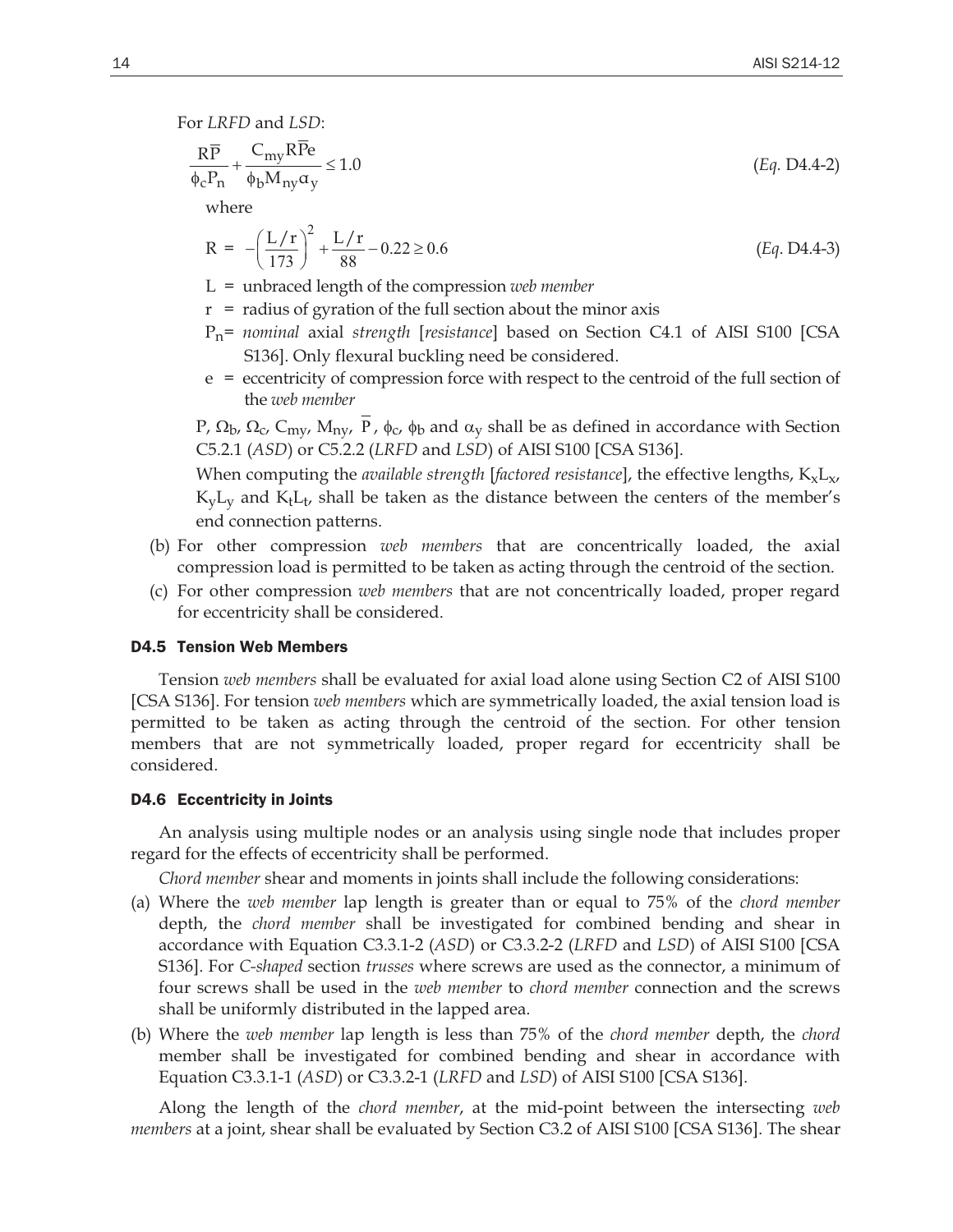buckling coefficient shall be based on either Equation C3.2.1-6 or C3.2.1-7 with "a" taken as the smaller of the distance between the fastener groups, or center-to-center of the *web members*.

## D5 Gusset Plate Design

The *nominal* axial compressive *strength* [*resistance*], Pn, of thin, flat *gusset plates* shall be calculated as follows:

$$
P_n = R_g btF_y \tag{Eq. D5-1}
$$

where

$$
R_g = \left(0.47 \frac{W_{\text{min}}}{L_{\text{eff}}} + 0.3\right) \qquad \text{for } \frac{W_{\text{min}}}{L_{\text{eff}}} \le 1.5 \tag{Eq. D5-2}
$$

$$
= 1.0 \qquad \text{for } \frac{W_{\text{min}}}{L_{\text{eff}}} > 1.5
$$

- b = effective width determined in accordance with AISI S100 [CSA S136] Section B2.1 with  $f=F_v$ , k=4 and w= $W_{min}$
- Fy = specified minimum *yield strength*
- t = *design thickness* of *gusset plate*
- $\Omega_c = 2.50$  for *ASD*

$$
\phi_{\rm C} = 0.60 \text{ for } L\text{RFD}
$$

= 0.50 for *LSD*

Wmin shall be taken as the lesser of the actual *gusset plate* width or Whitmore section, which shall be determined using a spread-out angle of 30° along both sides of the connection, beginning at the first row of fasteners in the connection. Leff shall be taken as the average length between the last rows of fasteners of adjacent *truss members* in the connection.

The above equations shall be valid within the following range of parameters:

| $0.0566$ inch to $0.1017$ inch $(1.438$ mm to $2.583$ mm) |
|-----------------------------------------------------------|
| 33 ksi to 50 ksi (228 MPa to 345 MPa)                     |
| $0.8 \text{ to } 6.0$                                     |
| Minimum of two rows with two fasteners per row            |
|                                                           |
|                                                           |

The *nominal* axial tensile *strength* [*resistance*] of thin, flat *gusset plates* shall be calculated in accordance with the requirements of Section C2 of AISI S100 [CSA S136].

## D6 Connection Design

#### D6.1 Fastening Methods

Fastening systems shall be approved by the *truss designer*. Screw, bolt, and weld connections shall be designed in accordance with AISI S100 [CSA S136]. For connections using other fastener types, design values shall be determined by testing in accordance with Section F1 of AISI S100 [CSA S136].

For other fastening methods, the manufacturer's specifications shall be followed.

# D6.2 Coped Connections for C-Shaped Sections

Coping is permitted at *pitch break* and *heel* connections in accordance with the *truss* design.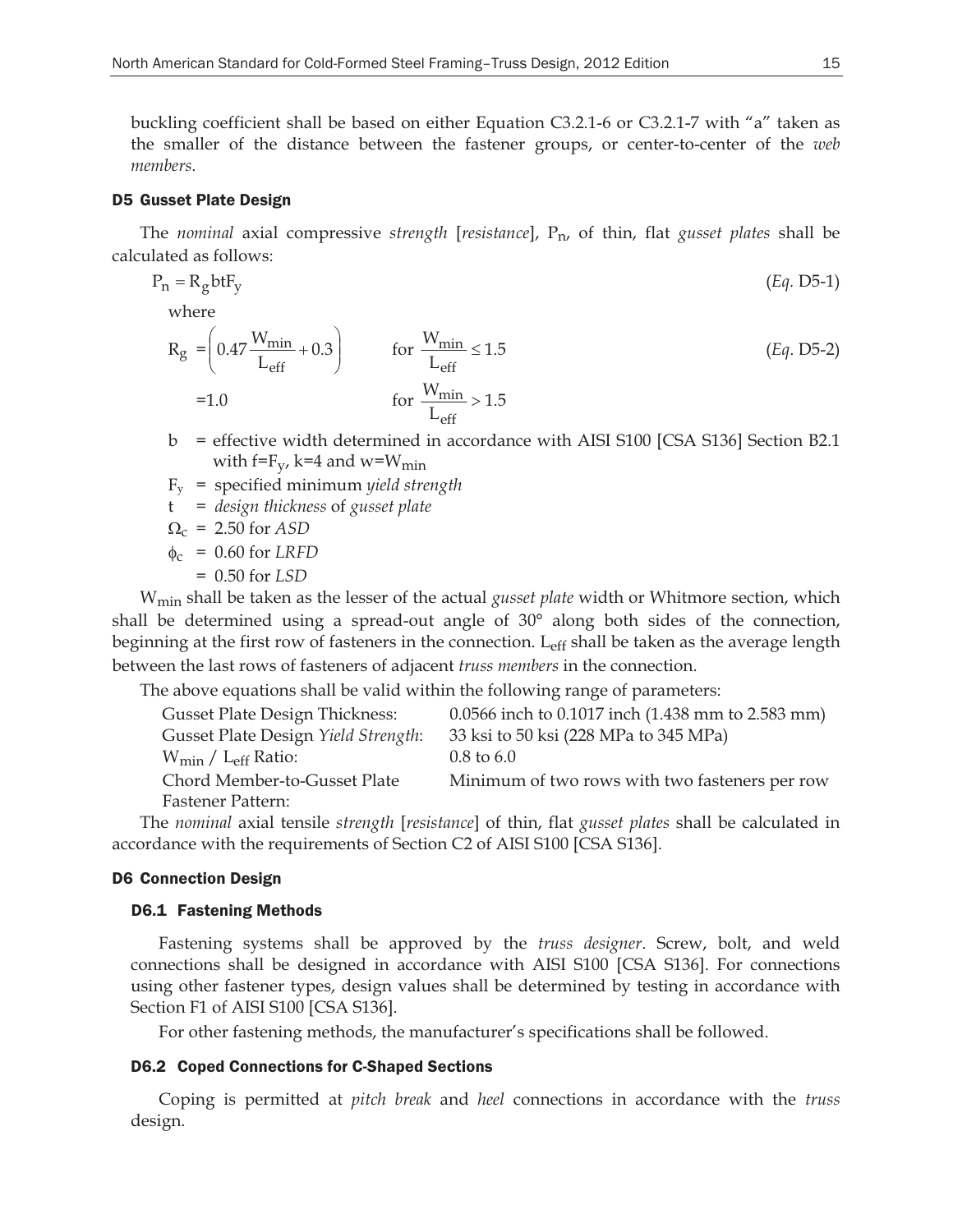(a) At a coped *heel* connection with a coped *flange* and a *bearing stiffener* having a moment of inertia (Imin) greater than or equal to 0.161 in.4 (67,000 mm4), the *available* shear *strength* [*factored resistance*] shall be calculated in accordance with AISI S100 [CSA S136] Section C3.2 and reduced by the following factor, R:

$$
R = 0.976 - \frac{0.556c}{h} - \frac{0.532d_c}{h} \le 1.0
$$
 (Eq. D6.2-1)

where

 $c = length of$ 

- $d_c$  = depth of cope
- h = flat width of *web* of section being coped
- Imin = moment of inertia computed with respect to an axis parallel to the *web* of the *chord member*
- t = *design thickness* of section being coped
- (b) At a coped *heel* connection with a coped *flange* where a *bearing stiffener* has a moment of inertia (Imin) less than 0.161 in.4 (67,000 mm4), the computed *available strength* [*factored resistance*] at the *heel* is governed by web crippling in accordance with AISI S100 [CSA S136] Section C3.4 and shall be reduced by the following factor, R:

$$
R = 1.036 - \frac{0.668c}{h} - \frac{0.0505d_c}{h} \le 1.0
$$
 (Eq. D6.2-2)

Equations D6.2-1 and D6.2-2 shall be applicable within the following limitations:

 $h/t \le 200$ ,  $0.10 < c/h < 1.0$ , and  $0.10 < d_c/h < 0.4$ 

## D7 Serviceability

Serviceability requirements, as defined in AISI S100 [CSA S136], shall be determined by the *building designer* or *applicable building code*. When computing *truss* deflections, it is permitted to use the full cross-sectional area of the *truss members*.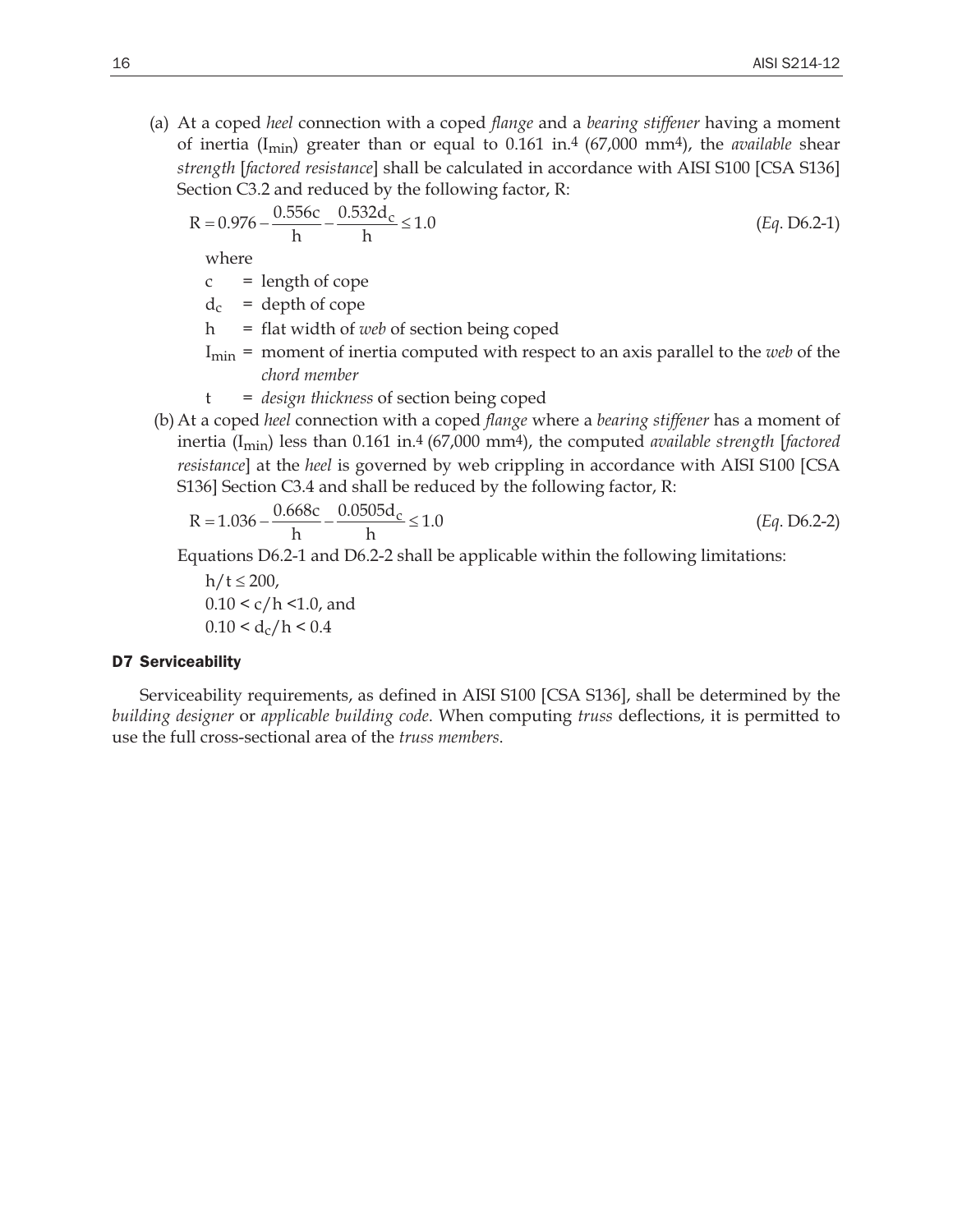## E1 Manufacturing Quality Criteria

The *truss manufacturer* shall manufacture the *trusses* in accordance with the final *truss design drawings*, using the quality criteria required by the manufacturer's quality control program unless more stringent quality criteria are required by the owner in writing or through the *construction documents*.

# E2 Member Identification

*Truss chord members* and *web members* shall be identified in accordance with the Product Identification requirements for framing members defined in AISI S200.

## E3 Assembly

*Trusses* shall have steel members that are accurately cut, in accordance with the *truss* design, so that the assembled *truss* is made by close-fitting steel members. The maximum gap between *web members* shall not exceed ½ inch (12.7 mm) unless approved by the *truss design engineer* or *truss designer*. The location of *chord members*, *web members*, and joints shall be as specified in the *truss* design.

*Truss* dimensions which vary from the *truss* design shall not exceed the tolerances shown in Table E8. Inaccuracies exceeding these allowable tolerances shall be acceptable upon approval and follow-up documentation by the *truss design engineer* or *truss designer*. Any shop modifications or repairs shall be documented by the *truss design engineer* or *truss designer*.

| Length <sup>1</sup>             | <b>Variance from Design Dimensions</b> |
|---------------------------------|----------------------------------------|
| Up to 30 ft $(9.14 \text{ m})$  | $\frac{1}{2}$ inch (12.7 mm)           |
| Over 30 feet (9.14 m)           | $\frac{3}{4}$ inch (19.1 mm)           |
| Height <sup>2</sup>             | <b>Variance from Design Dimensions</b> |
| Up to 5 feet $(1.52 \text{ m})$ | $\frac{1}{4}$ inch (6.4 mm)            |
|                                 |                                        |

Table E8 Manufacturing Tolerances for Finished Truss Units

1 Length, for manufacturing tolerance purposes, is the overall length of the *truss*

<sup>2</sup> Height, for manufacturing tolerance purposes, is the overall height of the *truss* unit measured from the top of the top *chord member* to the bottom of the bottom *chord member* at the highest point of the *truss*, excluding projections above the top *chord member* and below the bottom *chord member*, overhangs, and extensions.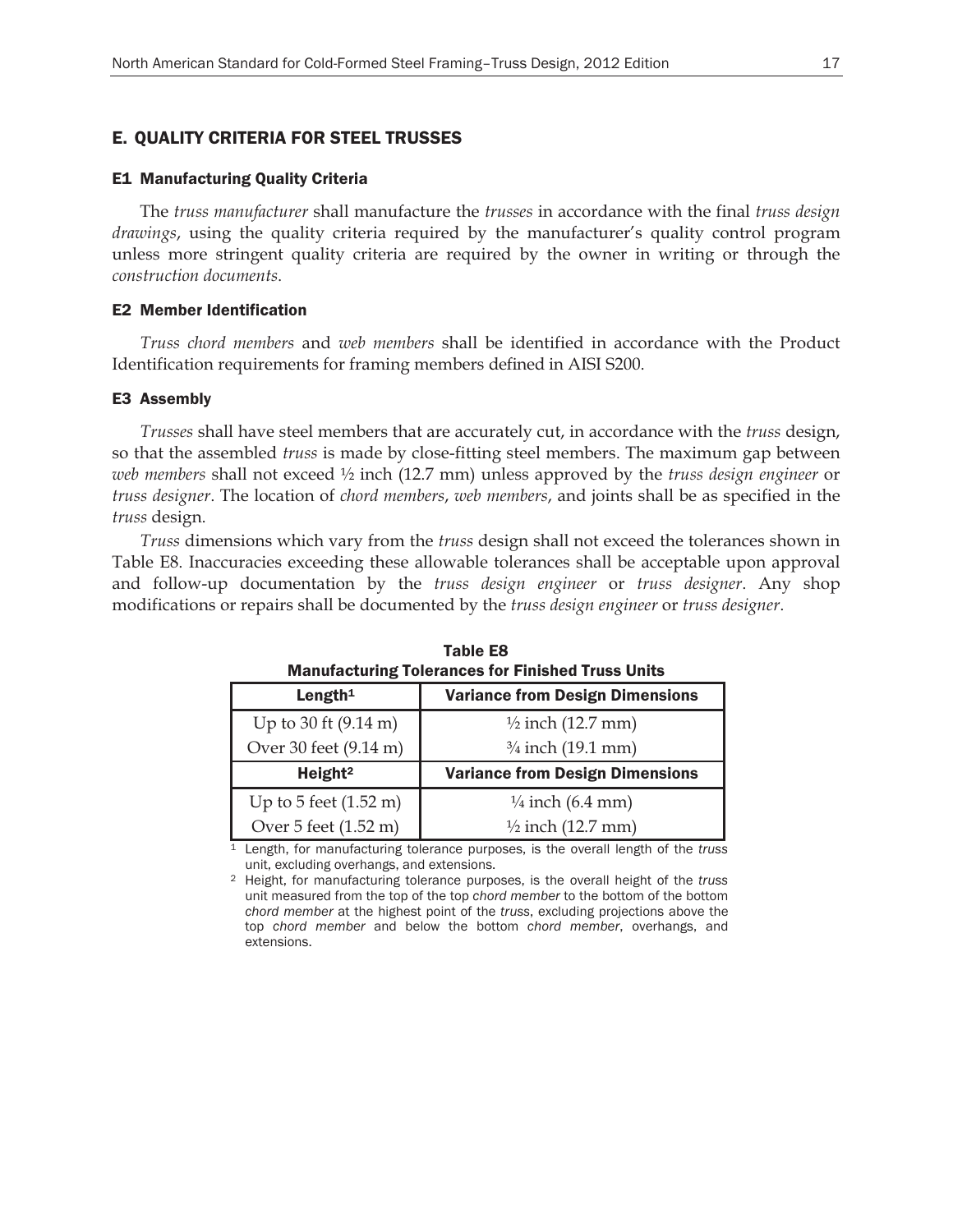# F. TRUSS INSTALLATION

# F1 Installation Tolerances

## F1.1 Straightness

*Trusses* shall not be installed with an overall bow or bow in any *chord member* or panel which exceeds the lesser of L/200 or 2 inches (50.8 mm), where L is the length of the *truss*, *chord member*, or panel in inches.

## F1.2 Plumbness

*Trusses* shall not be installed with a variation from plumb (vertical tolerance) at any point along the length of the *truss* from top to bottom which exceeds 1/50 of the depth of the *truss* at that point or 2 inches (50.8 mm), whichever is less, unless *trusses* are specifically designed to be installed out of plumb.

## F1.3 Top Chord Bearing Trusses

For top chord bearing *trusses*, a maximum gap tolerance between the inside of the bearing and the first diagonal or vertical *web member* shall be specified in the design.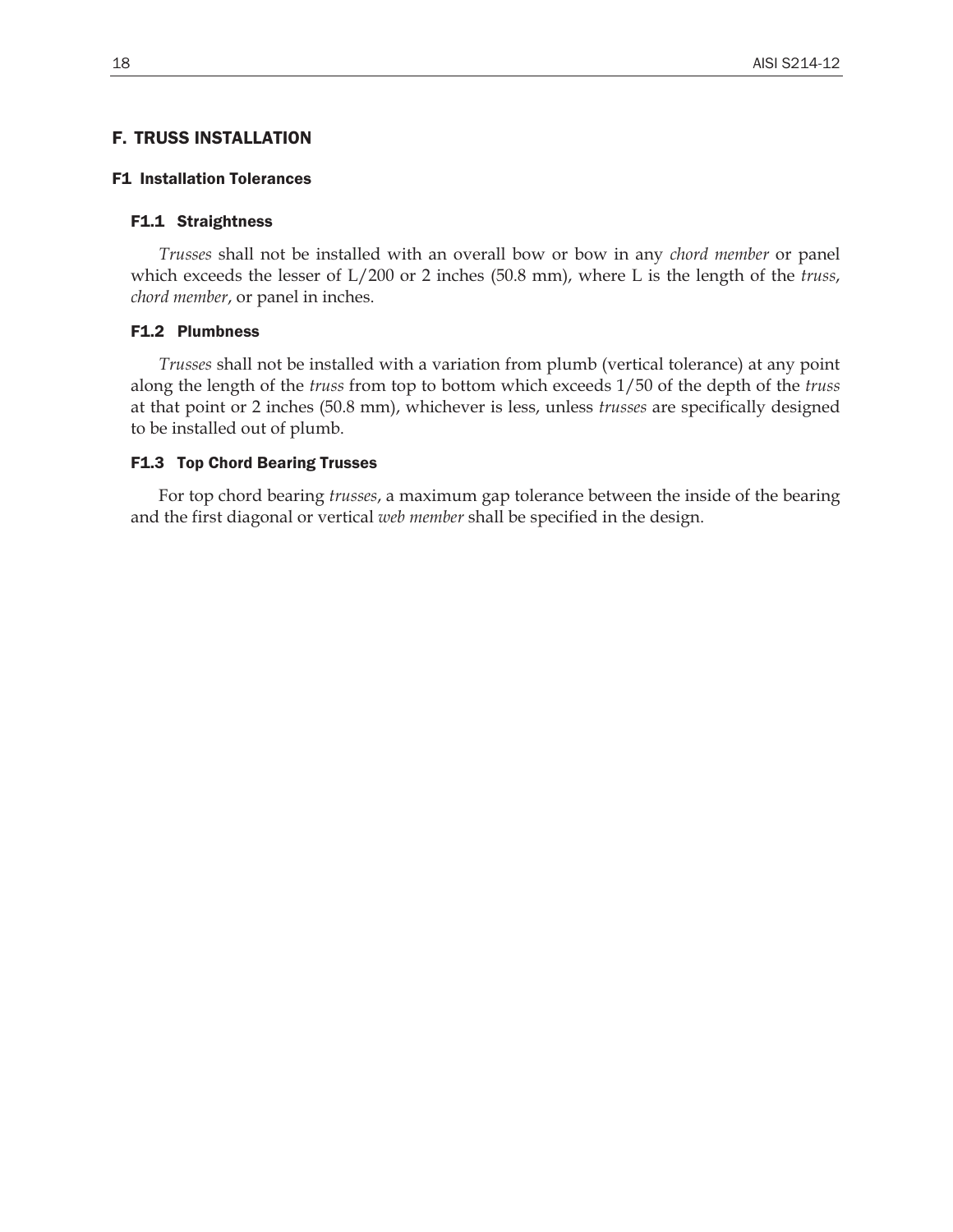# G. TEST METHODS

Tests, when required as defined below, shall be conducted under the supervision of a *design professional* in accordance with this standard.

- (a) For *cold-formed steel truss* components (*chord members* and *web members*) for which the *nominal strength* [*resistance*] cannot be computed according to this standard or its specific references, performance tests shall be performed in accordance with Section G1.
- (b) For *cold-formed steel truss* connections for which the *nominal strength* [*resistance*] cannot be computed according to this standard or its specific references, performance tests shall be performed in accordance with AISI S905*.*
- (c) For *cold-formed steel trusses* for which the *nominal strength* [*resistance*] can be computed according to this standard and its specific references or determined on the basis of component performance tests in accordance with Section G1, and when it must be demonstrated that the strength [*resistance*] is not less than the *nominal strength* [*resistance*] specified in this standard or its specific references, confirmatory tests shall be performed in accordance with Section G2.
- (d) For *cold-formed steel trusses* for which the *nominal strength* [*resistance*] cannot be computed according to this standard and its specific references or determined on the basis of component performance tests in accordance with Section G1, performance tests shall be performed in accordance with Section G3.

## G1 Component Structural Performance Load Test

# G1.1 Flexural Test

Flexural tests shall be performed to define the positive or negative flexural *strength* [*resistance*] of the cross-section of a *truss member* for *static load*.

## G1.1.1 Number of Test Specimens

The minimum number of test specimens shall be in accordance with Section F1 of AISI S100 [CSA S136].

# G1.1.2 Materials

The test specimens shall be representative of those intended for use in the final product. Physical and material properties of the steel shall be determined in accordance with Section F3 of AISI S100 [CSA S136].

## G1.1.3 Test Apparatus

The test apparatus and procedures employed shall produce a failure consistent with the purpose.

## G1.1.4 Load and Deflection Measuring Devices

The load measuring device or devices used shall be capable of measuring loads to an accuracy of ±2% of the design load.

The deflection measuring devices, if employed, shall avoid magnification of deflection readings due to a movement of supports during loading. When deflection measuring systems that do not compensate for support settlement are used, measurement of support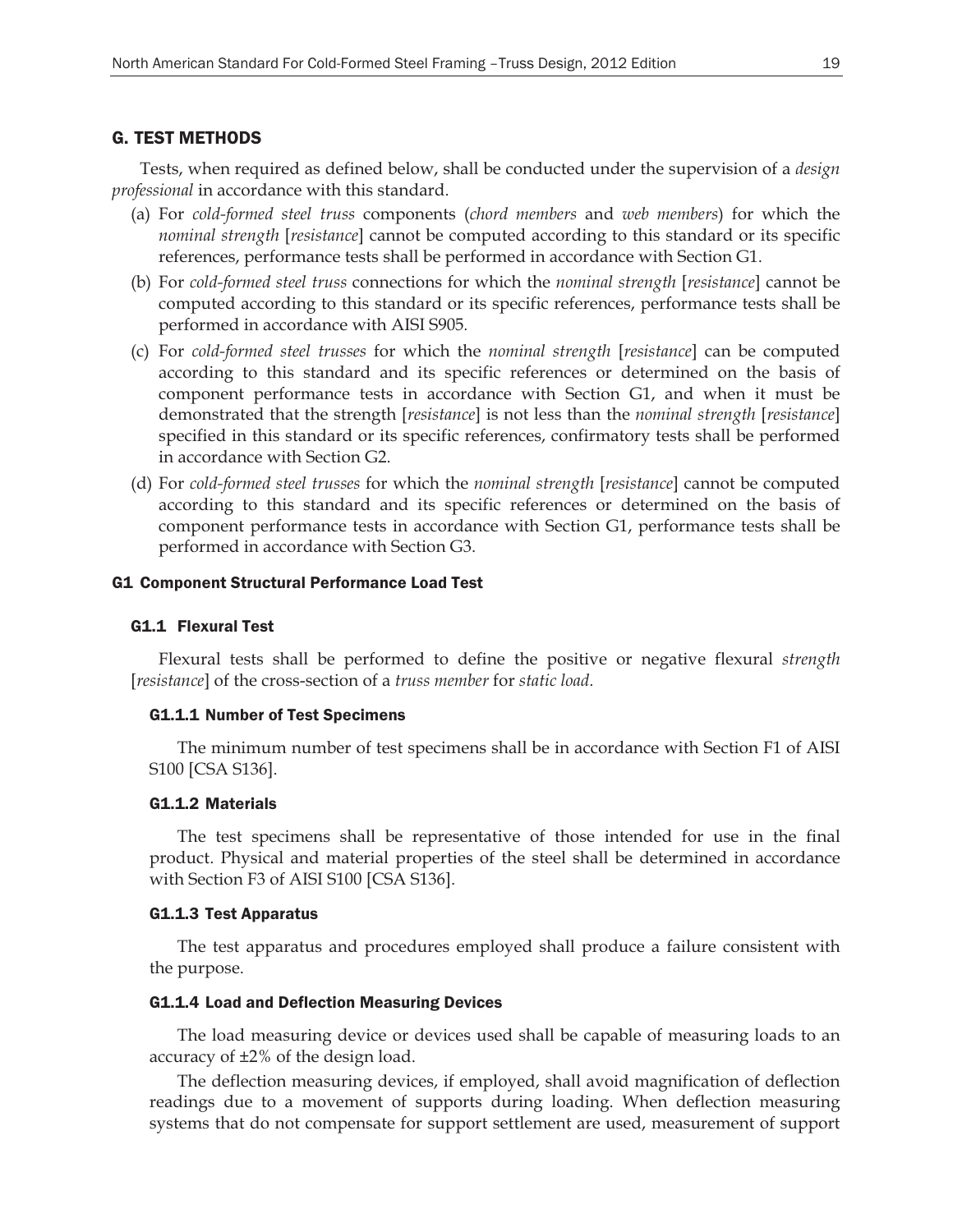displacement under load shall be required in order to obtain an accurate load-deflection response. Deflection readings and measuring devices shall have an accuracy of 0.01 inches (0.25 mm).

# G1.1.5 Loading Procedures

Load shall be applied and load measurements shall be taken. The maximum loading rate shall not exceed a corresponding applied stress rate of 3 ksi (20.7 MPa) of gross crosssectional area per minute.

## G1.1.6 Interpretation of Test Results

Evaluation of the test results shall be made in accordance with Section F1 of AISI S100 [CSA S136]*.*

## G1.1.7 Report

The report shall identify the testing laboratory, laboratory address, laboratory personnel involved in conducting the test, and the *design professional* in responsible charge.

The report shall consist of a description of all specimen components, including drawings defining actual and nominal geometry, material specifications, material properties, test results describing the actual physical properties of each component, and the sources of supply. Differences between the actual and the nominal dimensions and material properties shall be noted in the report. The report shall also indicate those modifications made to the test apparatus and any deviations made to the test procedure and their influence on the results of the test.

The test report shall also contain a sketch or photograph of the test setup, the latest calibration date and accuracy of the equipment used, the signature and engineering seal of the *design professional* responsible for the test, and a tabulation of all raw and evaluated test data.

All graphs resulting from the test evaluation procedure shall be included in the test report.

## G1.2 Compression Test

Compression tests shall be performed to define the compressive strength [resistance], excluding overall buckling, of a *truss member* for *static load*. AISI S902 shall be considered as an acceptable test method. Alternative test methods shall be acceptable when approved by the *truss designer*.

## G2 Full-Scale Confirmatory Load Test

## G2.1 Test Specimen

For the purpose of this test, a test specimen shall be considered to consist of a full-scale *truss* assembly representative of those intended for use in the final product.

## G2.2 Number of Test Specimens

A single confirmatory load test shall be considered as meeting the required minimum number of test specimens.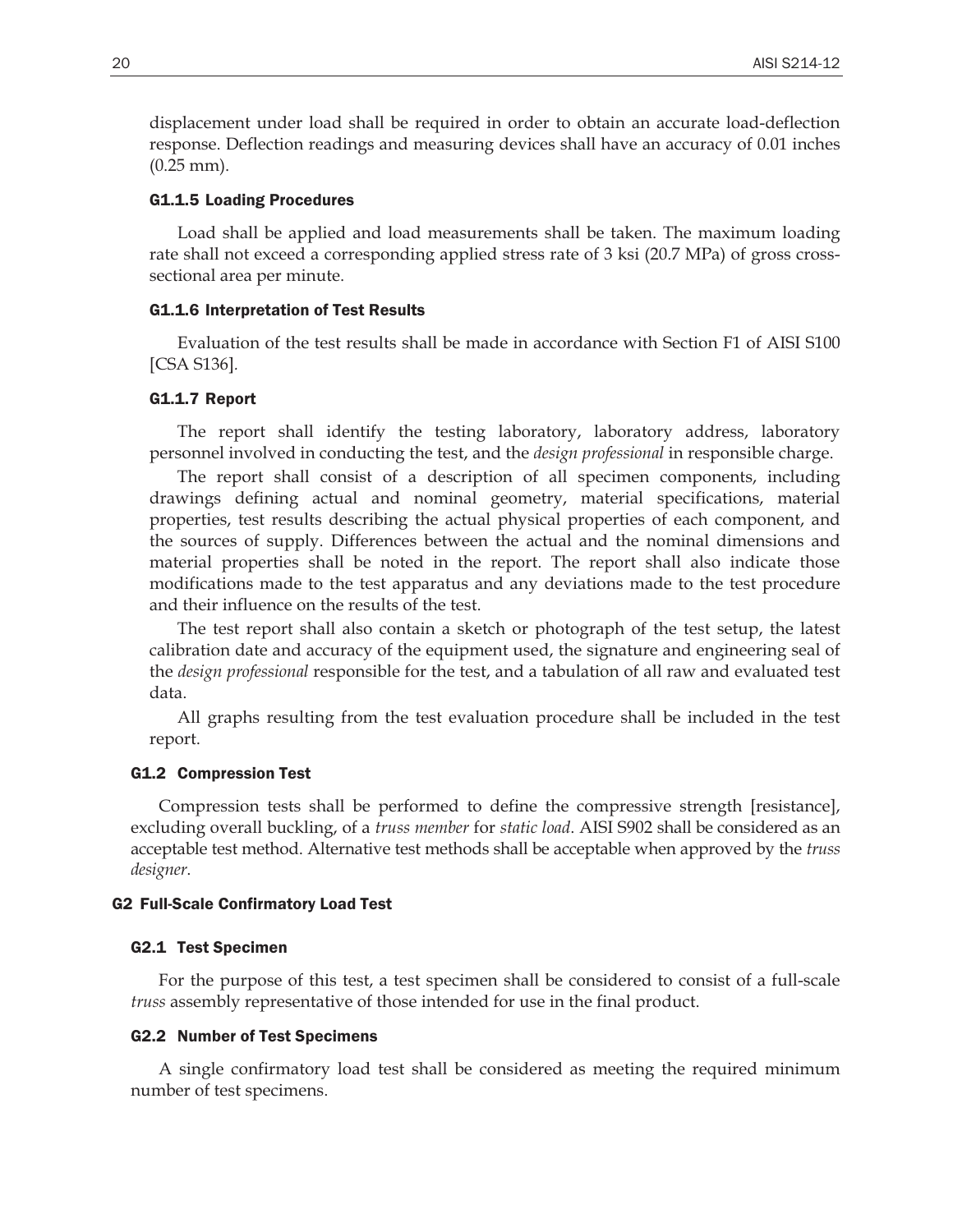# G2.3 Materials

The materials contained within the test specimen shall be representative of those intended for use in the final product. Physical and material properties of the steel shall be determined according to Section F3 of AISI S100 [CSA S136].

# G2.4 Fabrication

Fabrication of the test specimen shall be representative of that intended for the finished product.

## G2.5 Test Apparatus

A test shall consist of a single *truss*, pair of *trusses*, or multiple *trusses*.

A single *truss* shall be tested in either a vertical position (normal or inverted) or in a horizontal position. A pair of *trusses* or multiple *trusses* shall be tested in a vertical position (normal or inverted).

The self-weight of the *truss* shall be included in the total load applied to *trusses* that are tested in a vertical position to compensate for the effect of dead loads and gravity.

Reaction supports shall provide clearance above the ground or restraint frame to allow for normal displacements, ease of loading, instrumentation, and to provide room for observations and measurements. Supports shall have strength and stiffness to resist deformations during tests.

Support reaction hardware shall be typical of that planned for use in the completed structure or as required to satisfy the intent of the tests.

Lateral support shall be provided beneath a single *truss* when tested horizontally to keep the test *truss* flat and to minimize any adverse lateral displacement caused by gravity. Lateral support shall be provided for single, paired, or multiple *trusses* when tested vertically to minimize adverse lateral displacement and prevent buckling of the assembly. Where lateral support is used, it shall not interfere with the free in-plane displacement of the *truss* or *truss* assembly. The components of the test *truss* shall not be laterally supported in a manner that will exceed that intended in a representative installation.

When loads are applied using dead weight, such as sand, masonry units, or water, the dead load material shall be positioned to prevent arching action.

When loads are applied using water, the water shall be compartmentalized into cells to prevent a non-uniform load as the *truss* deflects.

### G2.6 Load and Deflection Measuring Devices

When multiple *trusses* are tested as an assembly, load-measuring devices shall be located beneath each *truss* support. The load measuring device or devices used shall be capable of measuring loads to an accuracy of ±2% of the design load.

The deflection measuring devices, if employed, shall avoid magnification of deflection readings due to a movement of supports during loading. When deflection-measuring systems that do not compensate for support settlement are used, measurement of support displacement under load shall be required in order to obtain an accurate load-deflection response. Deflection readings and measuring devices shall have an accuracy of the greater of ±2% of design load deflection or 0.01 inches (0.25 mm).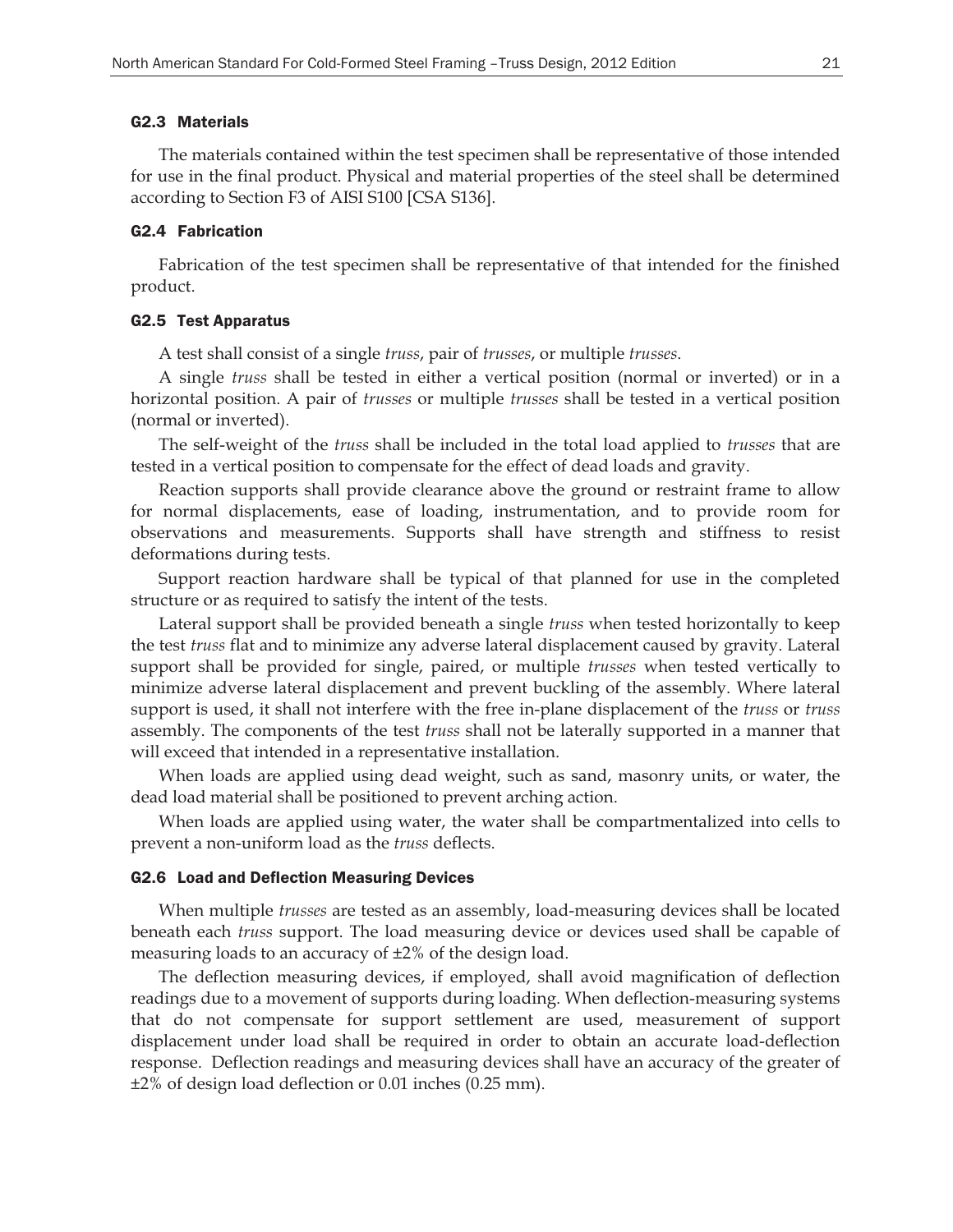## G2.7 Loading Procedures

Each of the increments of test load shall not exceed 1/5 of the *nominal* [*specified*] *load*.

When a test to confirm design deflections is required, the test load shall be applied up to the *nominal* [*specified*] *load*. This load shall be held for no less than five (5) minutes, at which time deflection readings shall be recorded. When testing *trusses* in pairs, the deflections of two *trusses* at corresponding locations are permitted to be averaged. Support displacement under load shall be measured to obtain an accurate load-deflection response when deflectionmeasuring systems that do not compensate for support settlement are used.

The test load shall be applied up to the *nominal* [*specified*] *load* times 1.65 and held for no less than five (5) minutes and then the confirmatory test shall be considered complete.

## G2.8 Interpretation of Test Results

The confirmatory test shall be deemed successful if the test specimen complies with the loading requirements in Section G2.7. When a test to confirm design deflections is required, the test shall be deemed successful if the measured deflections of the test specimen do not exceed the design (dead plus live load) deflection limit.

## G2.9 Report

The report shall identify the testing laboratory, laboratory address, laboratory personnel involved in conducting the test, and the *design professional* in responsible charge.

The report shall consist of a description of all specimen components, including drawings defining actual and nominal geometry, material specifications, material properties test results describing the actual physical properties of each component, and the sources of supply. Differences between the actual and the nominal dimensions and material properties shall be noted in the report. The report shall also indicate those modifications made to the test apparatus and any deviations made to the test procedure and their influence on the results of the test.

The test report shall also contain a sketch or photograph of the test setup, the latest calibration date and accuracy of the equipment used, the signature and engineering seal of the *design professional* responsible for the test, and a tabulation of all raw and evaluated test data.

All graphs resulting from the test evaluation procedure shall be included in the test report.

# G3 Full-Scale Structural Performance Load Test

## G3.1 Test Specimen

For the purpose of this test, a test specimen shall be considered to consist of a full-scale *truss* assembly representative of those intended for use in the final product.

## G3.2 Number of Test Specimens

Performance testing of three identical test specimens shall be considered as meeting the required minimum number of test specimens.

## G3.3 Materials

The materials contained within the test specimen shall be representative of those intended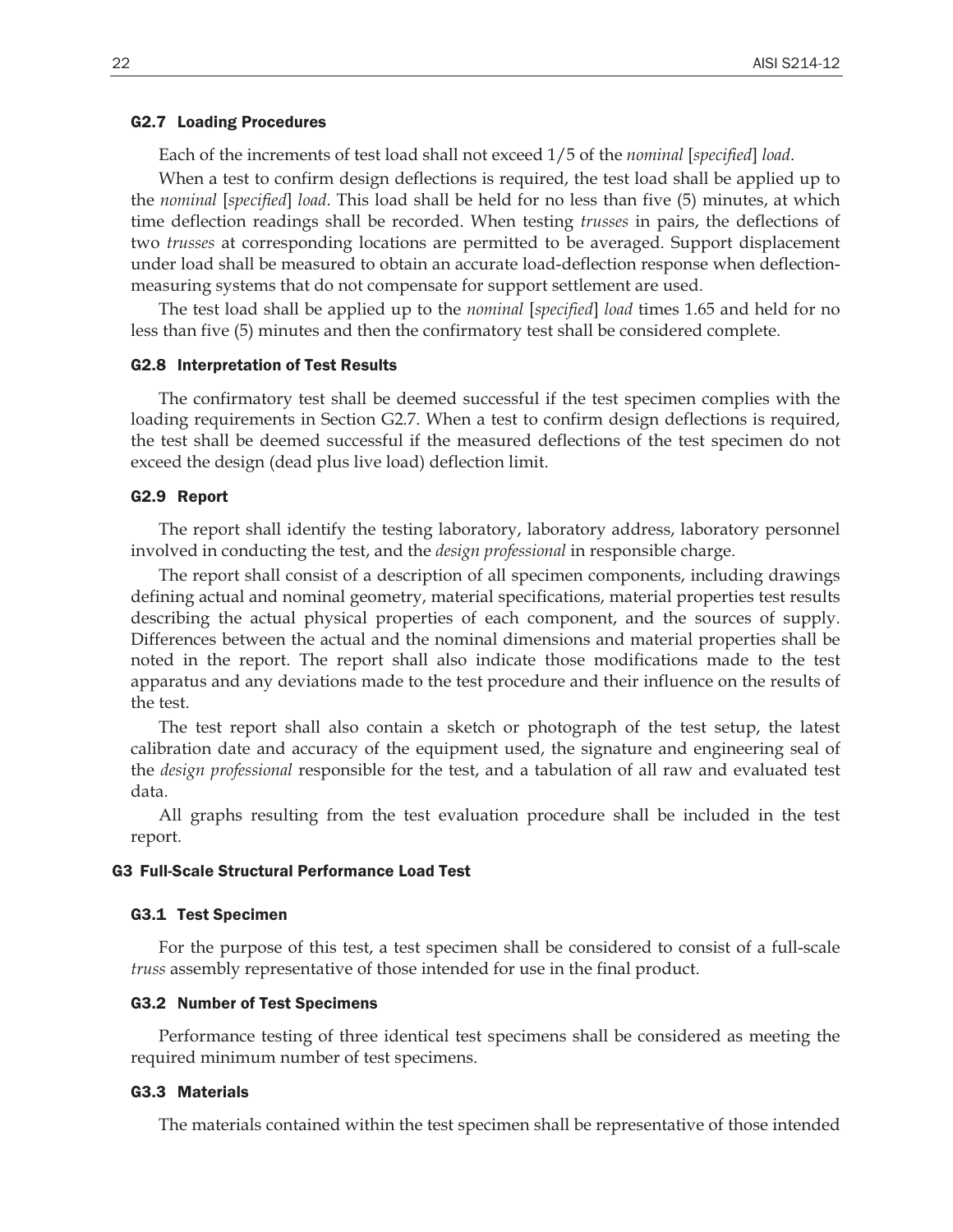for use in the final product. Physical and material properties of the steel shall be determined according to Section F3 of AISI S100 [CSA S136].

# G3.4 Fabrication

Fabrication of the test specimen shall be representative of that intended for the finished product.

## G3.5 Test Apparatus

A test shall consist of a single *truss*, pair of *trusses* or multiple *trusses*.

A single *truss* shall be tested in either a vertical position (normal or inverted) or in a horizontal position. A pair of *trusses* or multiple *trusses* shall be tested in a vertical position (normal or inverted).

The self-weight of the *truss* shall be included in the total load applied to *trusses* that are tested in a vertical position to compensate for the effect of dead loads and gravity.

Reaction supports shall provide sufficient clearance above the ground or restraint frame to allow for displacements, loading, instrumentation, and to provide room for observations and measurements. Supports shall have strength and stiffness to resist deformations during tests.

Support reaction hardware shall be typical of that planned for use in the completed structure or as required to satisfy the intent of the tests.

Lateral support shall be provided beneath a single *truss* when tested horizontally to keep the test *truss* flat and to minimize any adverse lateral displacement caused by gravity. Lateral support shall be provided for single, paired or multiple *trusses* when tested vertically to minimize adverse lateral displacement and prevent buckling of the assembly. Where lateral support is used, it shall not interfere with the free in-plane displacement of the *truss* or *truss* assembly. The components of the test *truss* shall not be laterally supported in a manner that will exceed that intended in a representative installation.

When loads are applied using dead weight, such as sand, masonry units, or water, the dead load material shall be positioned to prevent arching action.

When loads are applied using water, the water shall be compartmentalized into cells to prevent a non-uniform load as the *truss* deflects.

## G3.6 Load and Deflection Measuring Devices

When multiple *trusses* are tested as an assembly, load-measuring devices shall be located beneath each *truss* support. The load measuring device or devices used shall be capable of measuring loads to an accuracy of ±2% of the design load.

The deflection measuring devices, if employed, shall avoid magnification of deflection readings due to a movement of supports during loading. When deflection-measuring systems that do not compensate for support settlement are used, measurement of support displacement under load shall be required in order to obtain an accurate load-deflection response. Deflection readings and measuring devices shall have an accuracy of 0.01 inches  $(0.25 \text{ mm})$ .

#### G3.7 Loading Procedures

Each of the increments of test load shall not exceed 1/5 of the *nominal* [*specified*] *load*. When a test to confirm design deflections is required, the test load shall be applied up to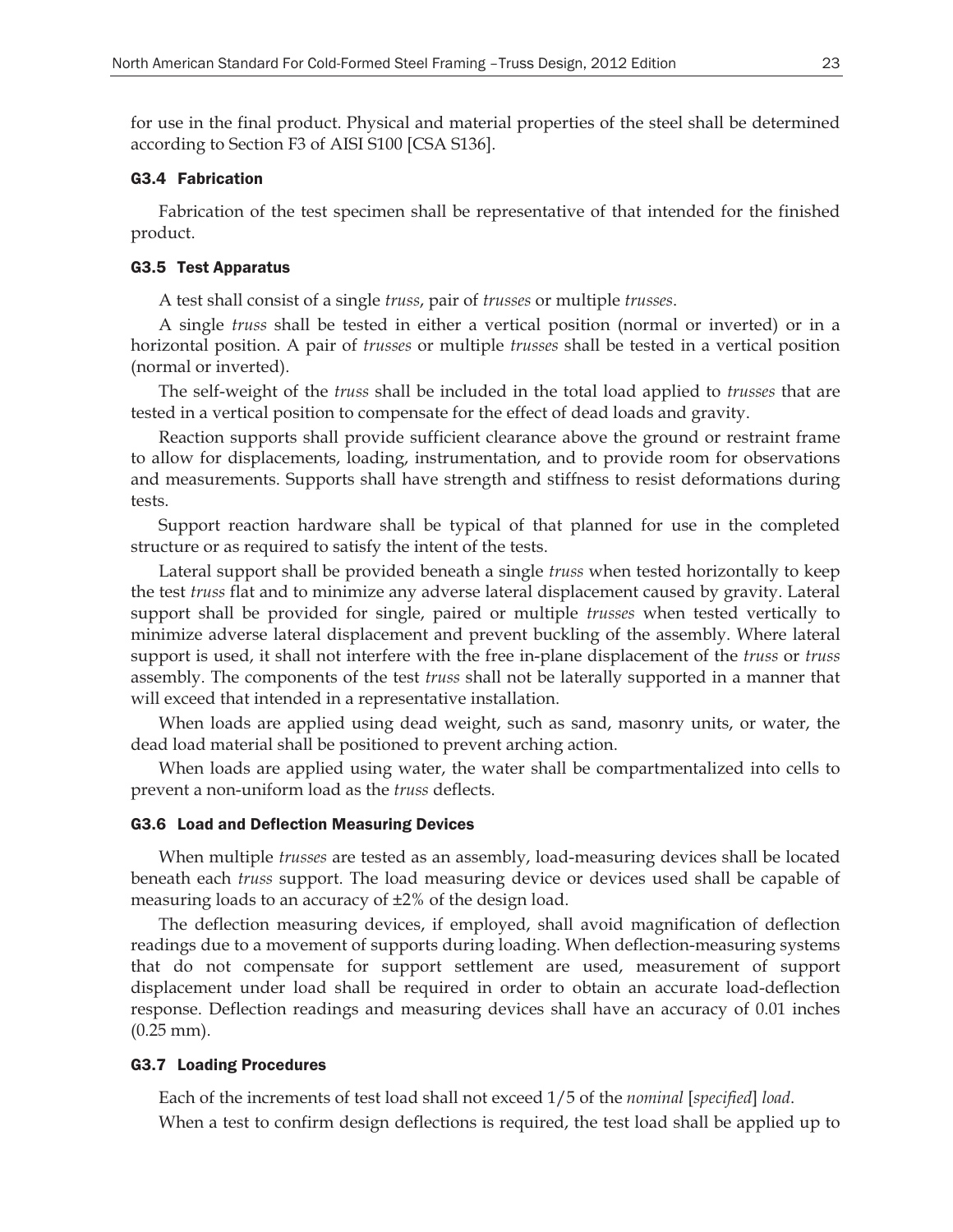the *nominal* [*specified*] load. This load shall be held for no less than five (5) minutes, at which time deflection readings shall be recorded. When testing *trusses* in pairs, the deflections of two *trusses* at corresponding locations are permitted to be averaged. Support displacement under load shall be measured to obtain an accurate load-deflection response when deflectionmeasuring systems that do not compensate for support settlement are used.

The test load shall be applied up to the *nominal* [*specified*] load times the factor of safety and held for no less than five (5) minutes and then the performance test shall be considered complete.

The *resistance factor* or *safety factor* for the performance test shall be determined in accordance with Section F1 of AISI S100 [CSA S136].

#### G3.8 Interpretation of Test Results

The performance test shall be deemed successful if the test specimen complies with the loading requirements in Section G3.7. When a test to confirm design deflections is required, the test shall be deemed successful if the measured deflections of the test specimen do not exceed the design (dead plus live load) deflection limit.

#### G3.9 Report

The report shall identify the testing laboratory, laboratory address, laboratory personnel involved in conducting the test and the *design professional* in responsible charge.

The report shall consist of a description of all specimen components, including drawings defining actual and nominal geometry, material specifications, material properties test results describing the actual physical properties of each component, and the sources of supply. Differences between the actual and the nominal dimensions and material properties shall be noted in the report. The report shall also indicate those modifications made to the test apparatus and any deviations made to the test procedure and their influence on the results of the test.

The test report shall also contain a sketch or photograph of the test setup, the latest calibration date and accuracy of the equipment used, the signature and engineering seal of the *design professional* responsible for the test, and a tabulation of all raw and evaluated test data.

All graphs resulting from the test evaluation procedure shall be included in the test report.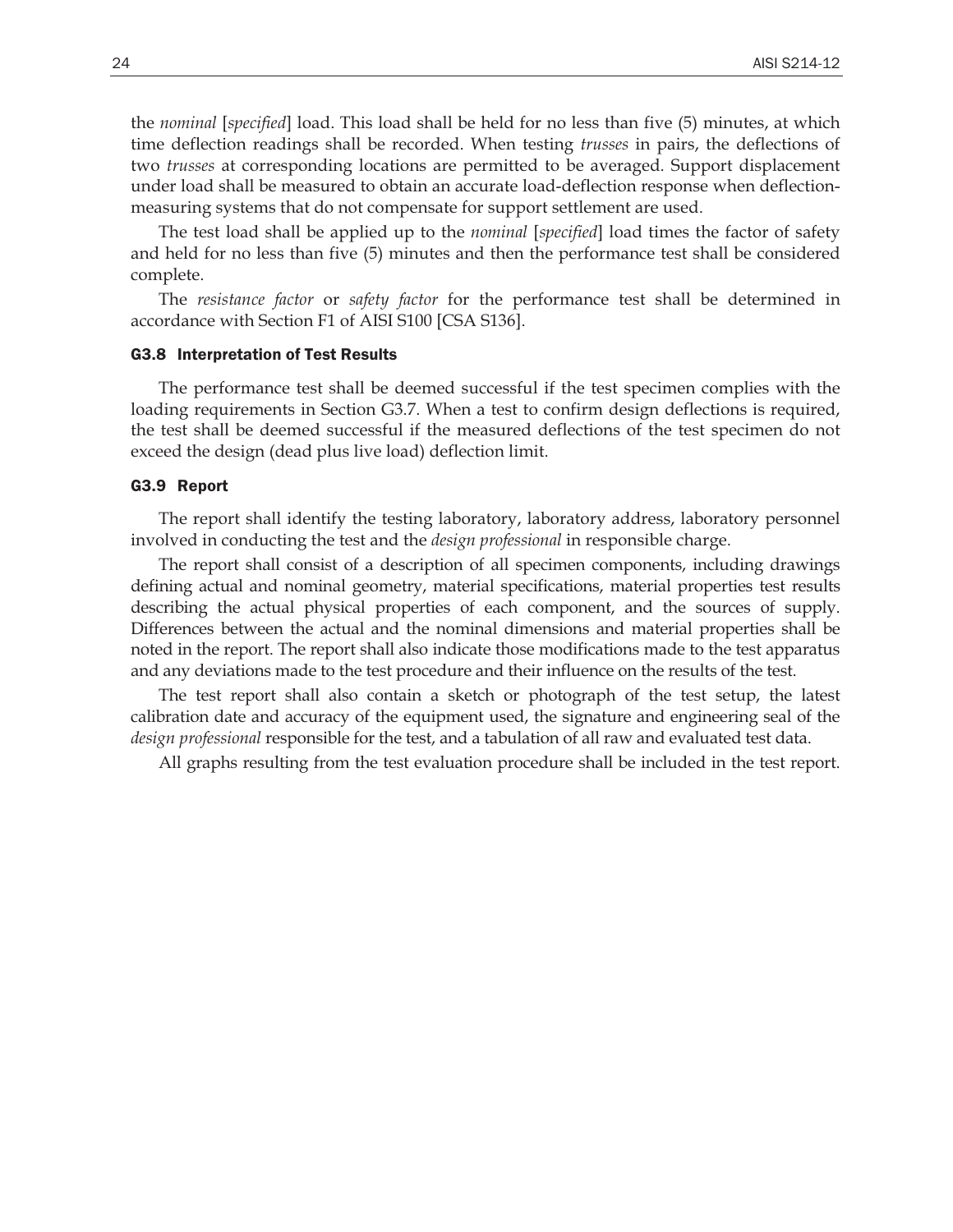AISI S214-12-C



# **AISI** STANDARD

Commentary on North American Standard for Cold-Formed Steel Framing— Truss Design

2012 Edition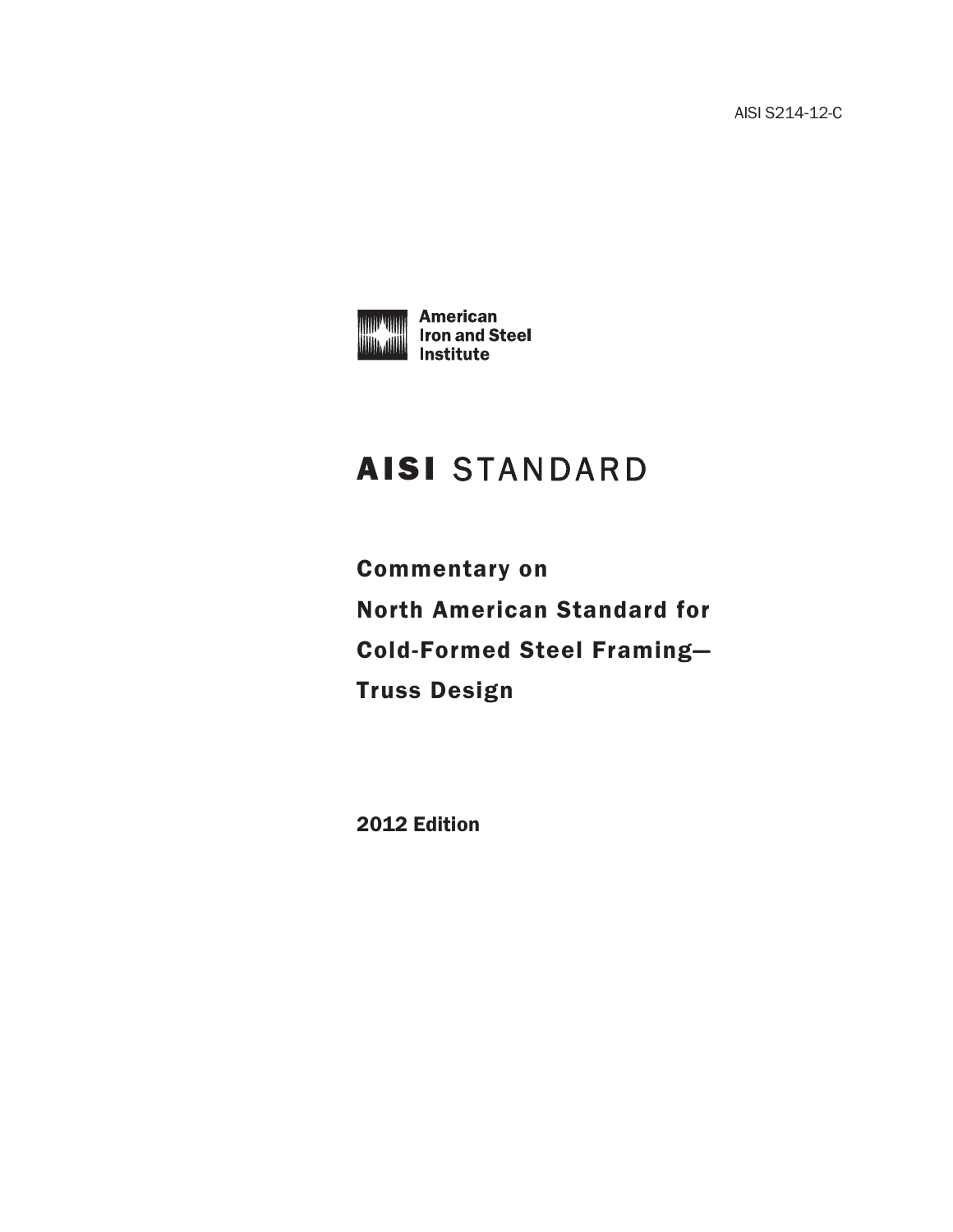# DISCLAIMER

The material contained herein has been developed by the American Iron and Steel Institute (AISI) Committee on Framing Standards. The Committee has made a diligent effort to present accurate, reliable, and useful information on cold-formed steel framing design and installation. The Committee acknowledges and is grateful for the contributions of the numerous researchers, engineers, and others who have contributed to the body of knowledge on the subject. Specific references are included in this *Commentary*.

With anticipated improvements in understanding of the behavior of cold-formed steel framing and the continuing development of new technology, this material will become dated. It is anticipated that AISI will publish updates of this material as new information becomes available, but this cannot be guaranteed.

The materials set forth herein are for general purposes only. They are not a substitute for competent professional advice. Application of this information to a specific project should be reviewed by a design professional. Indeed, in many jurisdictions, such review is required by law. Anyone making use of the information set forth herein does so at their own risk and assumes any and all liability arising therefrom.

1st Printing – April 2013

Copyright American Iron and Steel Institute 2012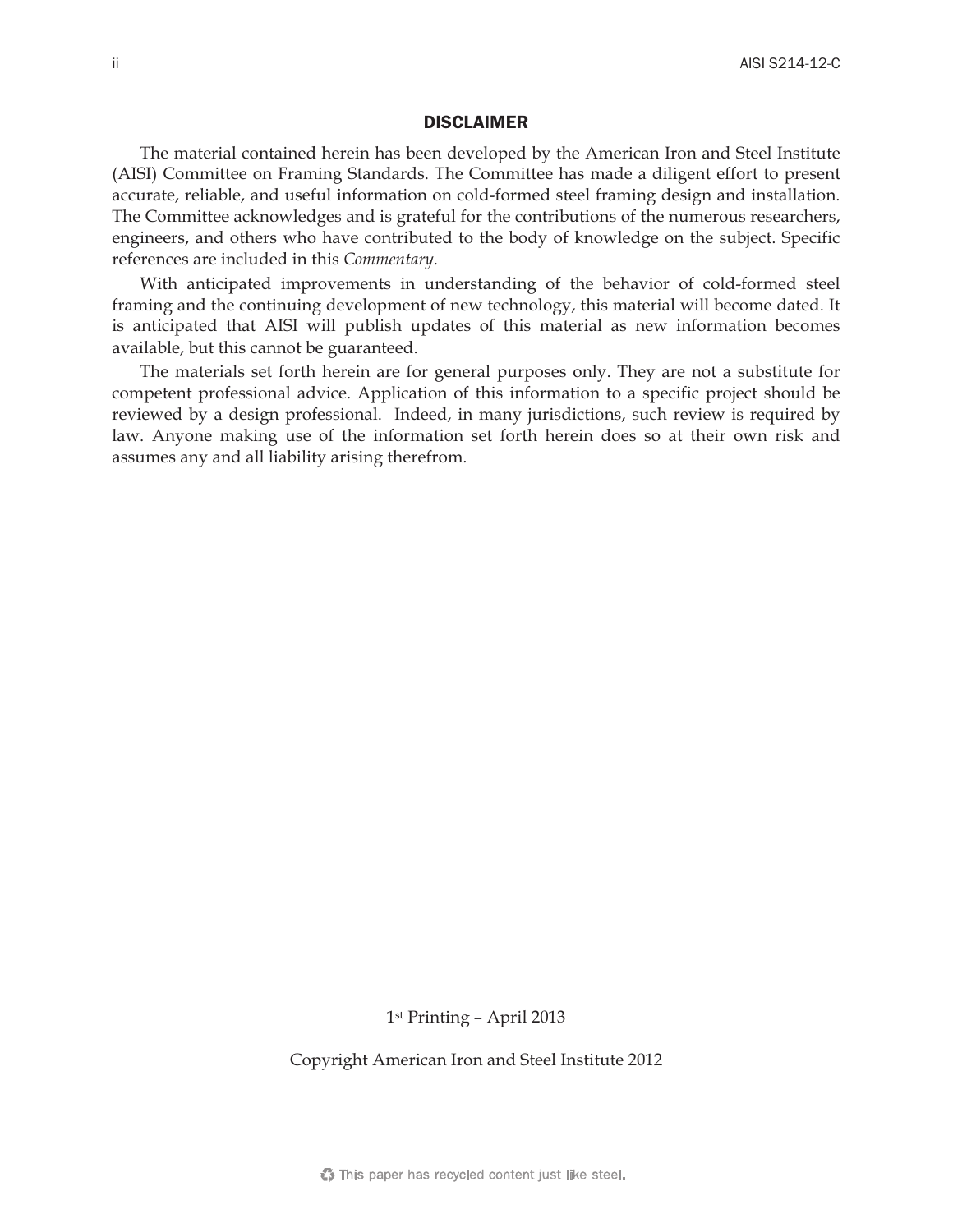# PREFACE

This *Commentary* is intended to facilitate the use and provide an understanding of the background of AISI S214, *North American Standard for Cold-Formed Steel Framing - Truss Design*. The *Commentary* illustrates the substance and limitations of the various provisions of the standard. This *Commentary* edition supersedes the *Commentary* on the 2007 Edition of AISI S214.

In the *Commentary*, sections, equations, figures, and tables are identified by the same notation as used in the standard. Words that are italicized are defined in AISI S200. Terms included in square brackets are specific to Limit States Design (LSD) terminology.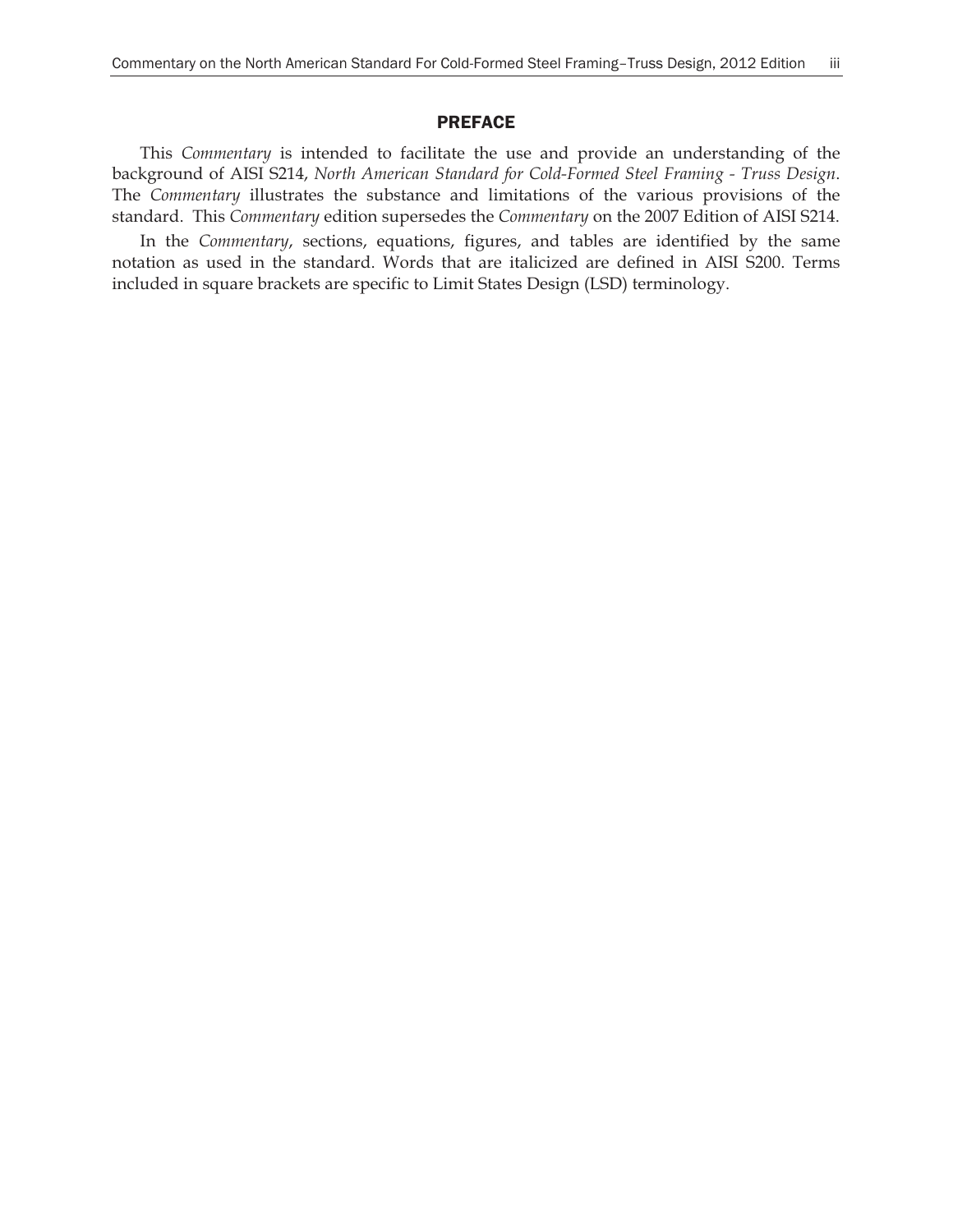This Page Is Intentionally Left Blank.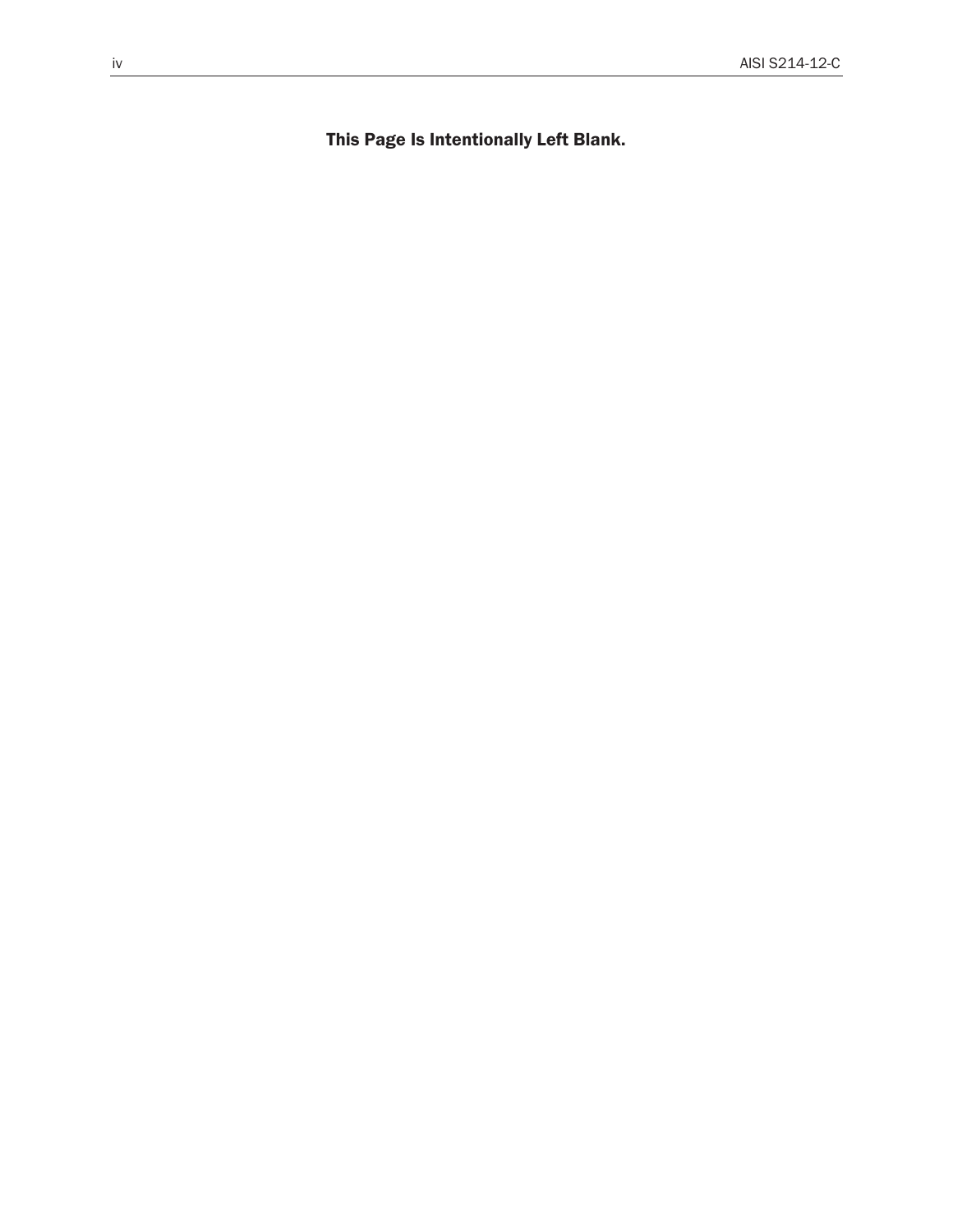# **TABLE OF CONTENTS COMMENTARY ON THE** NORTH AMERICAN STANDARD FOR COLD-FORMED STEEL FRAMING -**TRUSS DESIGN**

| <b>PRFFACE</b>   |  |
|------------------|--|
|                  |  |
|                  |  |
|                  |  |
|                  |  |
|                  |  |
|                  |  |
|                  |  |
|                  |  |
|                  |  |
| D <sub>4.2</sub> |  |
|                  |  |
|                  |  |
| $\Gamma$ D4.5    |  |
| D <sub>4.6</sub> |  |
|                  |  |
|                  |  |
|                  |  |
|                  |  |
|                  |  |
| F.               |  |
|                  |  |
| F <sub>1.1</sub> |  |
| F12              |  |
|                  |  |
| G1 -             |  |
|                  |  |
|                  |  |
|                  |  |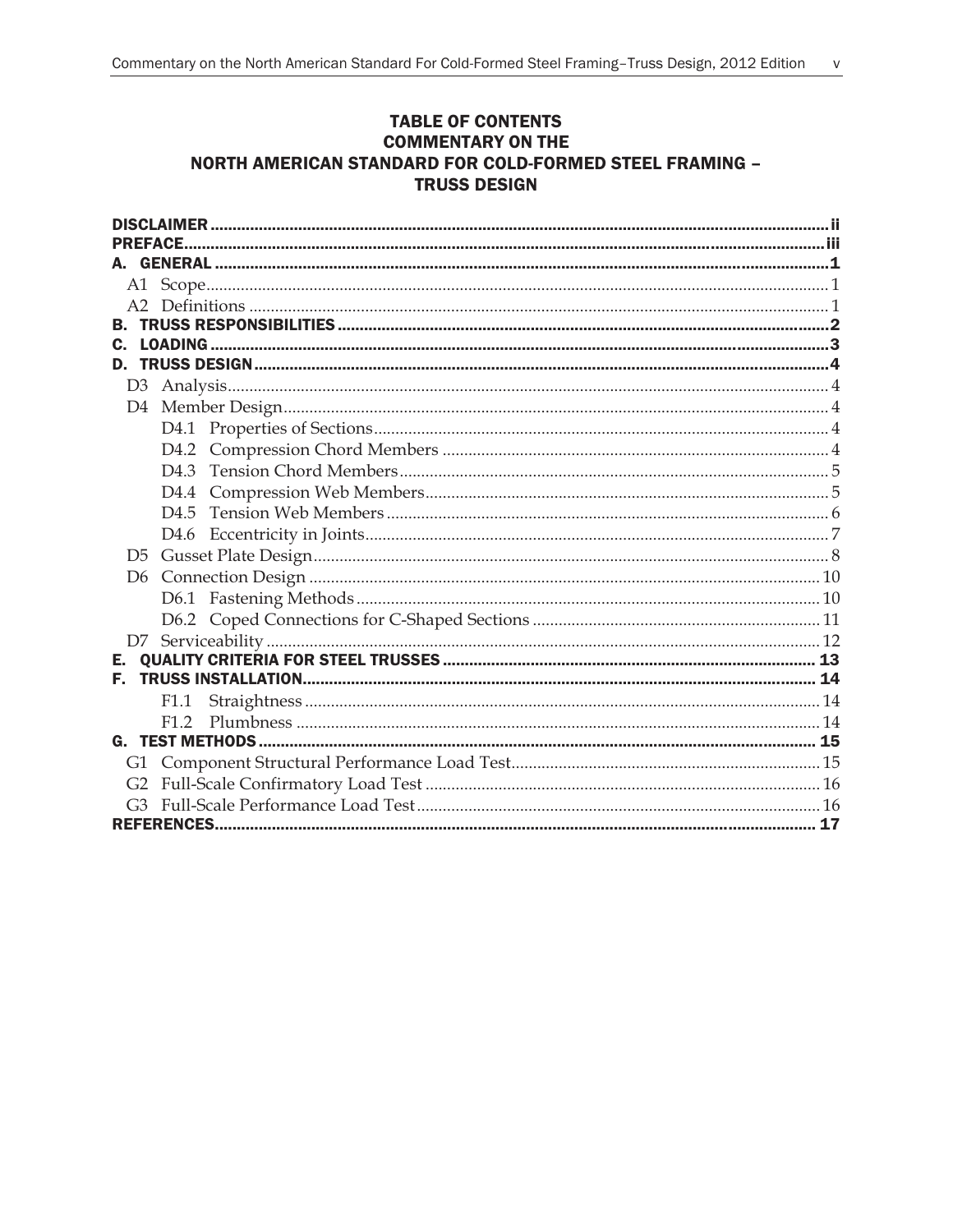This Page Is Intentionally Left Blank.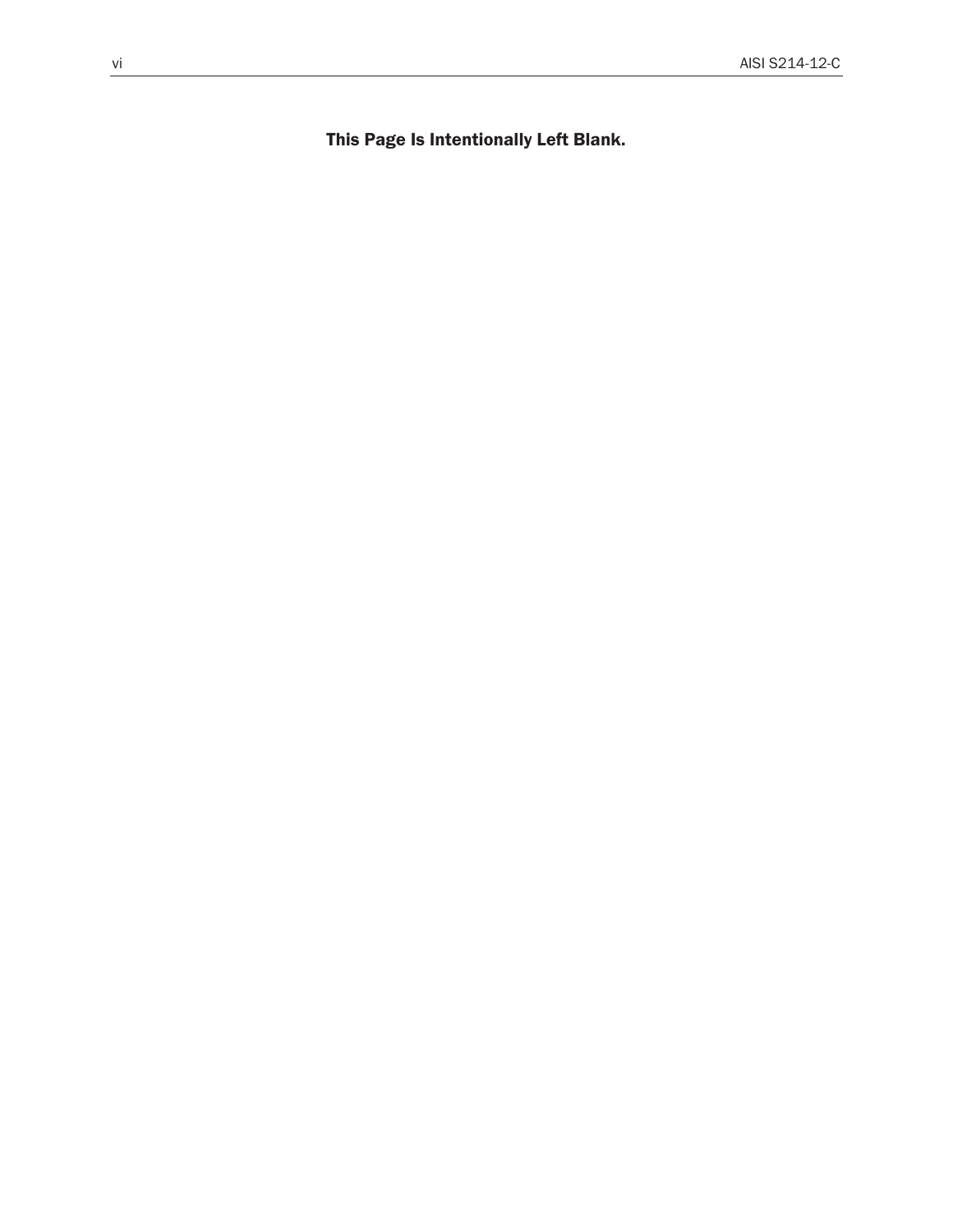# COMMENTARY ON THE NORTH AMERICAN STANDARD FOR COLD-FORMED STEEL FRAMING – TRUSS DESIGN

# A. GENERAL

# A1 Scope

AISI S214 (AISI, 2012c) applies to the design, quality assurance, installation and testing of *cold-formed steel trusses* used for load-carrying purposes in buildings. The standard does not preclude the use of other *cold-formed steel* members, assemblies, structures, or designs when they demonstrate equivalent performance for the intended use to those specified in the standard.

*Cold-formed steel trusses* are planar structural components. Structural performance depends on the *trusses* being installed vertically, in-plane, and at specific spacing, and being properly fabricated and braced. The standard describes the materials used in a *cold-formed steel truss*, as well as design, fabrication, and bracing procedures for *truss* members.

This standard is intended to serve as a supplement to AISI S100 [CSA S136], (AISI, 2012a; CSA, 2012). This standard is also intended to be used in conjunction with AISI S200 (AISI, 2012b).

# A2 Definitions

The following commentary is extracted from AISI S202, Section A2 for the term, *Building Designer*:

# Commentary**:**

The term "framing structural system" is commonly understood to mean a completed combination of structural elements, trusses, connections and other systems which serve to support the self-weight of the building and the specified loads. The definition for *Building Designer* in this standard is in line with other industry standards.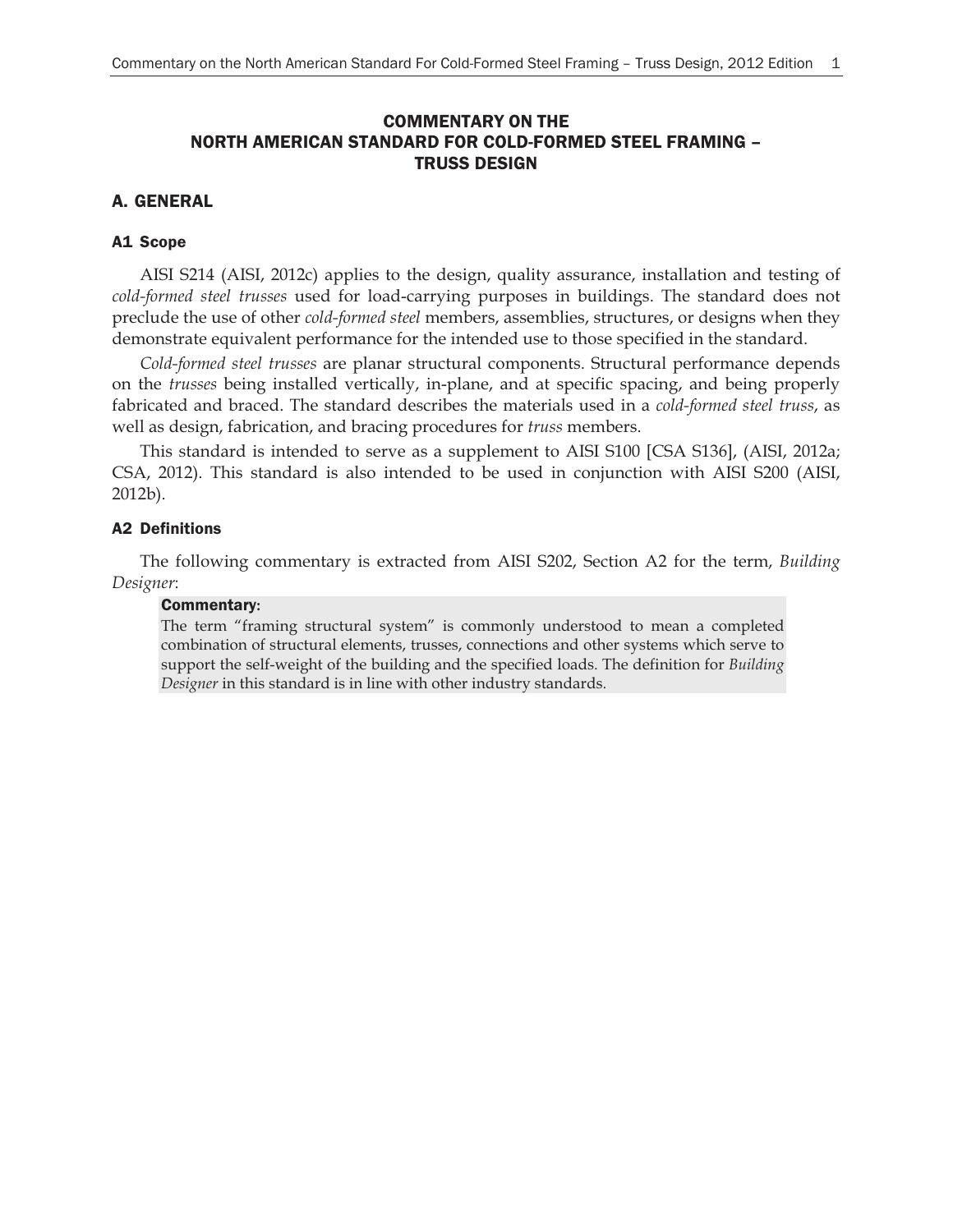# B. TRUSS RESPONSIBILITIES

 The standard adopts Section I1 of AISI S202 (AISI, 2011a) for the responsibilities of the individuals and organizations involved in the design, fabrication and installation of *cold-formed steel trusses*. Alternative provisions, as agreed upon by the involved parties, are permitted.

Truss responsibility requirements have been extracted from Section I1 of AISI S202 (AISI, 2011a) into this standard for the convenience of users.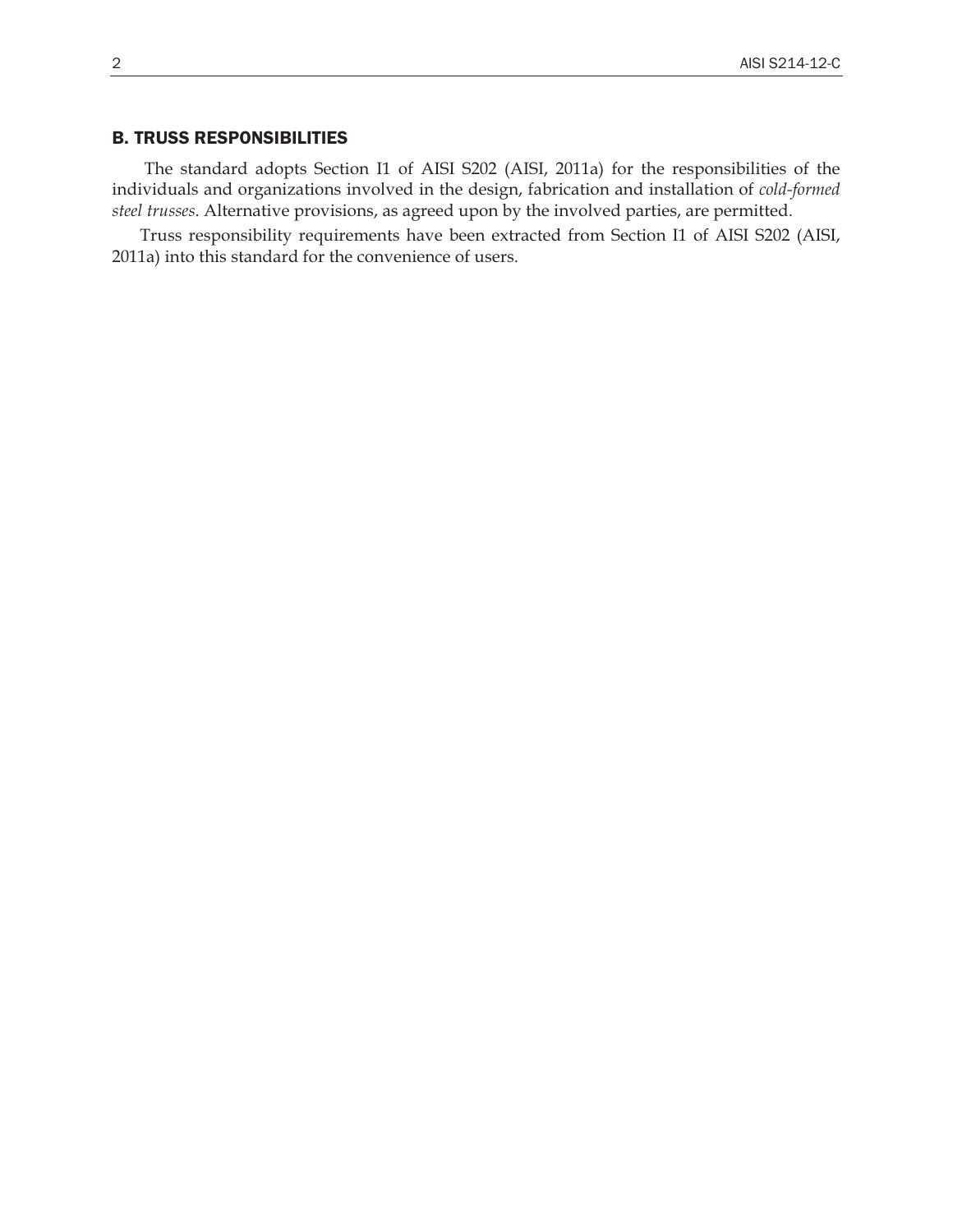# C. LOADING

The standard does not establish the appropriate loading requirements for which a *truss* should be designed. In most cases, these loads are adequately covered by the *applicable building code* or standard. In the absence of such a code, the loads, forces, and combinations of loads should be in accordance with accepted engineering practice for the geographical area under consideration as specified by the applicable sections of the American Society of Civil Engineers' *Minimum Design Loads for Buildings and Other Structures,* ASCE 7 (ASCE, 2010) in the United States and Mexico, and the *National Building Code of Canada* (NBCC, 2010) in Canada.

Currently, ASCE 7 (ASCE, 2010) has no geographical-based information on Mexico. Therefore, users with projects in the Mexico should work with the appropriate authority having jurisdiction to determine appropriate loads and load combinations that are consistent with the assumptions and rationale used by ASCE 7.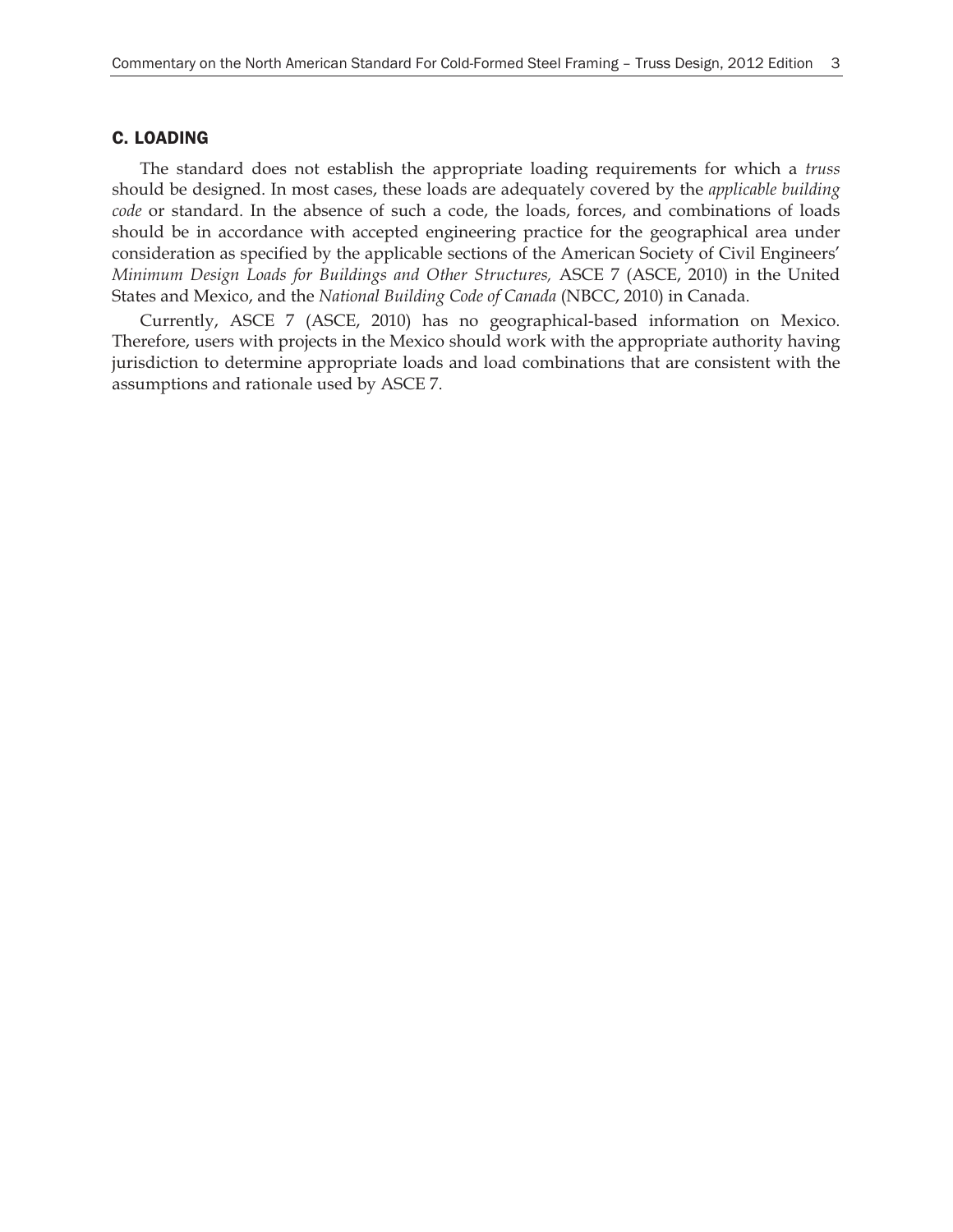# D. TRUSS DESIGN

The provisions contained in this section of the standard address the various design aspects related to *truss* strength [resistance]. The strength [resistance] determinations required by the standard are in accordance with either the *Allowable Strength Design* (*ASD*), *Load and Resistance Factor Design* (*LRFD*) or *Limit States Design* (*LSD*) methods given by AISI S100 [CSA S136], (AISI, 2012; CSA, 2012), except where additional research studies have indicated that an alternative approach is warranted.

# D3 Analysis

The structural analysis requirements contained in the standard are based on available information pertaining to the behavior of *cold-formed steel C-shaped* section *truss* assemblies (Harper, 1995; LaBoube and Yu, 1998). These requirements do not preclude the use of more rigorous analysis or design assumptions as determined by rational analysis or testing.

## D4 Member Design

## D4.1 Properties of Sections

AISI S100 [CSA S136] has been shown to be highly reliable for determining the design cross-section properties of *C-shapes* and other simple geometries. For more complex shapes, such as those utilizing longitudinal stiffeners, AISI S100 [CSA S136] Direct Strength Method design provisions may be used to estimate load-carrying capacity. Tests in accordance with Section F1 of AISI S100 [CSA S136] can also be used.

#### D4.2 Compression Chord Members

When subjected to gravity load, the compression *chord member* may experience the combined effects of bending and axial compression. The design for combined load effects is governed by Section C5.2 of AISI S100 [CSA S136].

Engineering design specifications recognize the need for using rational analysis or test to define an effective length factor. The standard permits the use of either rational analysis or testing.

Based on research on *C-shaped* section *trusses* conducted at the University of Missouri-Rolla (UMR), (Harper, 1995; Ibrahim, 1998), it was determined that the unbraced lengths,  $L_x$ and  $L_t$ , may be taken as equal to the distance between the panel points. It was also discovered that where structural sheathing is attached to the *chord member* and where the compression *chord member* is continuous over at least one intermediate panel point, and is continuous from the *heel* to the *pitch break*, *heel*-to-*heel* (in the case of a parallel chord *truss*), or breakpoint of a *truss*, Ly may be taken as the distance between sheathing connectors. Engineering judgment indicates that where sheathing is not attached to the top *chord member*, Ly may be taken as the distance between panel points.

In the *cold-formed steel truss* industry, the sheathing is used as a structural component and the connection spacing of the sheathing to the *cold-formed steel* member is a design consideration. Therefore, sheathing connector spacing is indeed a structural requirement and that is why the spacing of the connector is used when designing the *truss* chords for compression when there is structural sheathing applied.

The UMR research also determined that for a structurally sheathed *C-shaped* section *truss* where the compression *chord member* is continuous over at least one intermediate panel point,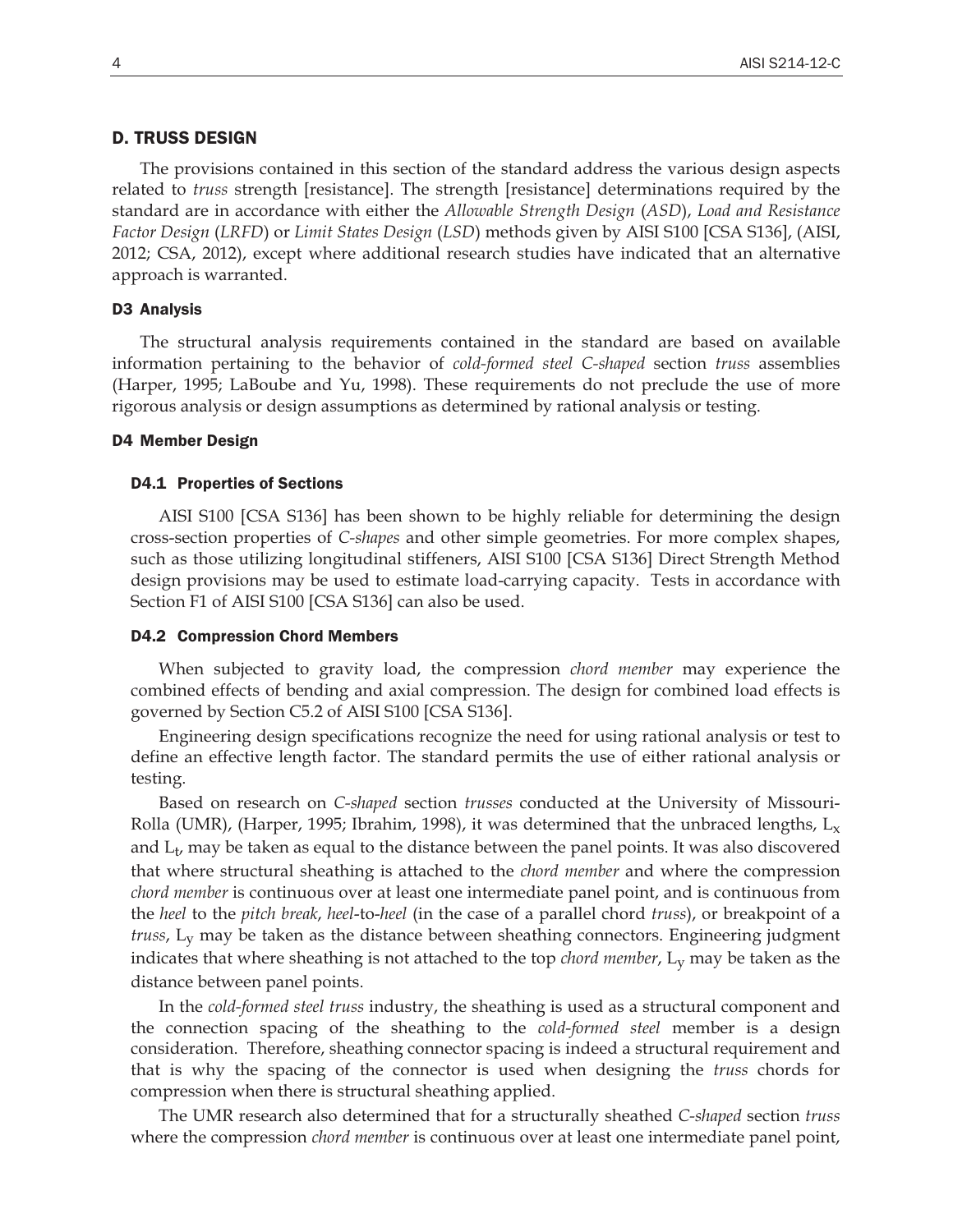and is continuous from the *heel* to the *pitch break*, or breakpoint of a *truss*,  $K_x$ ,  $K_y$ , and  $K_t$  may be taken as 0.75. For other compression *chord members*, based on engineering judgment, K<sub>x</sub>,  $K_v$ , and  $K_t$  should be taken as unity.

An alternative design assumption for *chord members* in compression, based on engineering practice and judgment, is to assume that the effective length be taken as the distance between two adjacent points of contraflexure. In such case, the effective length factor and  $C_m$  should be taken as unity.

The required effective length factors and unbraced lengths given in the standard for hat shapes are based on engineering judgment. The *Z-shape* requirements are based on proprietary testing.

Consistent with AISI S100 [CSA S136], the end moment coefficient,  $C_{\text{m}}$ , should be taken as 0.85, unless a more rigorous analysis is performed to justify another value.

Requirements in the standard for the evaluation of the bending strength are based on engineering judgment.

Ibrahim et al. (1998) determined that when a *C-shaped* section compression *chord member* is subjected to concentrated load at a panel point, the interaction of axial compression, bending and web crippling must be considered. The researchers proposed the following *ASD* interaction equation:

$$
\frac{P}{P_{no}} + \frac{M}{M_{nxo}} + \frac{R}{R_n} \le \frac{1.49}{\Omega}
$$
 (Eq. D4.2.3-1)  
\nwhere  
\n $P = \text{compression axial load}$   
\n $M = \text{ bending moment}$   
\n $R = \text{concentrated load}$   
\n $P_{no} = \text{nominal axial strength [resistance] computed at f = F_y}$   
\n $M_{nxo} = \text{nominal flexural strength [resistance] computed at f = F_y}$   
\n $R_n = \text{nominal interior one-flange web cirppling strength [resistance]}$   
\n $\Omega = \text{ safety factor, 1.95}$ 

The values of P and M are to be determined by structural analysis for the panel point in question, where R is the applied concentrated load at the panel point. The *nominal strengths* [*resistances*] are to be computed using AISI S100 [CSA S136]. Based on a statistical analysis consistent with *load and resistance factor design*, the *safety factor* was determined. The standard also includes a similar equation applicable to the *LRFD* and *LSD* methods.

## D4.3 Tension Chord Members

The design requirements prescribed by the standard for tension *chord members* are based on experience and engineering judgment.

# D4.4 Compression Web Members

The behavior of a compression *web member* is a function of the connection of the *web member* to the *chord member*. For example, a common connection detail of *C-shaped chord* and *web members* is to attach the respective members back-to-back through their *webs*. Such a connection detail creates an eccentric loading condition in the *web member*. When an axial load is applied to a *truss web member* in this type of *truss* construction, this eccentric loading condition will produce a bending moment in the member that is acting out-of-plane to the *truss*. This bending moment needs to be analyzed using Section D4.4 of this standard. In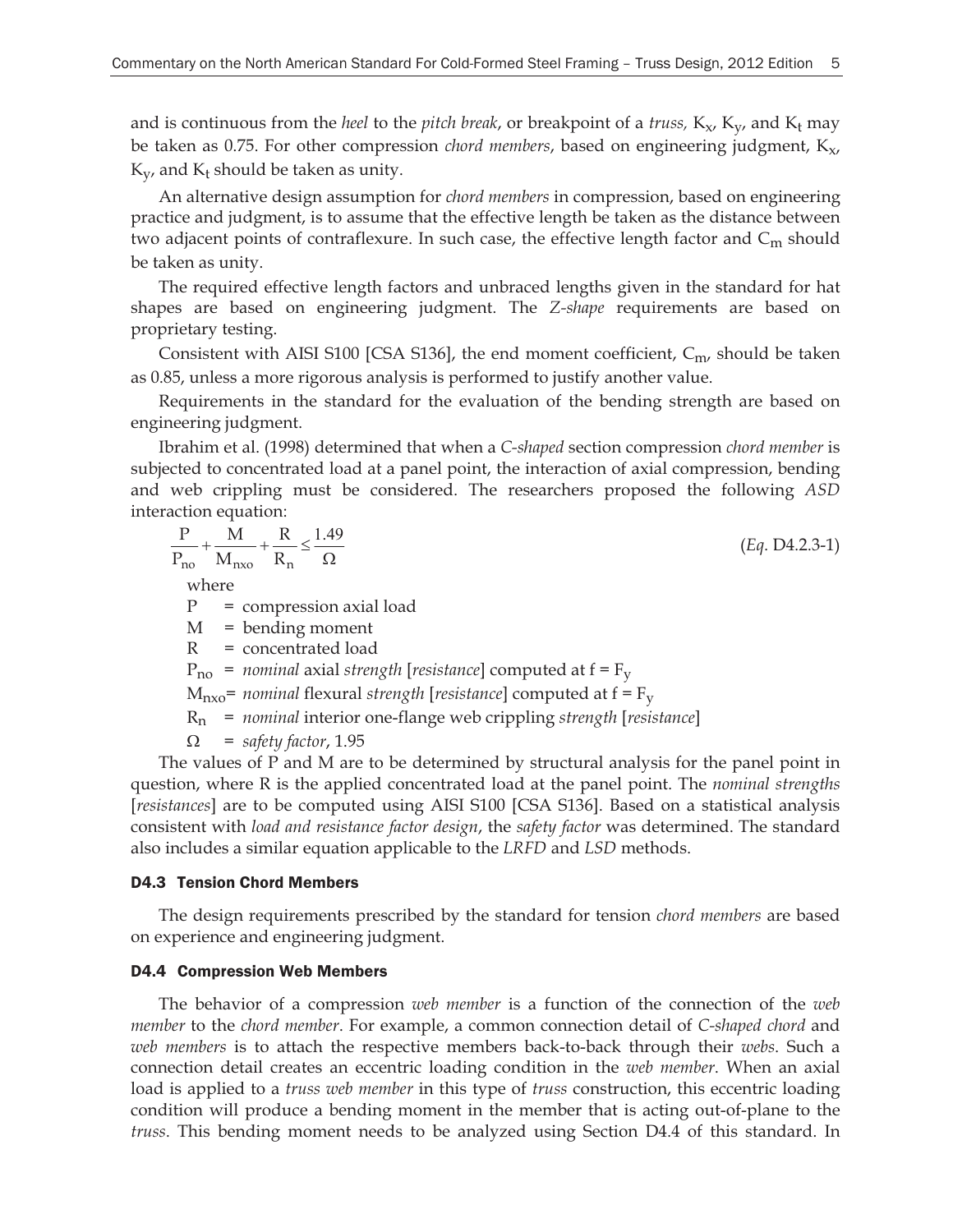addition to the check in this standard, a compression *web member* is to be analyzed with the axial load alone using Section C4 of AISI S100 [CSA S136].

Researchers at the University of Missouri-Rolla (Rieman, 1996; Ibrahim et al., 1998) determined that for a *C-shaped* compression *web member* that is attached through its *web* element, the interaction of axial compression and out-of-plane bending may be determined by the following *ASD* interaction equation,

$$
\frac{\Omega_{\rm c}RP}{P_{\rm n}} + \frac{\Omega_{\rm b}C_{\rm my}RP\rm e}{M_{\rm ny}\alpha_{\rm y}} \le 1.0\tag{Eq. D4.4-1}
$$

where

$$
R = -\left(\frac{L/r}{173}\right)^2 + \frac{L/r}{88} - 0.22 \ge 0.6
$$
 (Eq. D4.4-2)

- L = unbraced length of the compression *web member*
- r = radius of gyration of the full section about the minor axis
- Pn= *nominal* axial *strength* [*resistance*] based on Section C4.1 of AISI S100 [CSA S136]. Only flexural buckling need be considered.
- e = eccentricity of compression force with respect to the centroid of the full section of the *web member*

Other variables are defined in Section C5.2.1 of AISI S100 [CSA S136].

The parameter R is an experimentally determined reduction imposed on the axial load. The equation is a fit to the average test data, which is a common practice in *cold-formed steel*  research. To recognize the lower limit on the tested  $L/r$  ratio, the standard stipulates  $R \ge 0.6$ . The intent of R is to recognize the increased significance of the bending effect, compared to the axial effect for longer length *web members*. Unique to the application of the interaction equation is the determination of the *nominal* axial *strength* [*resistance*] based on flexural buckling alone. Research showed that the minor axis bending, which resulted from the eccentrically applied axial load, created a member deflection that enabled only flexural buckling. Thus, the behavior of the *web member* was determined predominantly by bending resulting from the eccentric load. The parameters P,  $\Omega_b$ ,  $\Omega_c$ ,  $C_{\text{my}}$ ,  $M_{\text{ny}}$  and  $\alpha_y$  are defined in accordance with Section C5.2.1 of AISI S100 [CSA S136]. The standard also includes a similar equation applicable to the *LRFD* and *LSD* methods.

For compression *web member* cross-sections other than a *C-shape* attached through its *web* element, which has symmetry of loading, the axial compression load may be taken as acting through the centroid of the section.

When computing the *available strength [factored resistance]*, the effective lengths, K<sub>x</sub>L<sub>x</sub>,  $K_vL_v$  and  $K_tL_t$  may be taken as the distance between the centers of the member's end connection patterns. This assumption is consistent with the analysis approach used by UMR researchers (Rieman, 1996; Ibrahim et al., 1998).

# D4.5 Tension Web Members

Tension *web members* may experience a reduction in load-carrying capacity when subjected to combined axial load and bending. For *C-shaped* sections, this may be attributed to the dominant behavior being that of bending resulting from the eccentric load. However, testing has not documented that the combined loading compromises the integrity of the tension member. Therefore, for a tension *web member* connected to the *web* element of a *chord member*, or connected to a *gusset plate*, the standard permits the axial tension load to be taken as acting through the centroid of the *web member's* cross-section.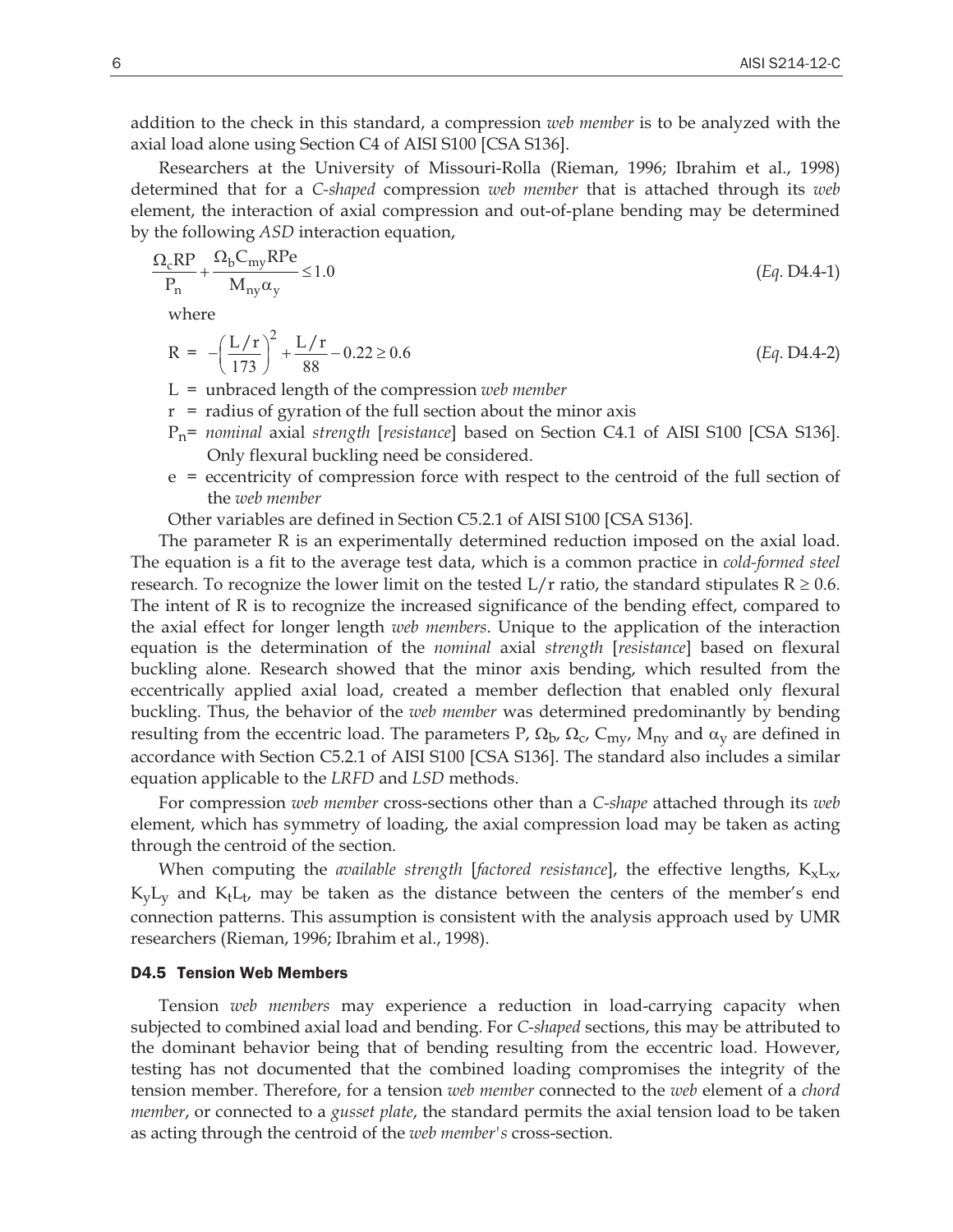## D4.6 Eccentricity in Joints

The standard does not specify the use of a multiple or single node structural analysis model to account for the effects of eccentricity in joints. The *truss* stiffness will differ based on whether a multiple or single node analysis is performed. When a multiple node analysis is used, a node should be placed at each *web member* location where the centerline of the *web member* meets the centerline of the *chord member*. When performing a single node analysis, additional design considerations may be necessary. For example, eccentricity created by the spatial relationship of the *web members* and the *chord member* at a joint may generate additional moments, shears, and/or axial forces. Such moments and forces may be directly reflected in a multiple node analysis model. Thus, when using a single node analysis model, a secondary analysis and design check of the joint or a load test may be required to justify the design.

The standard defines a *web member* lap length as 75% of the *chord member* depth. This minimum lap length is assumed, based on engineering judgment, to serve as a *web* shear stiffener for the *chord member*. The *chord member* segment between the assumed stiffeners is to be investigated for combined bending and shear, where a stiffened shear panel is assumed, in accordance with Equation C3.3.1-2 of AISI S100 [CSA S136]. For *truss* configurations having the *web member* lap length less than 75% of the *chord member's* depth, the *chord member* is to be investigated for combined bending and shear in accordance with Equation C3.3.1-1 of AISI S100 [CSA S136]*.* Refer to Figures D4.6 (a) and D4.6 (b) for a pictorial definition of the term "*web member* lap length" for two configurations of a *truss web member* and *truss chord member* connection. Rational design assumptions for this "*web member* lap length" must be used when other connection geometries are encountered.

Along the length of the *chord member*, at the mid-point between the intersecting *web members*, shear is to be evaluated by Section C3.2 of AISI S100 [CSA S136]. The shear buckling coefficient is taken to be consistent with the assumed shear panel condition at the segment ends as defined by Section C3.2 of AISI S100 [CSA S136].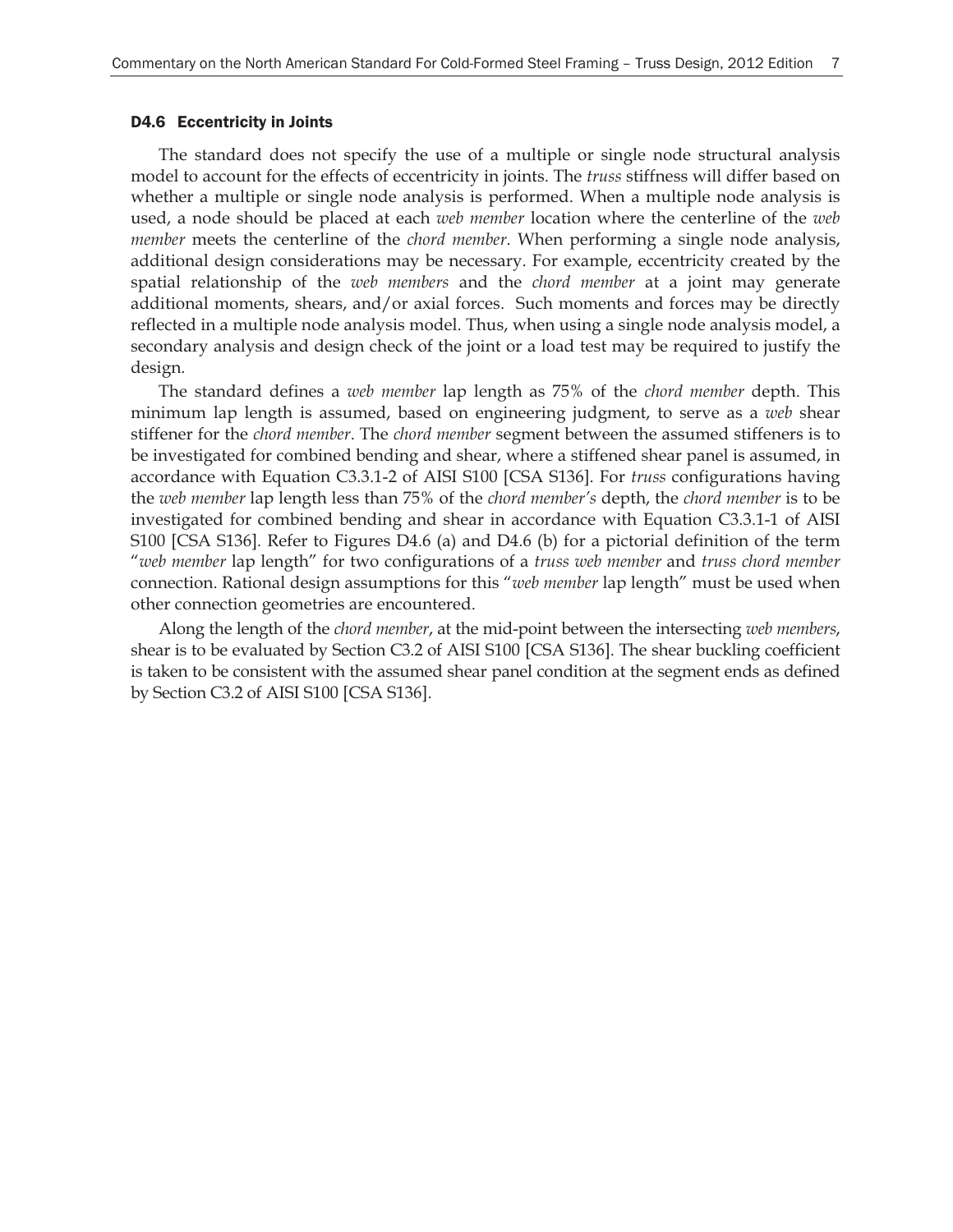Based on experience, where screws are used as the connector, a minimum of four screws should be used in a *web member* to *chord member* connection and the screws should be equally distributed in their group.



(a) Web Member Lap Length for Flat Truss Chord





Figure D4.6 Web Member Lap Lengths

## D5 Gusset Plate Design

To establish a design methodology for thin *gusset plate* connections in compression, a testing program consisting of 49 specimens was conducted at the University of Missouri-Rolla (Lutz 2004). Two separate models were developed to predict the capacity of the plates. Both plate buckling and column buckling models were studied. Although both models are sufficient for calculating the strength [resistance] of the *gusset plates*, it was recommended that the platebuckling model be used in design. The plate-buckling model, assuming  $f = F_y$ , k=4 and w= $W_{\text{min}}$ , provided a better correlation to the test data. A limited number of tests were performed to determine the strength gain in *gusset plates* with edge stiffeners. The results of tests in which both edges of the *gusset plate* parallel to the applied load had edge stiffeners showed an approximate strength increase of 25% for the plates.

The *gusset plate* design provisions in the standard require that Wmin be taken as the lesser of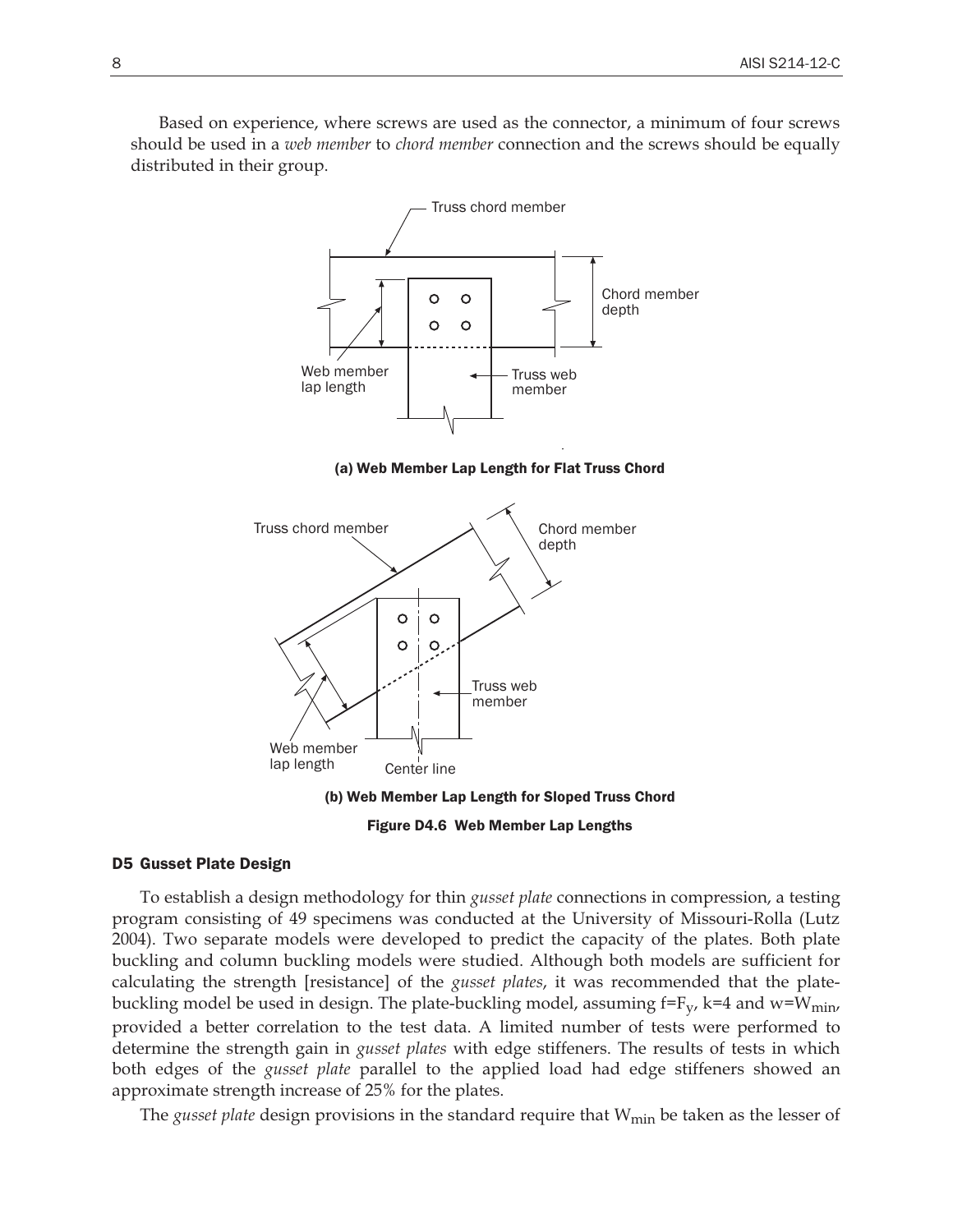the actual *gusset plate* width or the Whitmore section, which defines a theoretically effective cross-section based on a spread-out angle of 30° along both sides of the connection, beginning at the first row of fasteners in the connection. The first row of fasteners is defined as the row that are the furthest away from the section of *gusset plate* being considered. Figure D5-1 illustrates how Wmin can be determined for a typical fastener pattern connecting a *truss chord membe*r to a *gusset plate* at a typical *pitch break* connection at the ridge of a roof *truss*. Determining Wmin for other conditions would be analogous.



Figure D5-1 Whitmore Plate Width

The *gusset plate* design provisions in the standard require that Leff be taken as the average length between the last rows of fasteners of adjacent *truss* members. Figure D5-2 illustrates how Leff can be determined for a typical *pitch break* connection at the ridge of a roof *truss*. Determining Leff for other conditions would be analogous.

For *gusset plates* in tension, reference is made to the requirements of AISI S100 [CSA S136]. These requirements include checks on the gross and net areas of the *gusset plate*, shear lag and group or tear-out of fasteners. Engineering judgment is required to determine the portion of the *gusset plate* to be included in the gross and net area checks.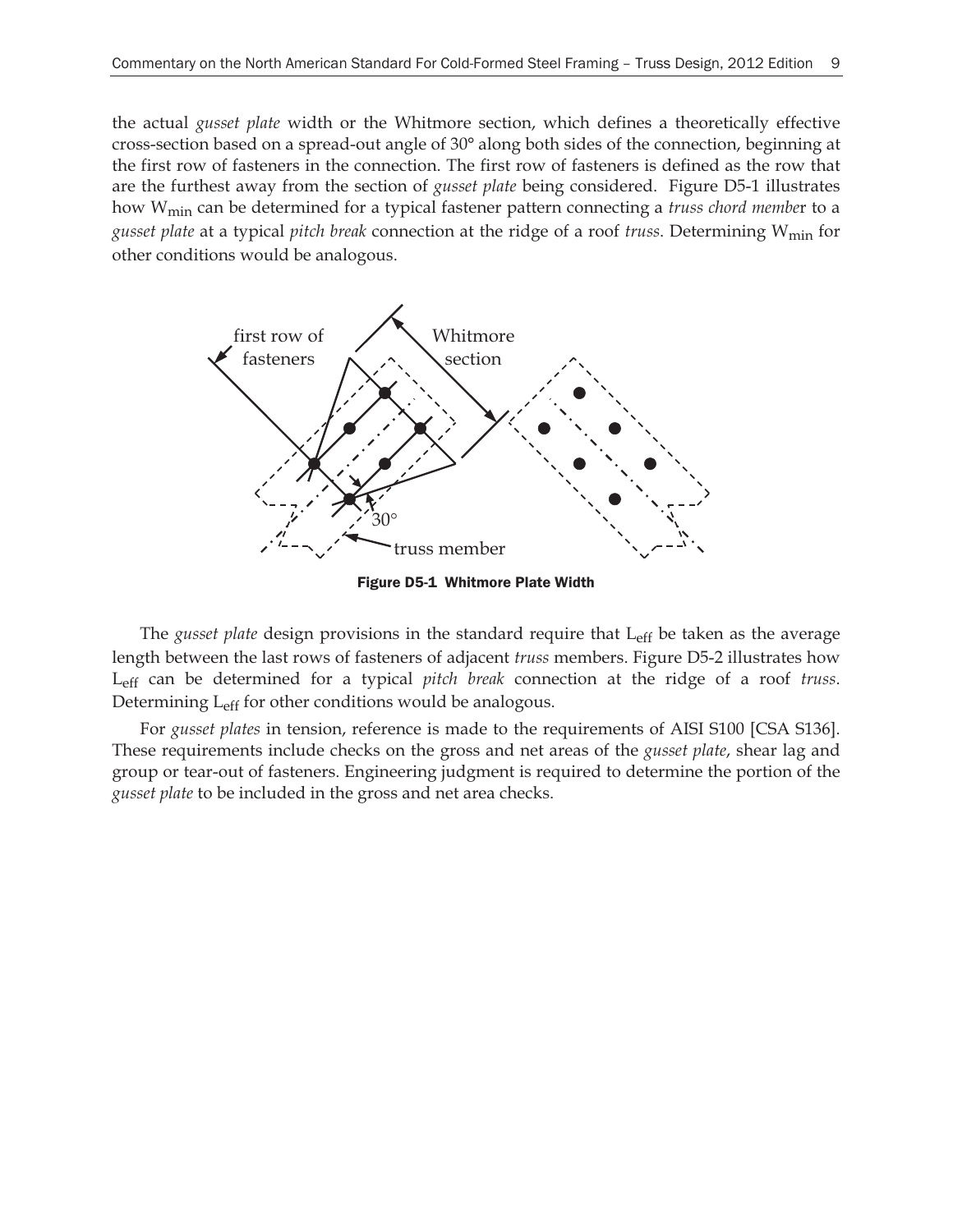

#### (b) With King Post

Figure D5-2 Effective Length for Typical Pitch Break Connection

# D6 Connection Design

## D6.1 Fastening Methods

Although the common fastening system used by the industry is the self-drilling screw, the standard permits the use of bolts, welds, rivets, clinches, and other technologies as *approved* by the *truss designer*. Screw, bolt, and weld connections are to be designed in accordance with AISI S100 [CSA S136]. If other fastener types such as rivets, clinches, rosettes, adhesives, etc., are to be used in the fabrication of the *truss*, the design values are to be determined by tests, and the *available strength* [*factored resistance*] determined in accordance with Section F1 of AISI S100 [CSA S136]*.*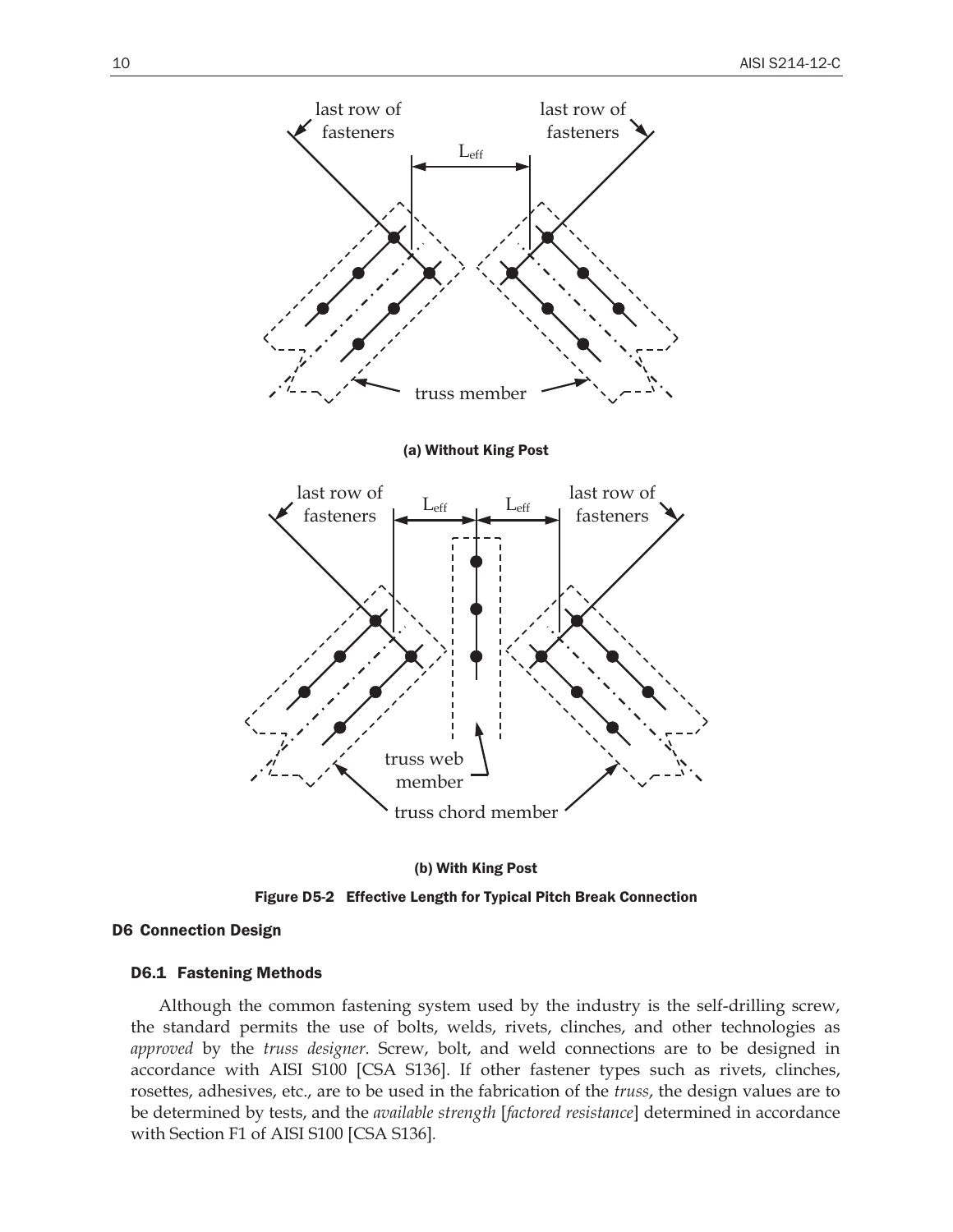For the design of connecting elements, such as plates, *gusset plates*, and brackets, reference is made to AISI S100 [CSA S136], which in turn makes reference to Section J4 of AISC 360 (AISC, 2010).

## D6.2 Coped Connections for C-Shaped Sections

The design engineer should give special attention to the *heel* and *pitch break* connections of the *truss* to ensure structural integrity of the *truss*.

At a *pitch break*, coped members may be reinforced to prevent *web* buckling of the *chord member*. Attachment of a *track* section of the same thickness as the *chord member*, thus creating a box section, and having a length equal to the depth of the *chord member* has been shown to provide adequate reinforcement (Ibrahim, 1998). Lateral *bracing* is also important to stabilize the *pitch break* from overall buckling. At the *heel*, a *bearing stiffener* may be needed to preclude web crippling (Koka, 1997).

At a *heel* connection, UMR research (Koka, 1997) determined that coping reduces both the shear buckling and web crippling strengths of the coped bottom *chord member*. The UMR research proposed that where a coped *flange* had a *bearing stiffener* with a minimum moment of inertia ( $I_{\text{min}}$ ) of 0.161 in.<sup>4</sup> (67,000 mm<sup>4</sup>), the shear strength could be calculated in accordance with AISI S100 [CSA S136] Section C3.2, but required a reduction as defined by the following factor, R:

$$
R = 0.976 + \frac{0.556c}{h} - \frac{0.532d_c}{h} \le 1.0
$$
 (Eq. D6.2-1)

The cited limits in the standard reflect the scope of the experimental study and apply only to connections where the bottom *chord member* is coped.

Where a *bearing stiffener* not having the minimum moment of inertia is used, web crippling controls the *heel* connection strength (Koka, 1997). Therefore, the standard requires that the computed *available* end-one-flange loading web crippling *strength* [*factored resistance*] at the *heel*, as determined by AISI S100 [CSA S136] Section C3.4, be reduced by the following factor:

$$
R = 1.036 + \frac{0.668c}{h} - \frac{0.0505d_c}{h} \le 1.0
$$
 (Eq. D6.2-2)

The cited limits in the standard reflect the scope of the experimental study.

Where c = length of cope and  $d_c$  = depth of cope as illustrated in Figure D6.2-1. I<sub>min</sub> of the stiffener is computed with respect to an axis parallel to the *web* of the bottom *chord member*.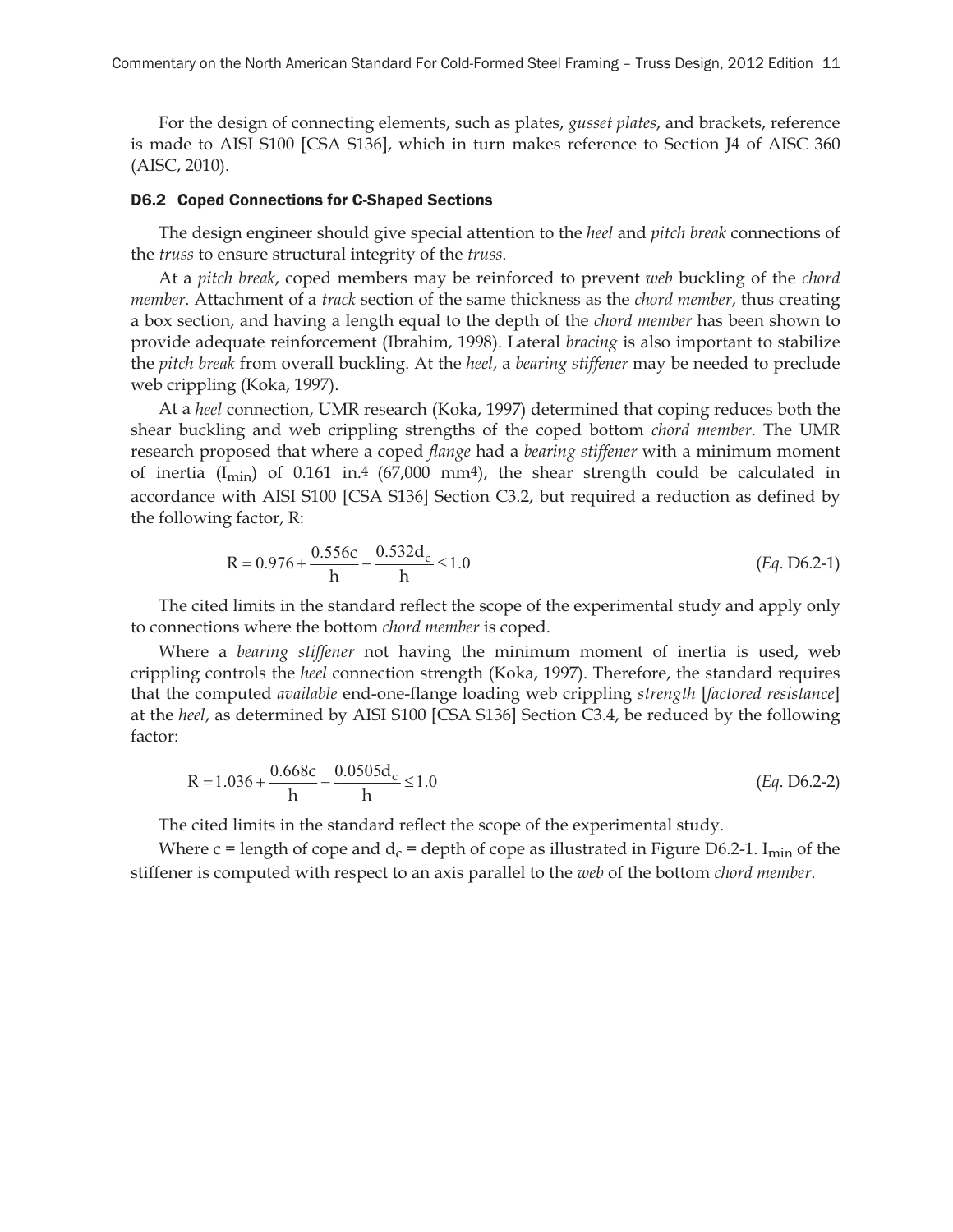

Figure D6.2-1: Definition of Truss Coping Dimensions

# D7 Serviceability

Serviceability limits are to be chosen based on the intended function of the structure, and should be evaluated based on realistic loads and load combinations as determined by the *building designer*. Because serviceability limits depend on the function of the structure and the perception of the occupant, it is not possible to specify general limits in the standard. As a guide to the designer, the maximum allowable deflection of the *chord member* of a *truss* resulting from gravity load, excluding dead load, may be taken as the following:

Span/360 for plaster ceilings Span/240 for flexible type ceilings Span/180 for no finished ceiling Span/480 for floor systems

Although the use of a deflection limit has been used to preclude vibration problems in the past, some floor systems may require explicit consideration of the dynamic characteristics of the floor system.

*Truss* serviceability is evaluated at *nominal* [*specified*] load. When computing *truss* deflections, the standard permits the use of the full cross-sectional area of the *truss* members. The use of full areas is warranted because a *truss* system is a highly indeterminate structural system, and local buckling of an individual member does not appreciably affect the stiffness of the *truss* at design load.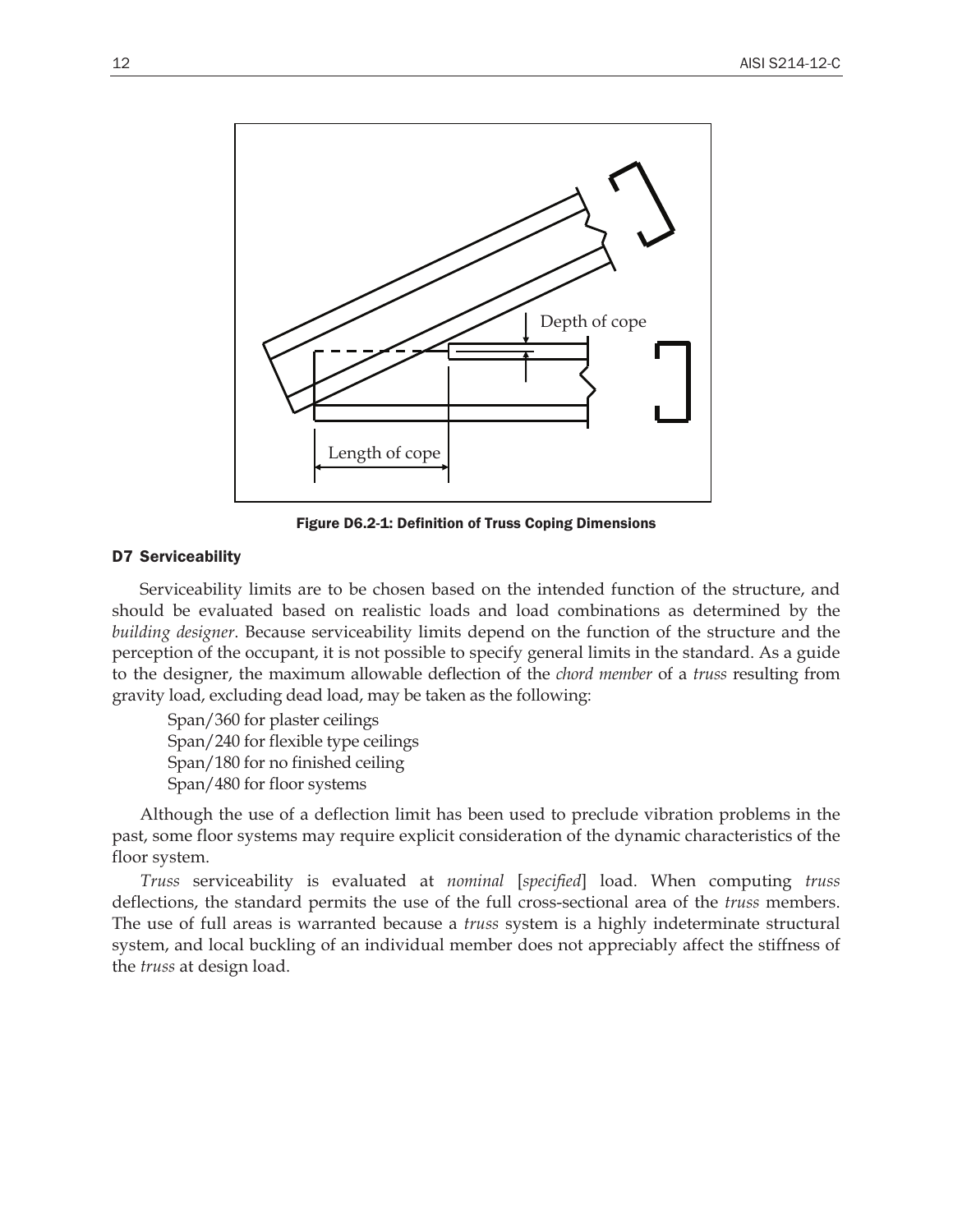# E. QUALITY CRITERIA FOR STEEL TRUSSES

The practices defined herein have been adopted by the standard as commonly accepted practice. In the absence of other instructions in the contract documents, the provisions of Chapter E are the quality standard for the manufacturing processes of steel *trusses* to be used in conjunction with an in-plant quality assurance procedure and a *truss* design.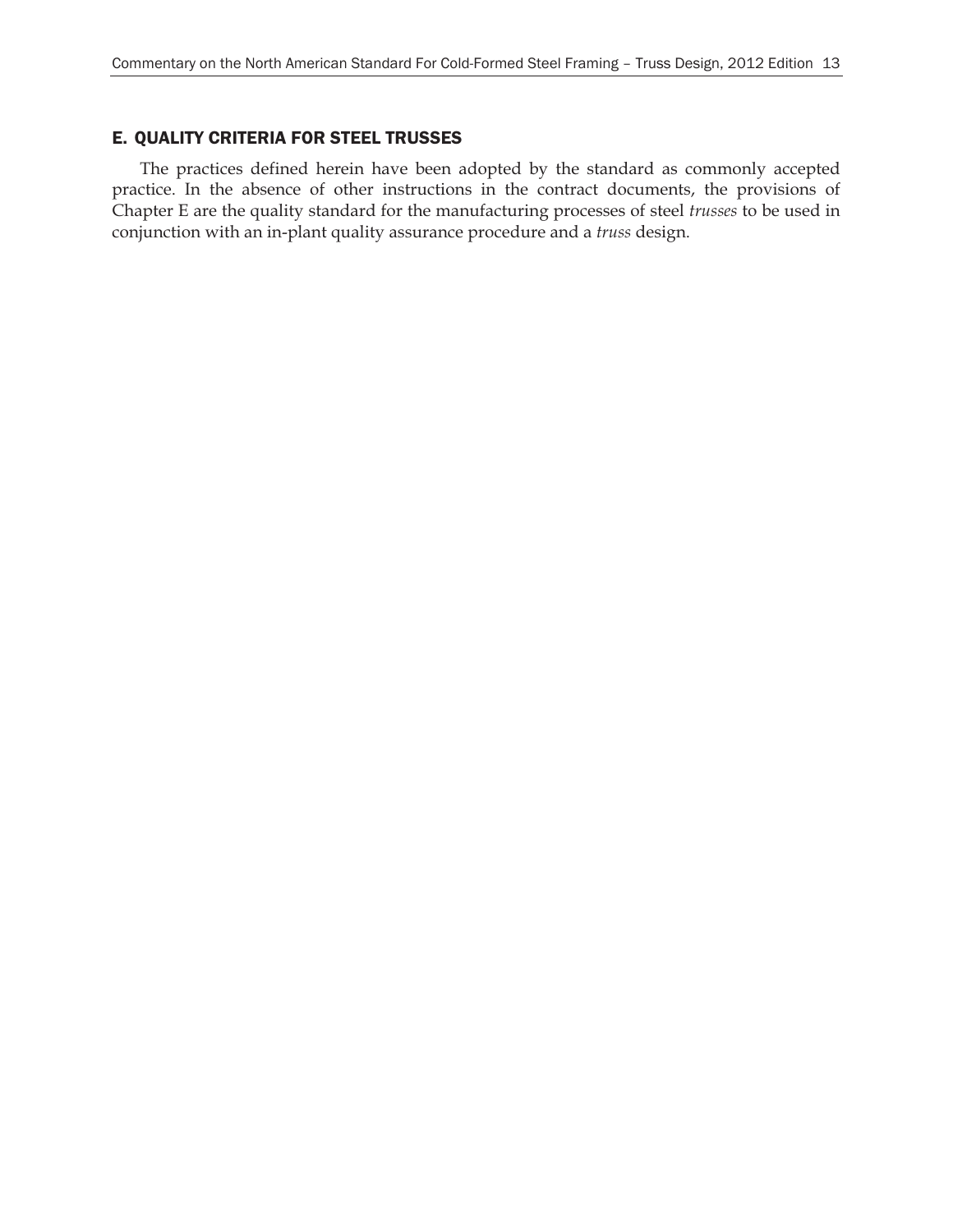# F. TRUSS INSTALLATION

*Cold-formed steel trusses* are planar structural components. The structural performance depends on the *trusses* being installed vertically, in-plane, at specified spacing, and being properly braced. The installer is responsible for receipt, storage, erection, installation, field assembly, and *bracing*. The practices defined herein have been adopted by the standard as commonly accepted practice.

# F1.1 Straightness

The truss installation tolerances defined in standard Section F1.1 have been used for many years in the prefabricated *truss* industries of both *cold-formed steel* and wood with good success. The tolerances listed in this section are *truss* assembly tolerances and not individual member tolerances. Member tolerances are outlined in AISI S200 (AISI, 2012b). *Cold-formed steel trusses* are typically used with structural sheathing applied to the top chord. This sheathing is designed to support lateral loads and act as a diaphragm. This diaphragm system behavior for *trusses* with the structural sheathing is what also enables the adoption of a seemingly more liberal out-of-straightness.

# F1.2 Plumbness

These *truss* installation tolerances defined in the standard Section F1.2 have been used for many years in the prefabricated *truss* industries of both *cold-formed steel* and wood *trusses*.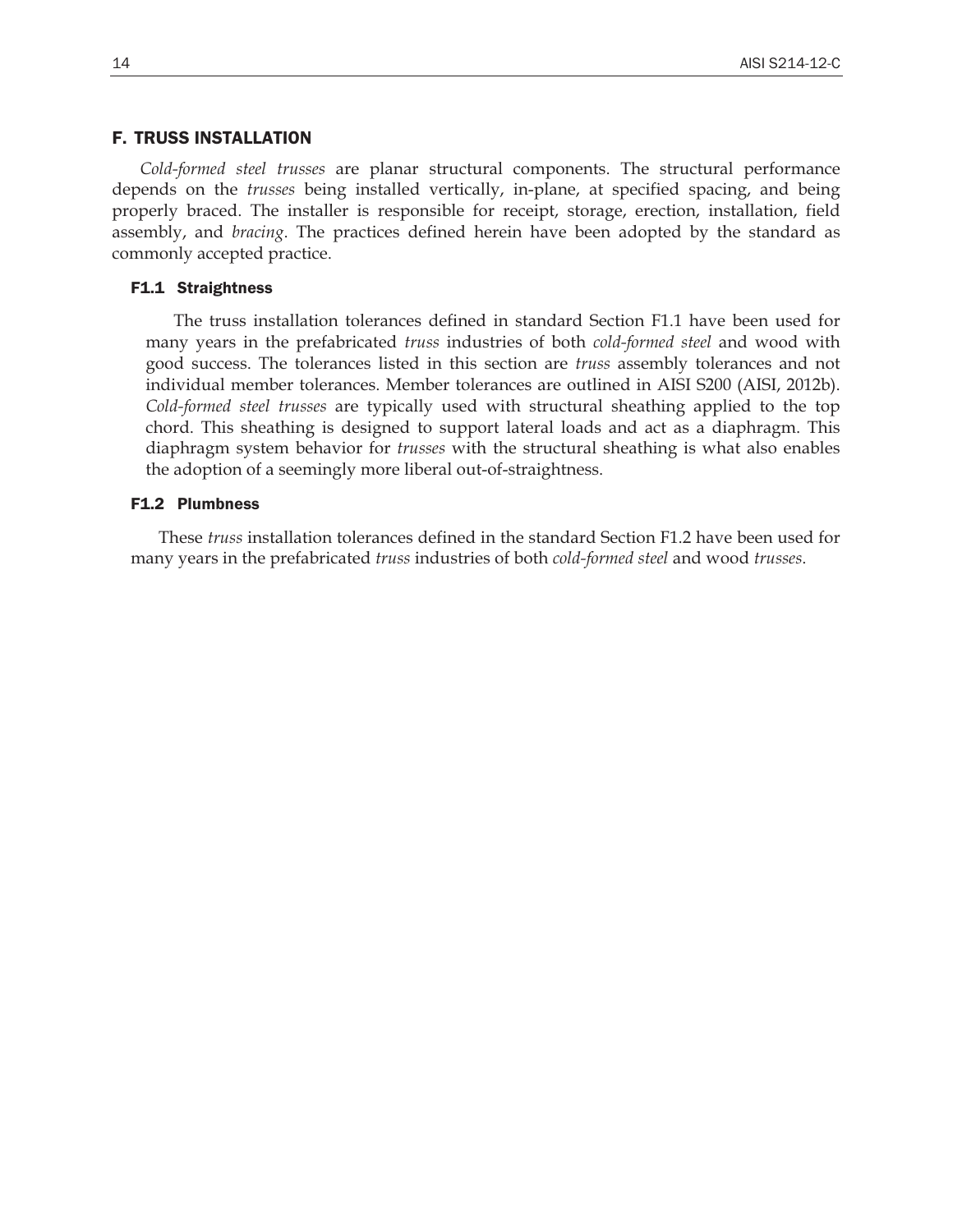# G. TEST METHODS

Design calculations require the application of *approved* materials and cross-section properties. When calculations are used to define the structural performance of a *truss* assembly, the structural performance may be verified by full-scale test. However, when the structural performance cannot be determined by calculation, the structural performance must be determined by test. This standard provides guidance for both component and full-scale load tests.

# G1 Component Structural Performance Load Test

The load test procedures contained in the standard may be used to confirm or define the design methodology for a *chord member* or a *web member* of a *truss* assembly. This test protocol is intended for use in the testing of *truss* assembly components fabricated using *cold-formed steel structural members*.

Because the flexural strength of a *truss* member may be controlled by bending (yielding or buckling), shear, web crippling, or combinations thereof, this test protocol defines what should be considered in regard to a test, and it does not define for the testing agency how to do the test. This leaves the selection of the test fixture and loading medium to the discretion of the testing agency. For details of test apparatus and procedures that have been used for such purposes, but in no way should be regarded as mandatory, see Hetrukul and Yu (1978), LaBoube and Yu (1978a, 1978b, 1982), and Yu (2000).

This protocol also outlines the procedures to be followed to define the compression strength [resistance] of a *truss* component for static load. Because the compression strength [resistance] of a *truss* component may be local buckling or overall column buckling, this procedure defines what to do in regard to performing a test, and it does not tell the testing agency how to do the test. This leaves the selection of the test fixture and loading medium to the discretion of the testing agency.

Load tests can be hazardous to the individuals performing or observing the tests, and also can damage the testing fixtures or the structure housing the test setup due to a sudden release of stored energy at failure. Care should be exercised in the preparation of the test setup to ensure that the failure of a test specimen will not result in a secondary collapse of a structural element not involved in the test.

The number of similar components that should be tested will vary with the desired precision and reliability of the information to be obtained and with the purpose of the test.

Loads may be measured using one or more of the following devices. Pressure gauges or load cells can be incorporated into a hydraulic loading system. These devices must be calibrated with the jacks or cylinders at different positions of piston travel to ensure a true loading history.

Deflection readings may be taken in a variety of ways. One of the simplest methods is by the use of a taut wire or monofilament line stretched between supports in combination with a mirror-scale located at the desired deflection measuring points. When the taut wire method is used, care must be taken to ensure that the wire will remain under tension during the entire test. This can be accomplished by incorporating a spring into the line or by letting one end run over a pulley with a weight attached to the line. Deflections are read on a scale with a mirror backing. The mirror-scale deflection-measuring device is read by visually lining up the top of the wire with its image in the mirror and then reading the scale.

Other commonly used deflection-measuring devices include direct reading micrometer dial gauges, optical levers used to read scales attached to the *truss*, linearly variable differential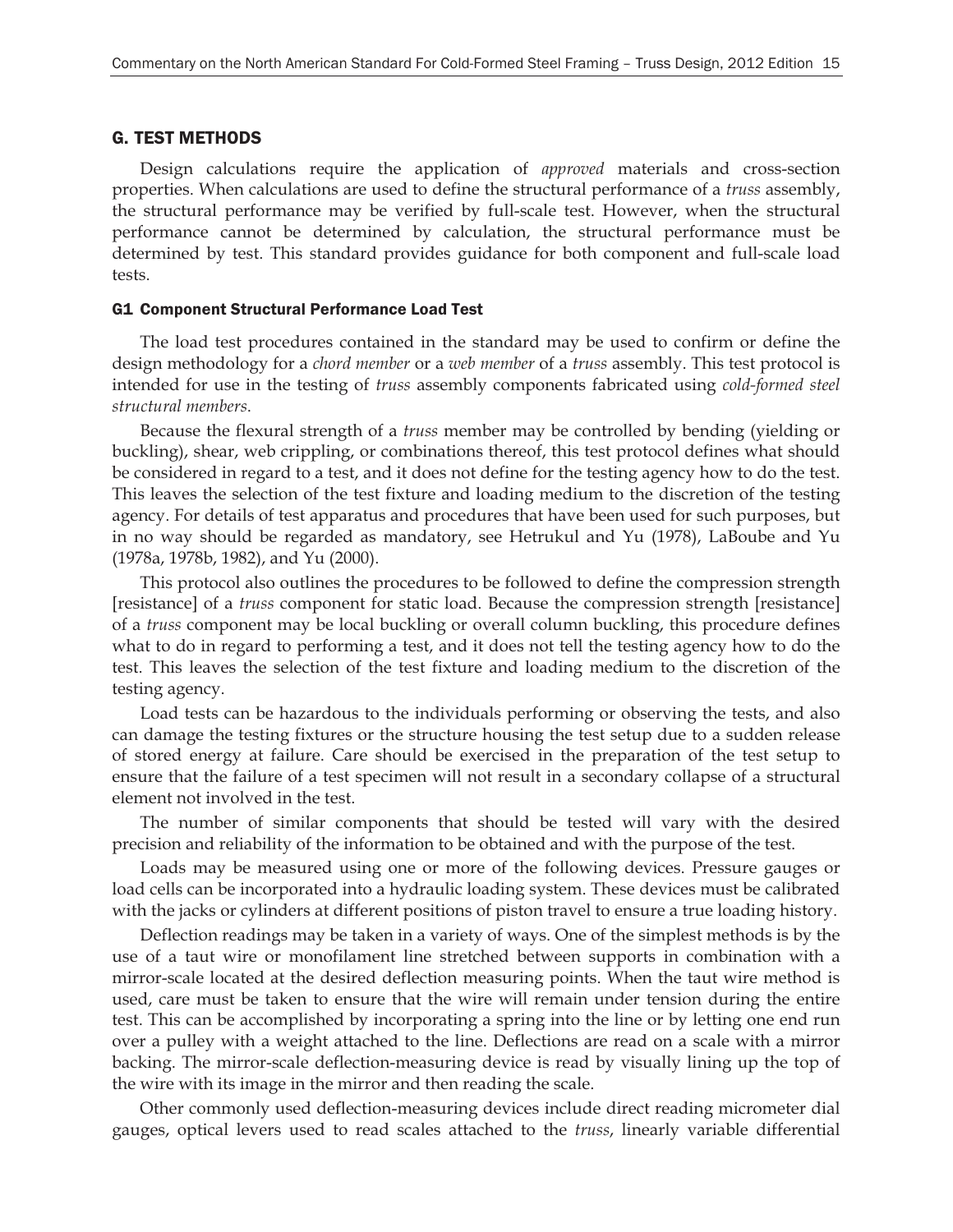transformers (LVDTs), or a combination of flexible wire attached at deflection points and monitored remotely through a system of pulleys attached to dial gauges.

## G2 Full-Scale Confirmatory Load Test

This test protocol is intended for use in the testing of *truss* assemblies fabricated using *coldformed steel structural members* and connections. A confirmatory test is performed with the intent of verifying structural performance as defined by calculations in accordance with a recognized specification or standard. Because design is in accordance with a specification or standard, all that is needed is that the tested specimen demonstrates strength [resistance] not less than the applicable calculated strength [resistance].

The test protocol does not purport to address all of the safety problems associated with its use. It is the responsibility of the user of this protocol to establish appropriate safety and health practices and to determine the applicability of regulatory limitation prior to use.

A full-scale *truss* test is the test of a structural system. It is generally accepted that a *safety factor* of 1.5 is for overload and nothing above it should be expected in an in-situ test since the other uncertainties may already have been used up. If the test is done under laboratory conditions, 1.65 is a reasonable safety factor since fabrication and erection uncertainties are minimized. This factor of 1.65 is consistent with the recommendations of the Steel Joist Institute.

This protocol outlines the procedures to be followed in the static load testing of loadcarrying *truss* assemblies. While the procedure tells what to do, it does not tell the testing agency how to do it. This leaves the selection of the test fixture and loading medium to the discretion of the testing agency.

Full-scale load tests of any large-size specimen such as a *truss* can be hazardous to the individuals performing or observing the tests, and can also damage the testing fixtures or the structure housing the test setup due to a sudden release of stored energy at failure. Care should be exercised in the preparation of the test setup to ensure that the failure of a test specimen will not result in a secondary collapse of a structural element not involved in the test.

The test fixture and load application means should be designed with adequate strength [resistance] and stiffness to ensure that it is the test specimen that is being tested, and not the test fixture.

In a single *truss* test, frequently the support at one end will allow rotation but not translation (a rocker), and the other will allow both rotation and translation (a roller) so as not to induce additional unintentional secondary stresses into the test *truss* as it deforms under load.

The loading devices should result in the desired *truss-*loading situation regardless of whether uniform, concentrated, or a combination of both. The loading system should allow the application of loads during the test to approximate the overall intended in-service load distribution. Care should be taken to avoid eccentrically applied loads unless this type of loading is desired.

#### G3 Full-Scale Performance Load Test

This test protocol is intended for use in the testing of *truss* assemblies fabricated using *coldformed steel structural members* and connections when calculation of the safe strength [resistance] cannot be made in accordance with recognized calculation design specifications or standards.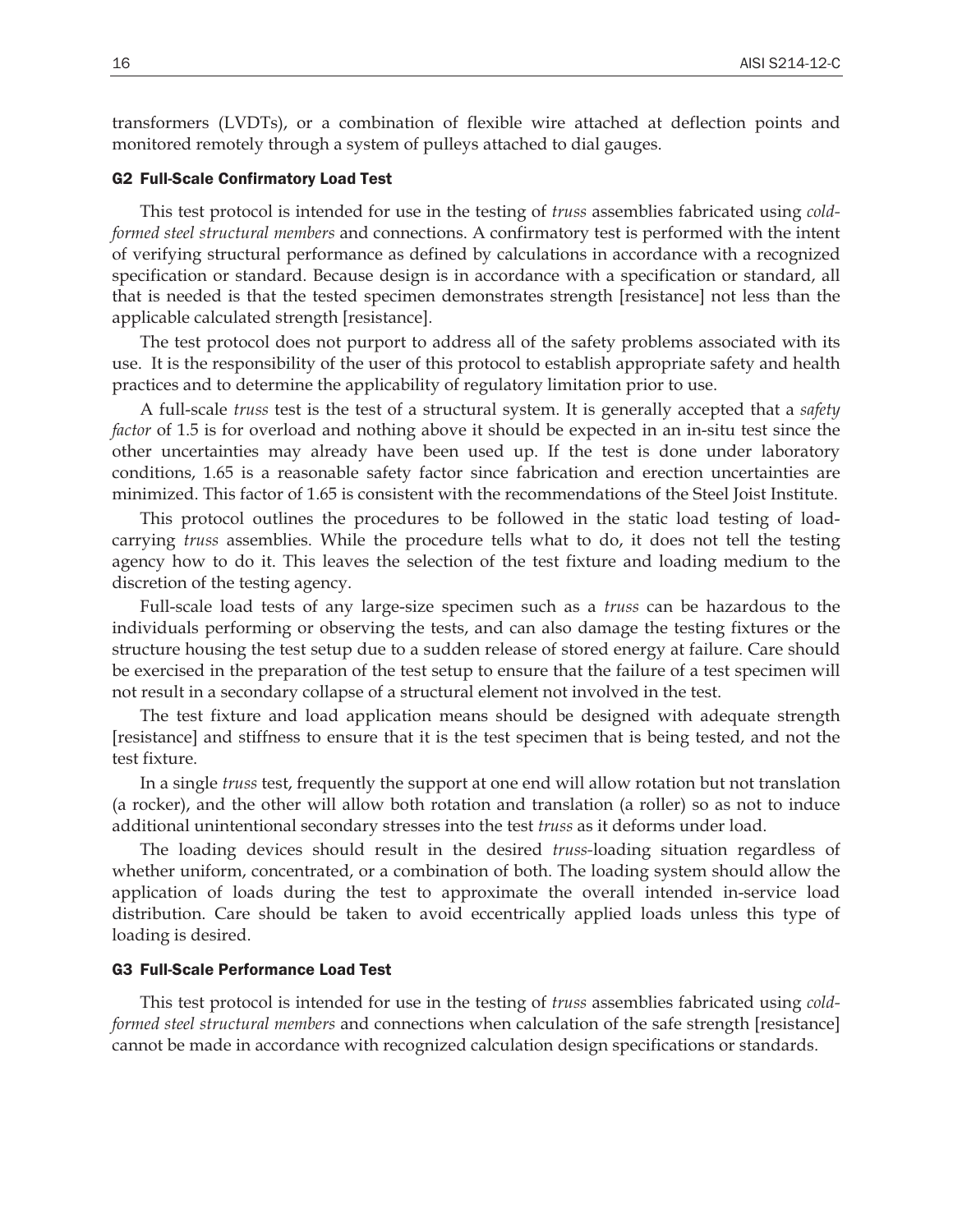# **REFERENCES**

- (AISC, 2010), *Specification for Structural Steel Buildings*, AISC 360-10, American Institute of Steel Construction, Chicago, IL, 2010.
- (AISI, 2012a), *North American Specification for the Design of Cold-Formed Steel Structural Members*, AISI S100-12, American Iron and Steel Institute, Washington, DC, 2012.
- (AISI, 2012b), *North American Standard for Cold-Formed Steel Framing General Provisions*, AISI S200-12, American Iron and Steel Institute, Washington, DC, 2012.
- (AISI, 2012c), *North American Standard for Cold-Formed Steel Framing Truss Design*, AISI S214-12, American Iron and Steel Institute, Washington, DC, 2012.
- (AISI, 2011), *Code of Standard Practice for Cold-Formed Steel Structural Framing*, American Iron and Steel Institute, Washington, DC, 2011.
- (ASCE, 2010), *Minimum Design Loads for Buildings and Other Structures*, ASCE 7-10 Including Supplement No. 1, American Society of Civil Engineers, Reston, VA, 2010.
- (CSA, 2012), *North American Specification for the Design of Cold-Formed Steel Structural Members*, CAN/CSA S136-12, Canadian Standards Association, Mississauga, Ontario, Canada, 2012.
- Galambos, T. V. (1988), "Reliability of Structural Steel Systems," Report No. 88-06, American Iron and Steel Institute, Washington, DC, 1998.
- Harper, M. M. (1995), "Cold-Formed Steel in Residential Trusses," Thesis presented to the faculty of the University of Missouri-Rolla in partial fulfillment for the degree of Master of Science, 1995.
- Hetrakul, N., and Yu, W. W. (1978), "Structural Behavior of Beam Webs Subjected to Web Crippling and a Combination of Web Crippling and Bending," Final Report, Civil Engineering Study 78-4, University of Missouri-Rolla, 1978.
- Ibrahim, T. M., LaBoube, R. A., and Yu, W. W. (1998), "Behavior of Cold-Formed Steel Roof Trusses Subjected to Concentrated Loads," *Journal of Constructional Steel Research*, Elsevier Science Ltd., Vol. 46. Nos. 1-3, 1998.
- Koka, E. N. (1997), "Structural Behavior of Coped Web Elements of Cold-Formed Steel Members," Thesis presented to the faculty of the University of Missouri-Rolla in partial fulfillment for the degree of Doctor of Philosophy, 1997.
- LaBoube, R. A., and Yu, W (1978a), "Structural Behavior of Beam Webs Subjected Primarily to Shear Stress," Final Report, Civil Engineering Study 78-3, University of Missouri-Rolla, Rolla, MO, 1978.
- LaBoube, R. A., and Yu, W. W. (1978b), "Structural Behavior of Beam Webs Subjected to a Combination of Bending and Shear," Final Report, Civil Engineering Study 78-2, University of Missouri-Rolla, Rolla, MO, 1978.
- LaBoube, R. A., and Yu, W. W. (1982), "Bending Strength of Webs of Cold-Formed Steel Beams," *Journal of the Structural Division*, ASCE, Vol. 108, No. ST7, 1982.
- LaBoube, R. A., and Yu, W. W. (1998), "Recent Research and Developments in Cold-Formed Steel Framing," *Thin-Walled Structures*, Elsevier Science Ltd., Vol. 32, No. 1-3, 1998.